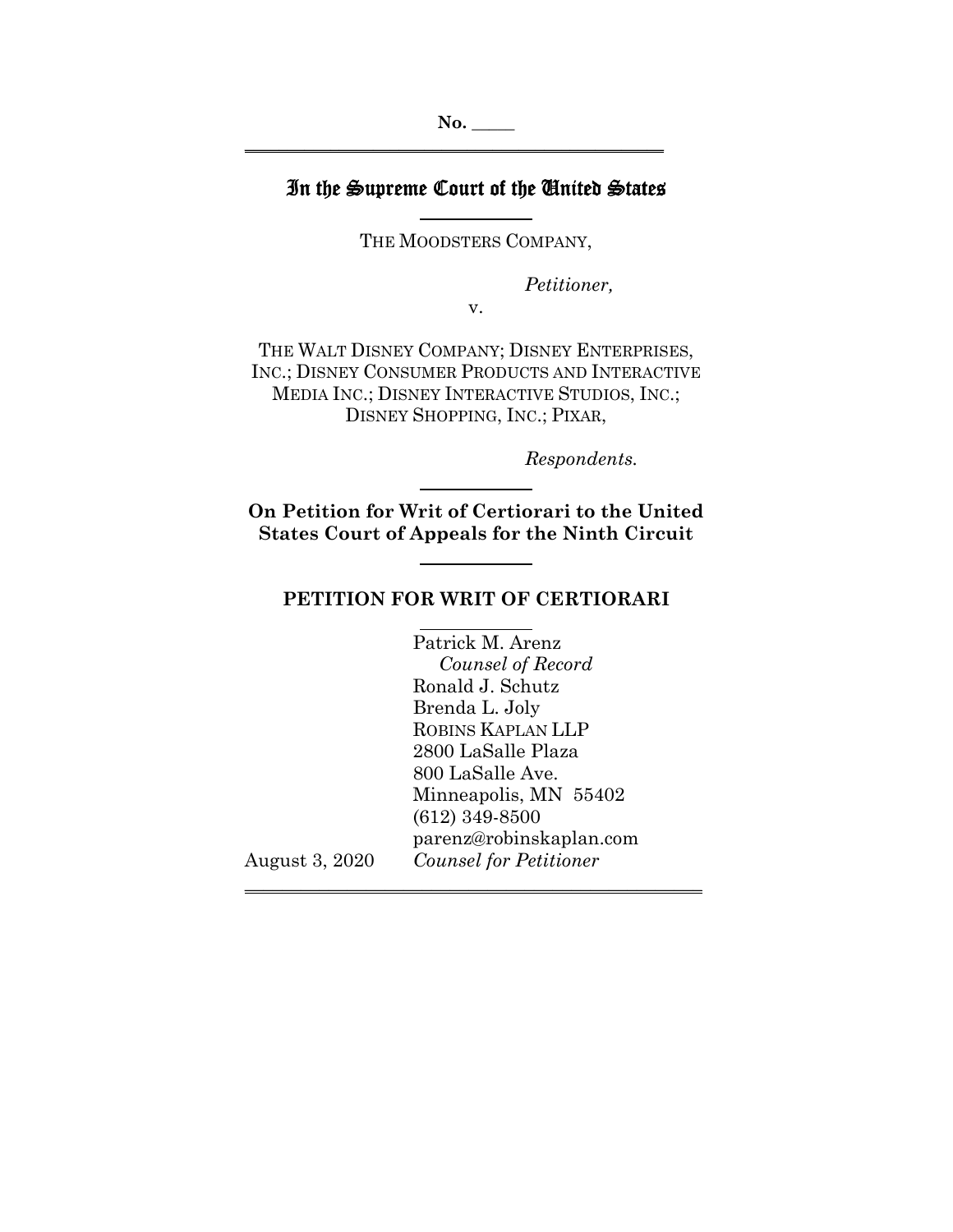# **QUESTIONS PRESENTED**

<span id="page-1-0"></span>1. Originality is the "touchstone," the "sine qua non," and the "premise" of copyright law. An artist may obtain a valid copyright if she meets this "extremely low" bar for creativity through her expression of a statutorily eligible work. The Copyright Act defines statutorily eligible works in 17 U.S.C. § 102(a). While § 102(a) does not list literary and animated characters, lower courts have uniformly found characters independently protectable as components of literary or audio-visual works. Yet the Second, Seventh, and Ninth Circuits have all announced different standards to determine when copyright law independently protects characters. None of these standards depends on originality.

The first question for this Court is whether originality is the proper standard to determine character copyrightability, and, if not, what the proper standard is?

2. The circuit courts are split over whether to decide copyrightability as a question of fact or law. If a question of fact, this Court held in *Feltner v. Columbia Pictures Television, Inc.*, that juries—not judges—decide disputes in copyright cases. 523 U.S. 340 (1998). And the sole question for a Rule 12(b)(6) motion is whether the complaint states enough facts to plead a plausible claim.

The second question for this Court is whether copyrightability—for a character or any work—is a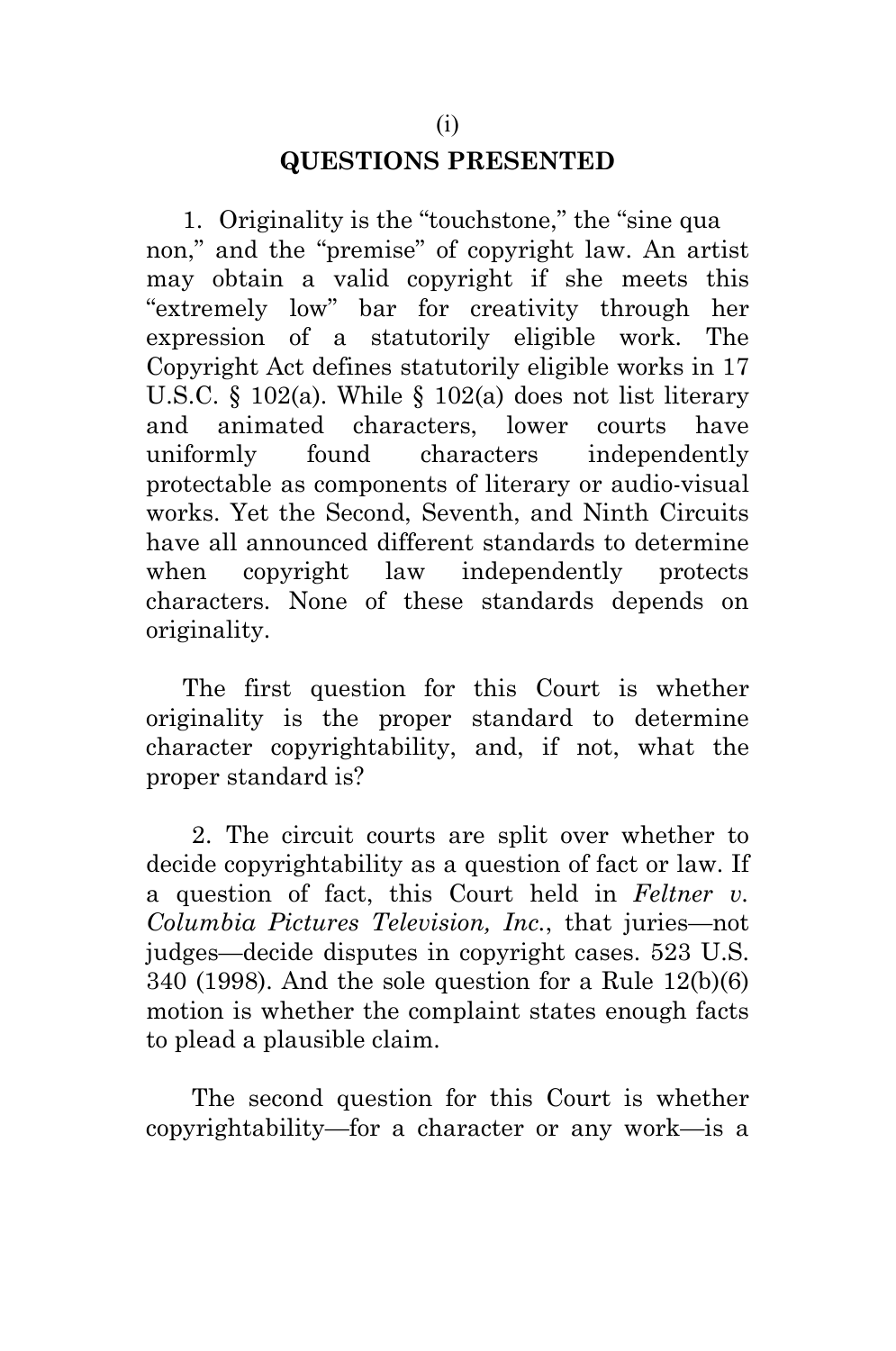<span id="page-2-0"></span>question of fact, or involves questions of fact, illsuited for resolution on a Rule 12 motion?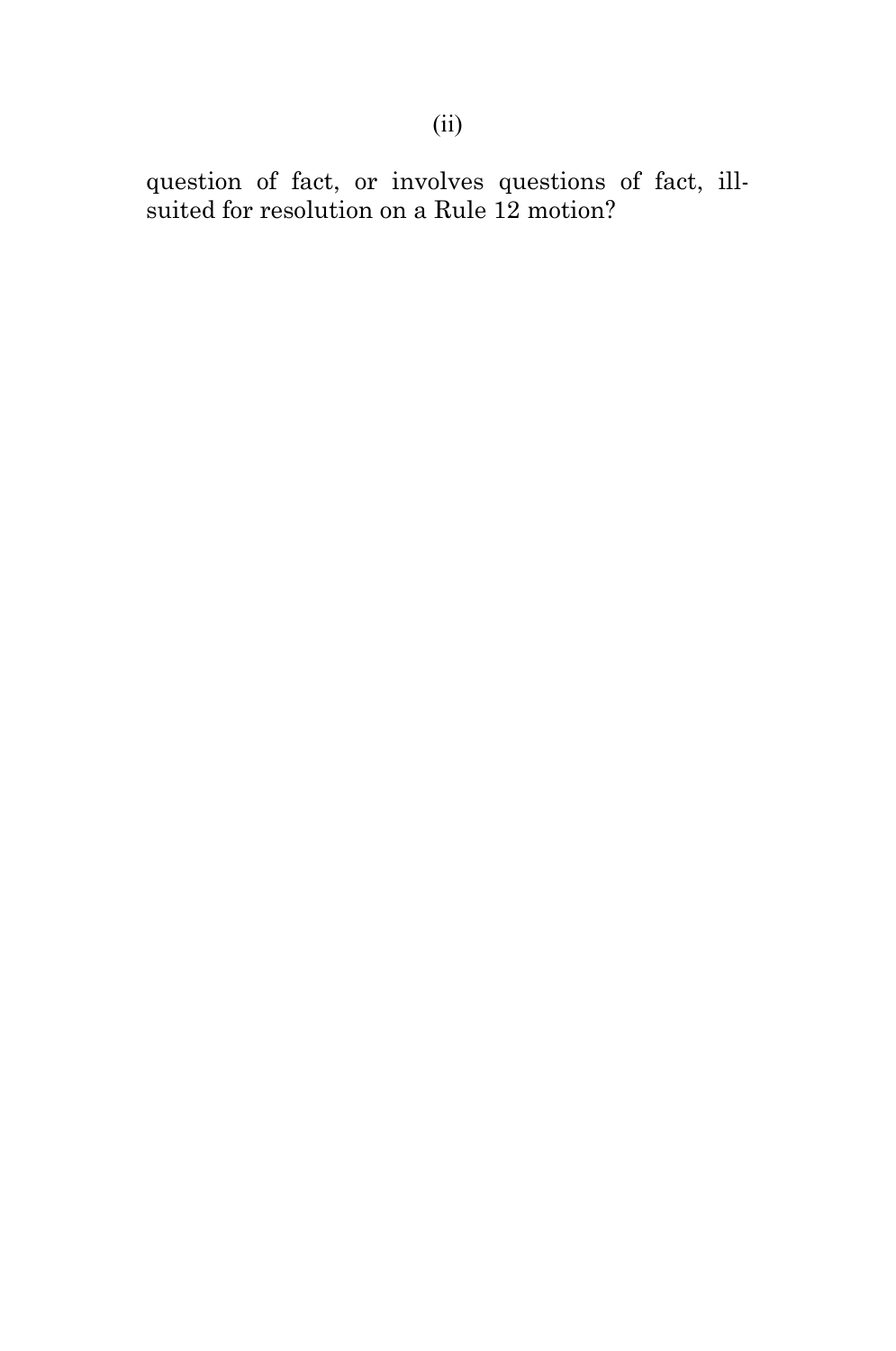#### **PARTIES TO THE PROCEEDING**

In addition to the parties listed in the caption, Denise Daniels was also a plaintiff in the district court and appellant in the Ninth Circuit along with The Moodsters Company.

#### **RULE 29.6 STATEMENT**

<span id="page-3-0"></span>Petitioner The Moodsters Company has no parent corporations and no publicly held company owns 10% or more of its stock.

#### <span id="page-3-1"></span>**STATEMENT OF RELATED PROCEEDINGS**

There are no proceedings in any court that are directly related to this case other than the proceeding from which this petition arises: *Daniels v. The Walt Disney Co.*, No. 18-55635, Am. Opinion (9th Cir. May 4, 2020), addressing appeal from *Daniels v. The Walt Disney Co.*, No. 2:17-cv-04527-PSG-SK, Judgment (C.D. Cal. May 9, 2018).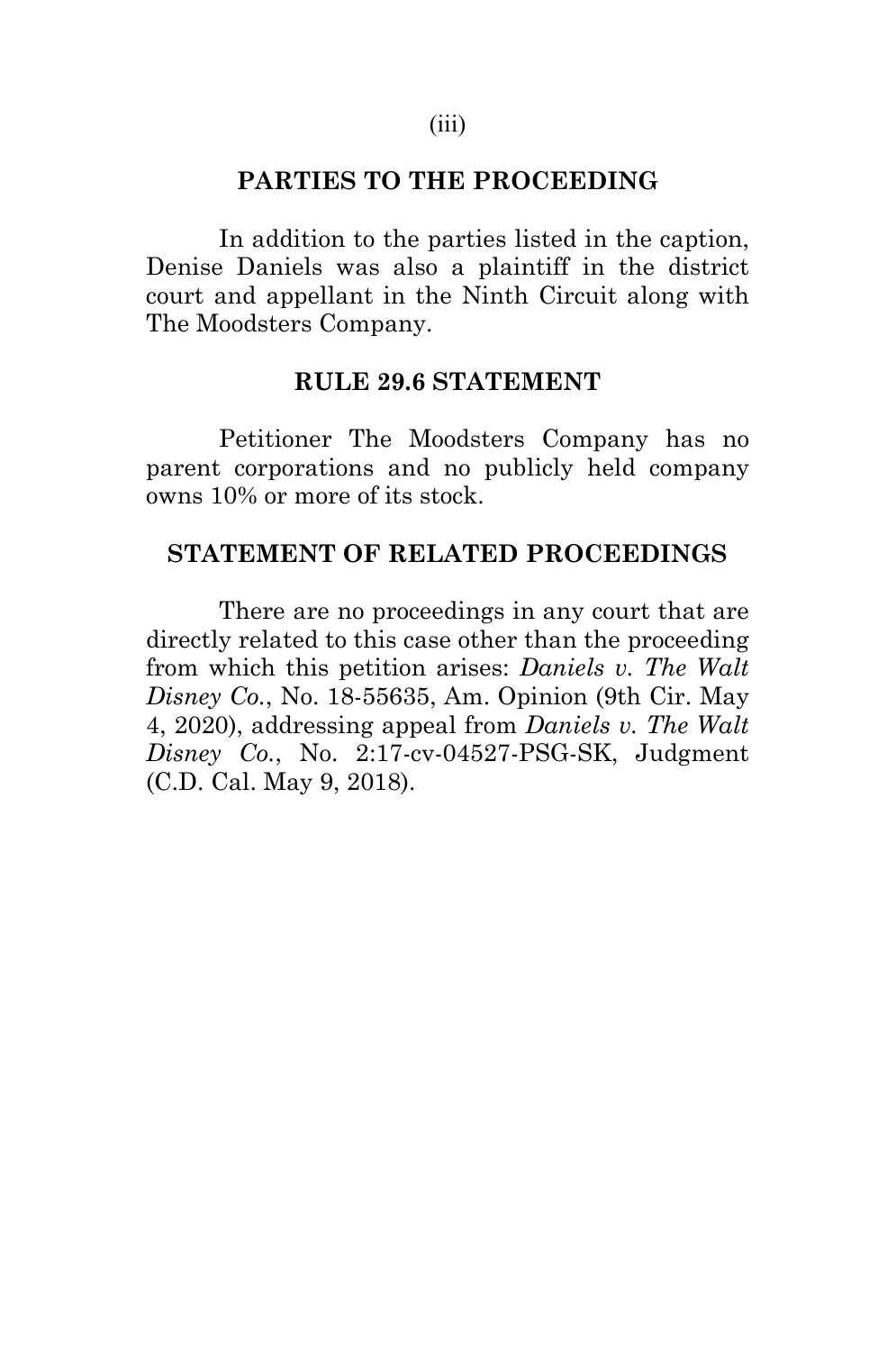# (iv) **TABLE OF CONTENTS**

|    |                 |                                                                                                                                     | Page |
|----|-----------------|-------------------------------------------------------------------------------------------------------------------------------------|------|
|    |                 |                                                                                                                                     |      |
|    |                 | PARTIES TO THE PROCEEDING  iii                                                                                                      |      |
|    |                 |                                                                                                                                     |      |
|    |                 | STATEMENT OF RELATED PROCEEDINGS iii                                                                                                |      |
|    |                 |                                                                                                                                     |      |
|    |                 | PETITION FOR WRIT OF CERTIORARI  1                                                                                                  |      |
|    |                 |                                                                                                                                     |      |
|    |                 |                                                                                                                                     |      |
|    |                 | CONSTITUTIONAL PROVISIONS AND                                                                                                       |      |
|    |                 |                                                                                                                                     |      |
|    |                 |                                                                                                                                     |      |
|    | А.              |                                                                                                                                     |      |
|    | B <sub>r</sub>  |                                                                                                                                     |      |
|    | $\mathcal{C}$ . | The Ninth Circuit Decision 10                                                                                                       |      |
|    |                 | REASONS FOR GRANTING THE WRIT  12                                                                                                   |      |
| Ī. |                 | This Court should decide what standard<br>governs the copyrightability of fictional<br>characters because the circuits are split 12 |      |
|    | $A_{\cdot}$     | The Seventh Circuit's standard<br>most closely tracks the<br>touchstone question of originality.  15                                |      |
|    | <b>B.</b>       | The Second Circuit applies a<br>"sufficient delineation" test 16                                                                    |      |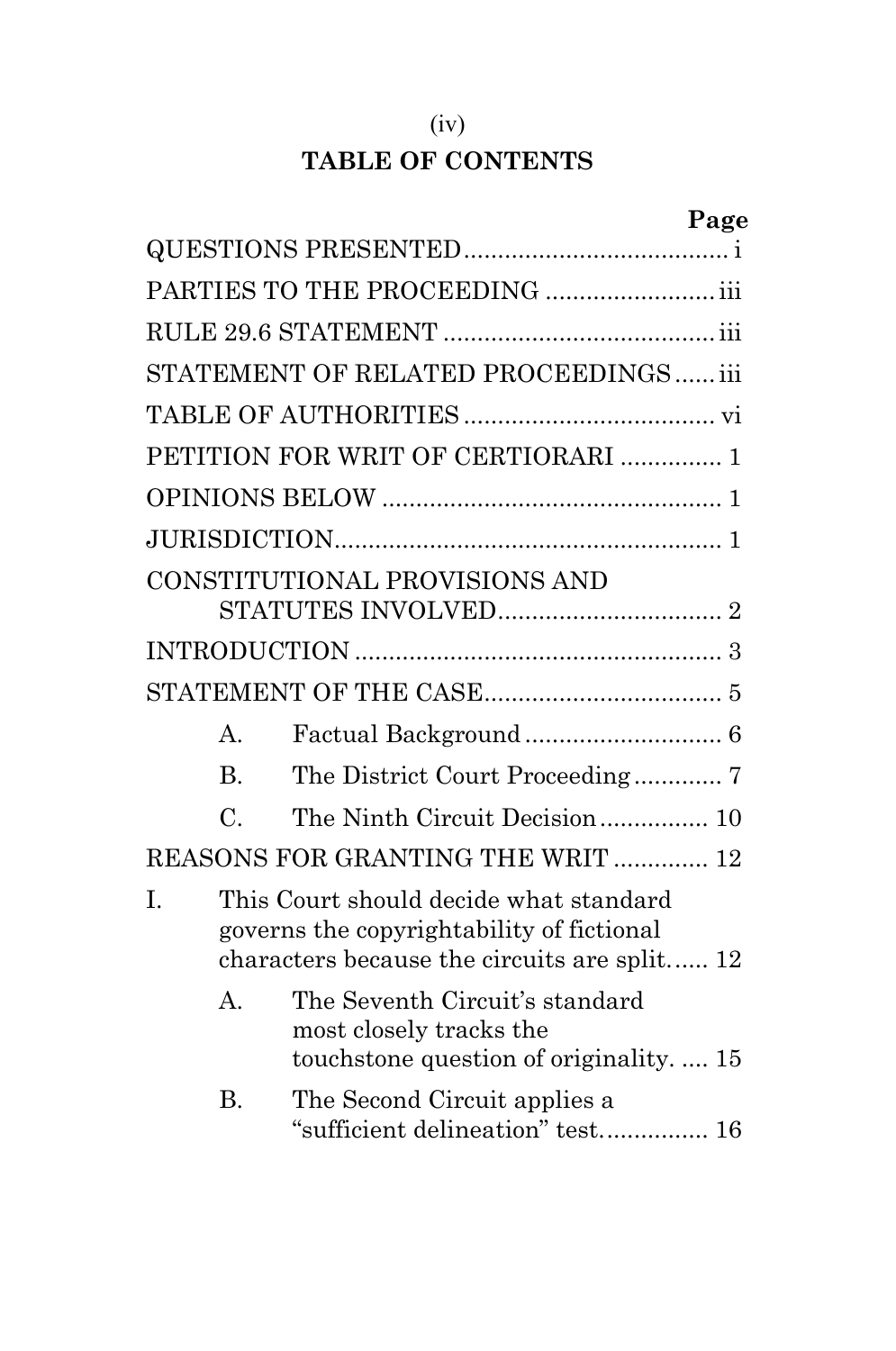<span id="page-5-0"></span>

|                                                                                                                                                                       |           | (v)                                                                                                      |
|-----------------------------------------------------------------------------------------------------------------------------------------------------------------------|-----------|----------------------------------------------------------------------------------------------------------|
|                                                                                                                                                                       | C.        | The Ninth Circuit applies two<br>different, heightened standards.  18                                    |
| II.<br>This Court should grant review to<br>address whether a copyright dispute<br>over an original character presents a<br>question of fact about protection for the |           |                                                                                                          |
|                                                                                                                                                                       | A.        | The circuit courts are split about<br>whether copyrightability disputes<br>are questions of fact versus  |
|                                                                                                                                                                       | <b>B.</b> | This Court needs to resolve this<br>uncertainty because this issue is<br>of constitutional importance 25 |
| III.                                                                                                                                                                  |           | This case presents exceptionally<br>important issues and is an ideal vehicle                             |
|                                                                                                                                                                       |           |                                                                                                          |
| <b>APPENDIX</b>                                                                                                                                                       |           |                                                                                                          |
|                                                                                                                                                                       |           | Appendix A - Ninth Circuit Amended Opinion<br>and Denial of Rehearing Petitions                          |
|                                                                                                                                                                       |           | Appendix B - Ninth Circuit Original Opinion                                                              |
|                                                                                                                                                                       |           | Appendix C - District Court Order<br>(Dismissing Second Amended Complaint)                               |
|                                                                                                                                                                       |           | Appendix D - District Court Order<br>(Dismissing First Amended Complaint)                                |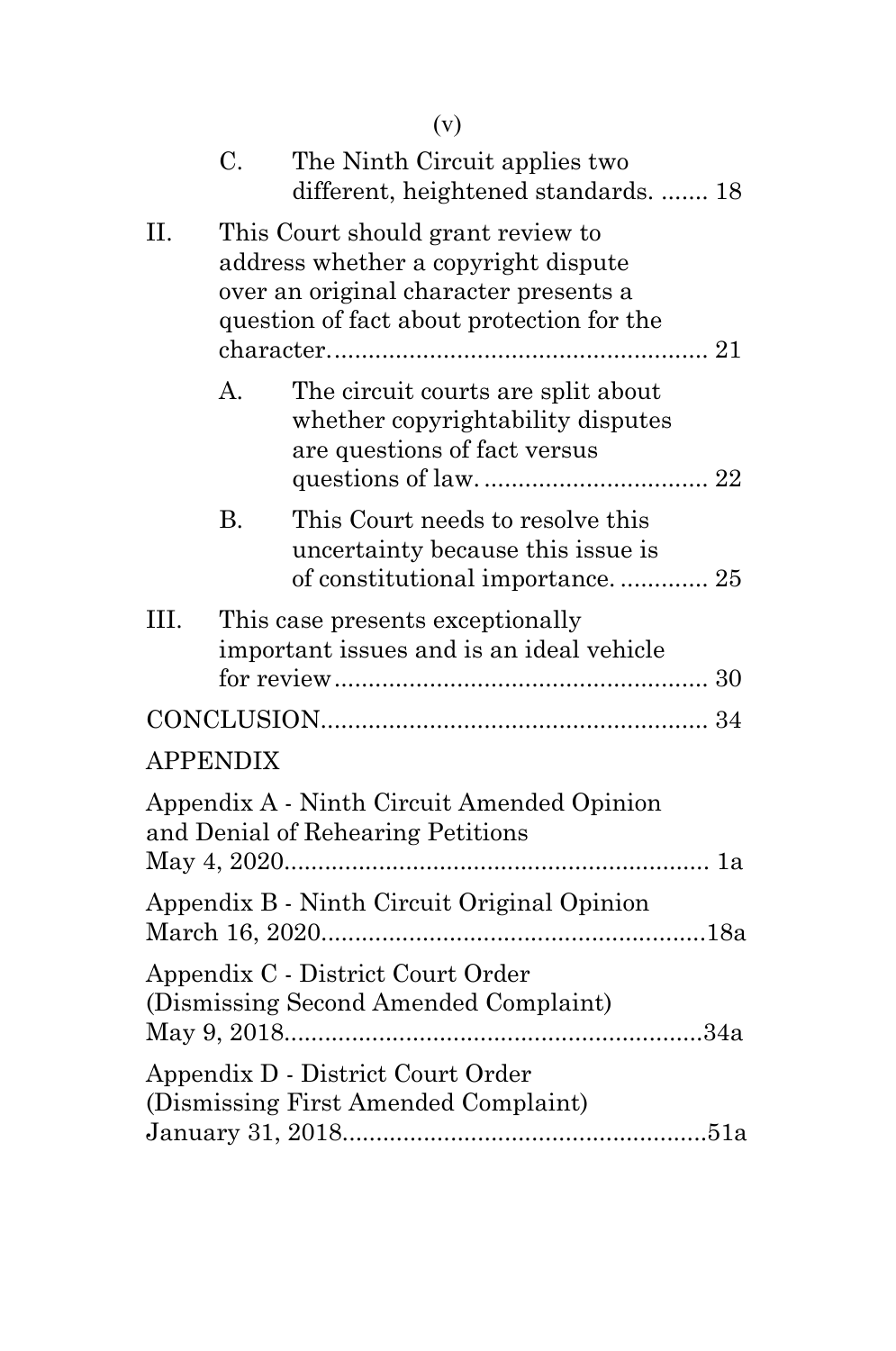# (vi) **TABLE OF AUTHORITIES**

# **Cases**

| Arnstein v. Porter,                                                                |
|------------------------------------------------------------------------------------|
| Bell Atl. Corp. v. Twombly,                                                        |
| Bleistein v. Donaldson Lithographing Co.,                                          |
| Burrow-Giles Lithographic Co. v. Sarony,                                           |
| DC Comics v. Towle,<br>802 F.3d 1012 (9th Cir. 2015) 8, 11, 19, 24                 |
| Detective Comics, Inc. v. Bruns Publ'ns, Inc.,                                     |
| Dezendorf v. Twentieth Century-Fox Film Corp.,                                     |
| Dimick v. Schiedt,                                                                 |
| Ets-Hokin v. Skyy Spirits, Inc.,                                                   |
| Feist Publ'ns, Inc. v. Rural Tel. Serv. Co.,<br>499 U.S. 340 (1991) 13, 19, 20, 26 |
| Feltner v. Columbia Pictures Television, Inc.,                                     |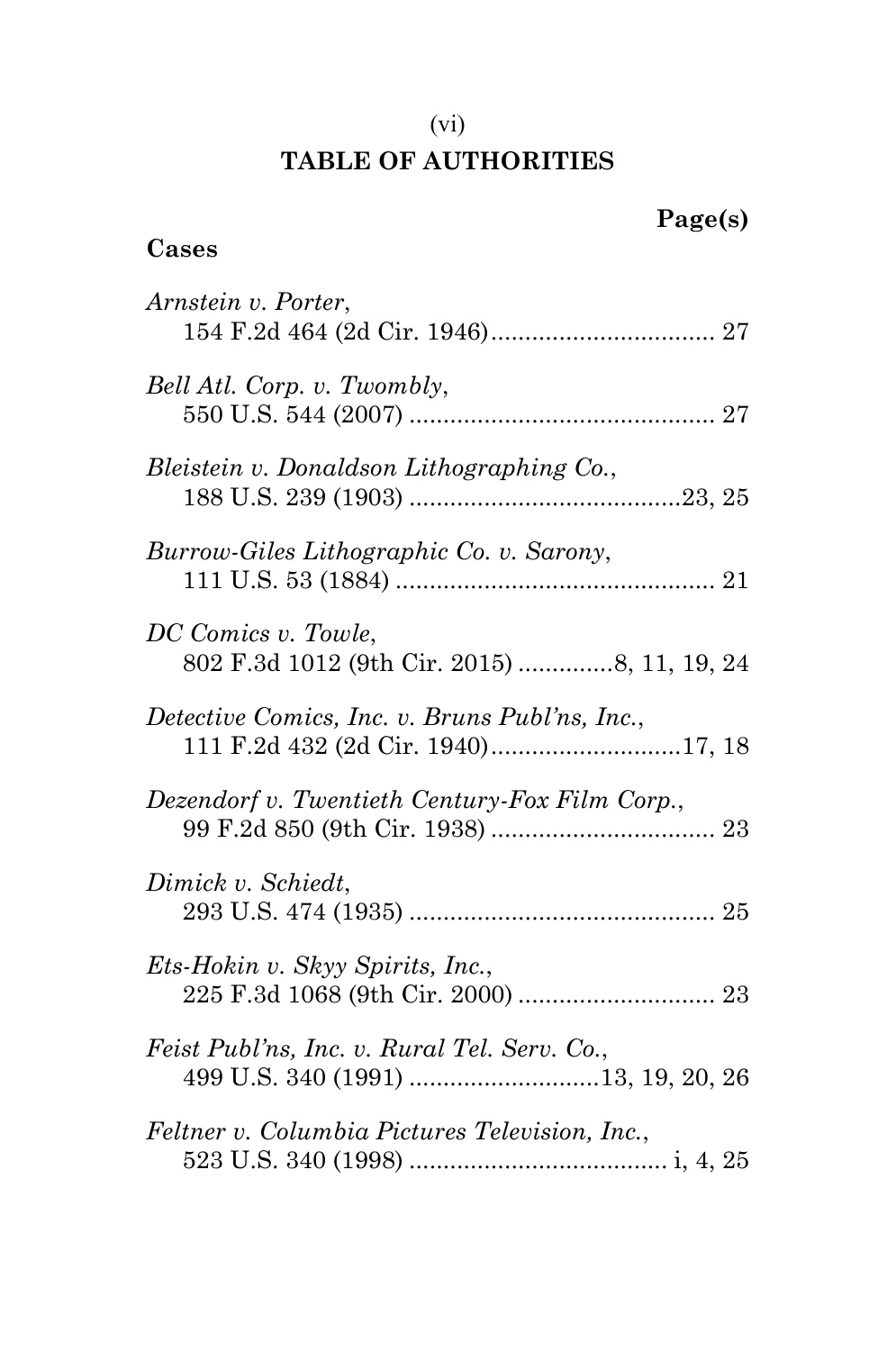| Gaiman v. McFarlane,<br>360 F.3d 644 (7th Cir. 2004) 15, 16, 20, 22                          |  |
|----------------------------------------------------------------------------------------------|--|
| Garter-Bare Co. v. Munsingwear, Inc.,                                                        |  |
| Gen Elec. Co. v. Nintendo Co.,                                                               |  |
| Goldstein v. California,                                                                     |  |
| Graham v. John Deere Co.,                                                                    |  |
| Halicki Films, LLC v. Sanderson Sales & Mktg.,                                               |  |
| Halicki v. Carroll Shelby Int'l,<br>No. 04-08813, Dkt No. 330 (C.D. Cal.                     |  |
| Hall v. Swift,<br>782 Fed. Appx. 639 (9th Cir. 2019),<br>modified by 786 Fed. Appx. 711 (9th |  |
| Harper & Row, Publrs., Inc. v. Nation Enters.,                                               |  |
| Jacob v. New York City,                                                                      |  |
| Kamar Int'l, Inc. v. Russ Berrie & Co.,                                                      |  |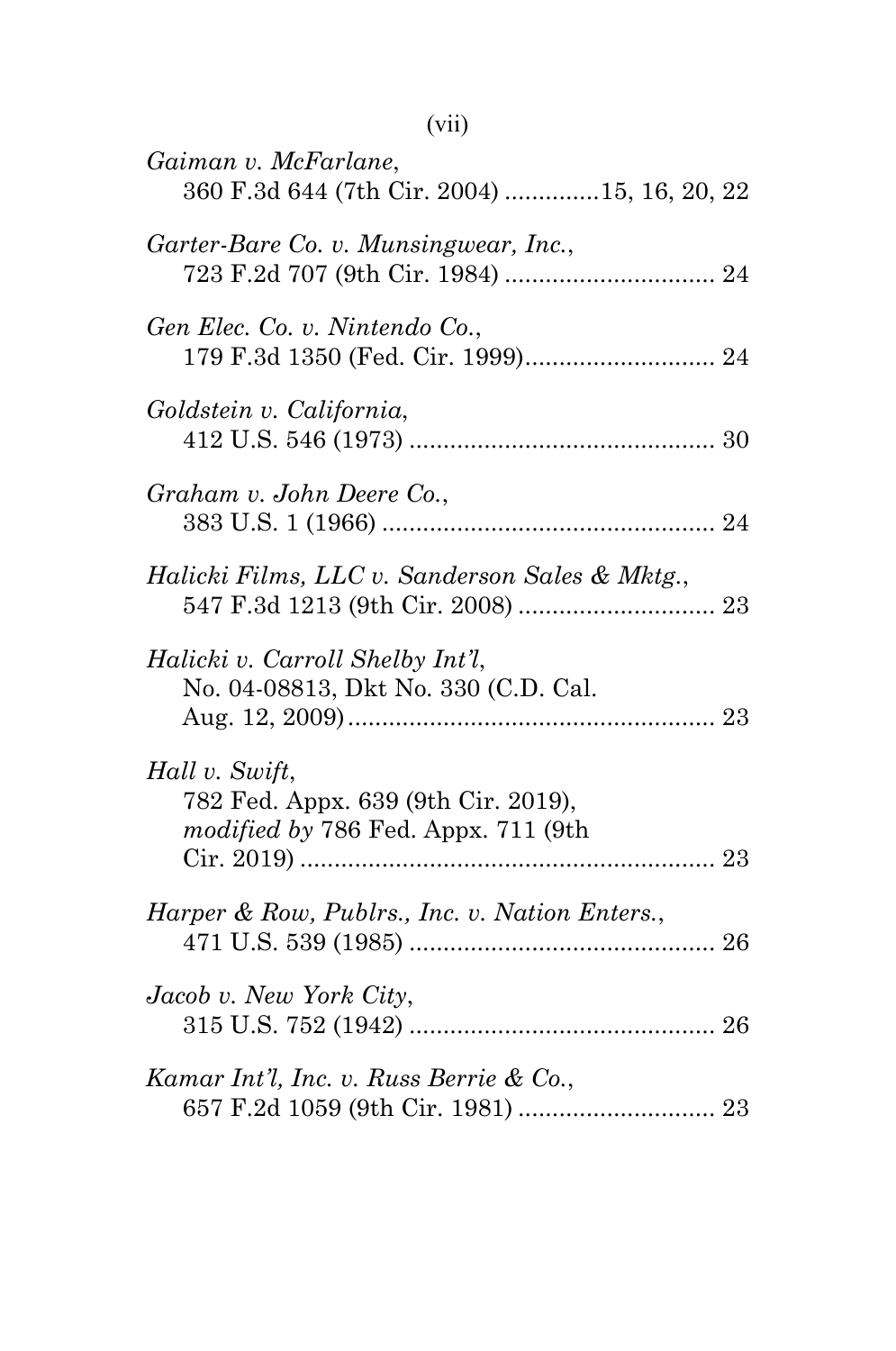# (viii)

| Klinger v. Conan Doyle Estate, Ltd.,                                                       |
|--------------------------------------------------------------------------------------------|
| L.A. Printex Indus., Inc. v. Aeropostale, Inc.,                                            |
| Matthew Bender & Co. v. W. Publ'g Co.,                                                     |
| Miller v. Universal City Studios, Inc.,                                                    |
| N. Coast Indus. v. Jason Maxwell, Inc.,<br>972 F.2d 1031 (9th Cir. 1992) 22, 23            |
| Nichols v. Universal Pictures Corp.,<br>45 F.2d 119 (2d Cir. 1930)16, 17, 18               |
| Oracle Am., Inc. v. Google, Inc.,                                                          |
| Pivot Point Int'l, Inc. v. Charlene Prods., Inc.,<br>932 F. Supp. 220 (N.D. Ill. 1996)  25 |
| Publ'ns Int'l, Ltd. v. Meredith Corp.,                                                     |
| Rice v. Fox Broad. Co.,                                                                    |
| Scheuer v. Rhodes,                                                                         |
| Silverman v. CBS Inc.,                                                                     |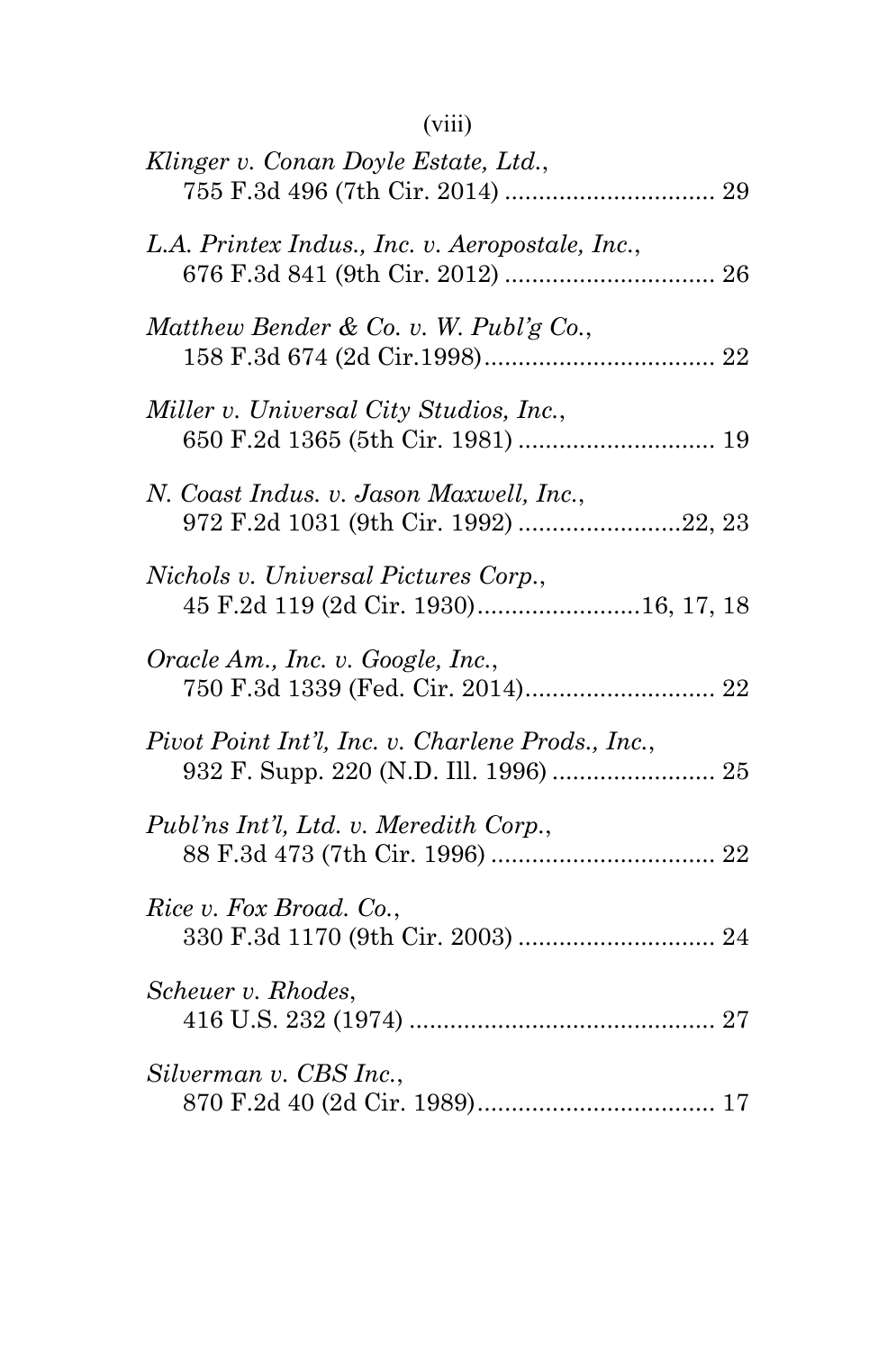| Star Athletica, L.L.C. v. Varsity Brands, Inc.,                                                         |
|---------------------------------------------------------------------------------------------------------|
| Stewart v. Abend,                                                                                       |
| Sturdza v. United Arab Emirates,                                                                        |
| Twentieth Century Music Corp. v. Aiken,                                                                 |
| U.S. Patent & Trademark Office v.<br>Booking.com B.V.,<br>140 S. Ct. 2298, 207 L. Ed. 2d 738 (2020)  24 |
| Walt Disney Prods. v. Air Pirates,                                                                      |
| Warner Bros. Entm't, Inc. v. X One X Prods.,<br>644 F.3d 584 (8th Cir. 2011) 13, 17                     |
| Warner Bros., Inc. v. Am. Broad. Cos.,<br>720 F.2d 231 (2d Cir. 1983)12, 17, 26                         |
| Warner Bros. Pictures v. Columbia Broad. Sys.,<br>216 F.2d 945 (9th Cir. 1954) 12, 18                   |
| Yankee Candle Co. v. Bridgewater Candle Co.,                                                            |
| Zobmondo Entm't, LLC v. Falls Media, LLC,                                                               |
| <b>Constitutional Provisions</b>                                                                        |

U.S. Const. amend. VII......................................*[passim](#page-13-1)*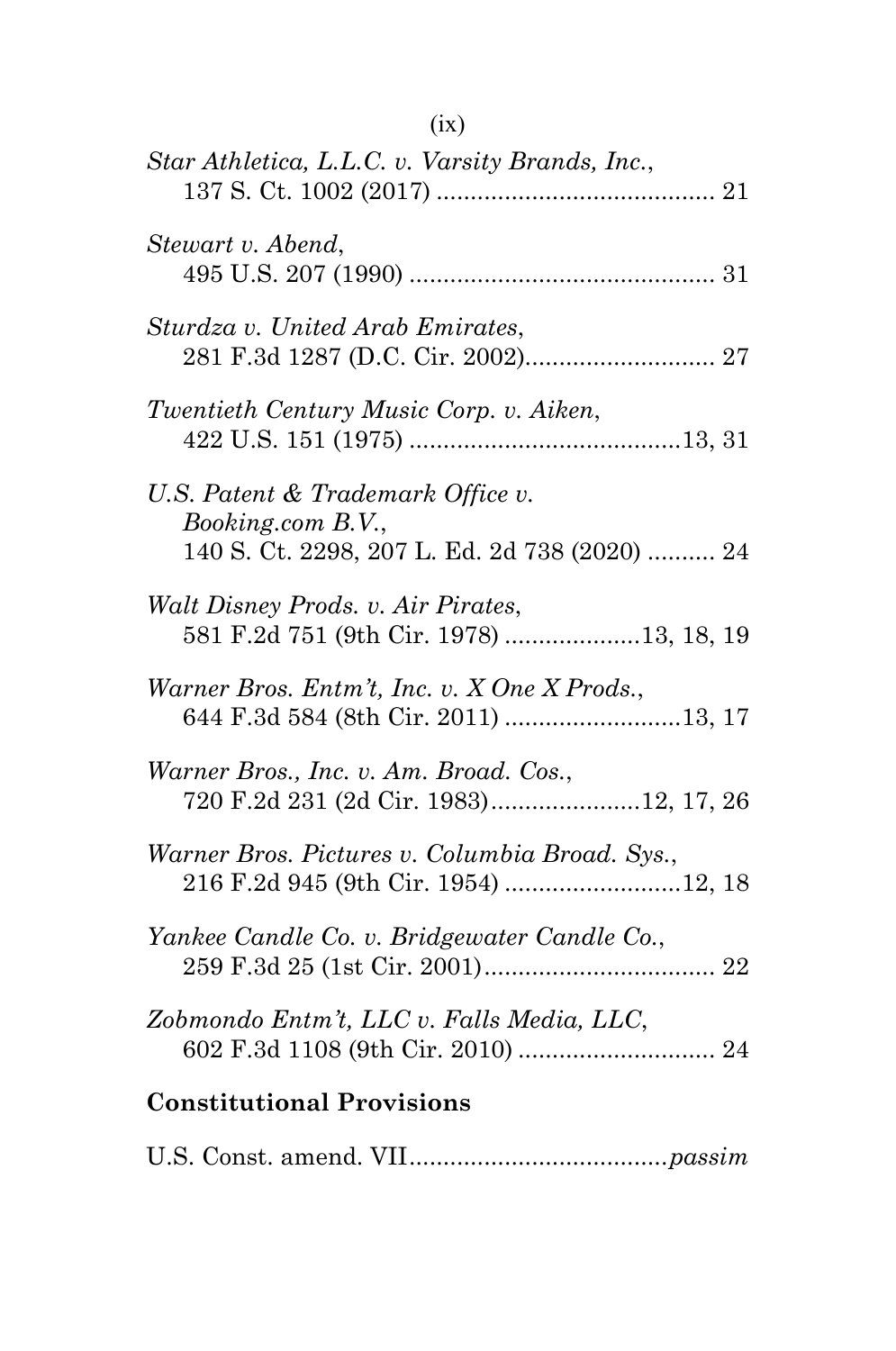| $(\Lambda)$     |
|-----------------|
|                 |
| <b>Statutes</b> |
|                 |
|                 |
|                 |
|                 |
|                 |
|                 |
|                 |
|                 |
|                 |
| Rules           |
|                 |

# **Other Authorities**

| Tom W. Bell, Copyright Duration and the Mickey                                                    |  |
|---------------------------------------------------------------------------------------------------|--|
| <i>Mouse Curve, August 6, 2009, available at</i>                                                  |  |
| https://techliberation.com/2009/08/06/copyrigh                                                    |  |
| t-duration-and-the-mickey-mouse-curve/ 32                                                         |  |
| E. Fulton Brylawski, <i>Protection of Characters</i> -<br>Sam Spade Revisited, 22 BULL. COPYRIGHT |  |

 $(x)$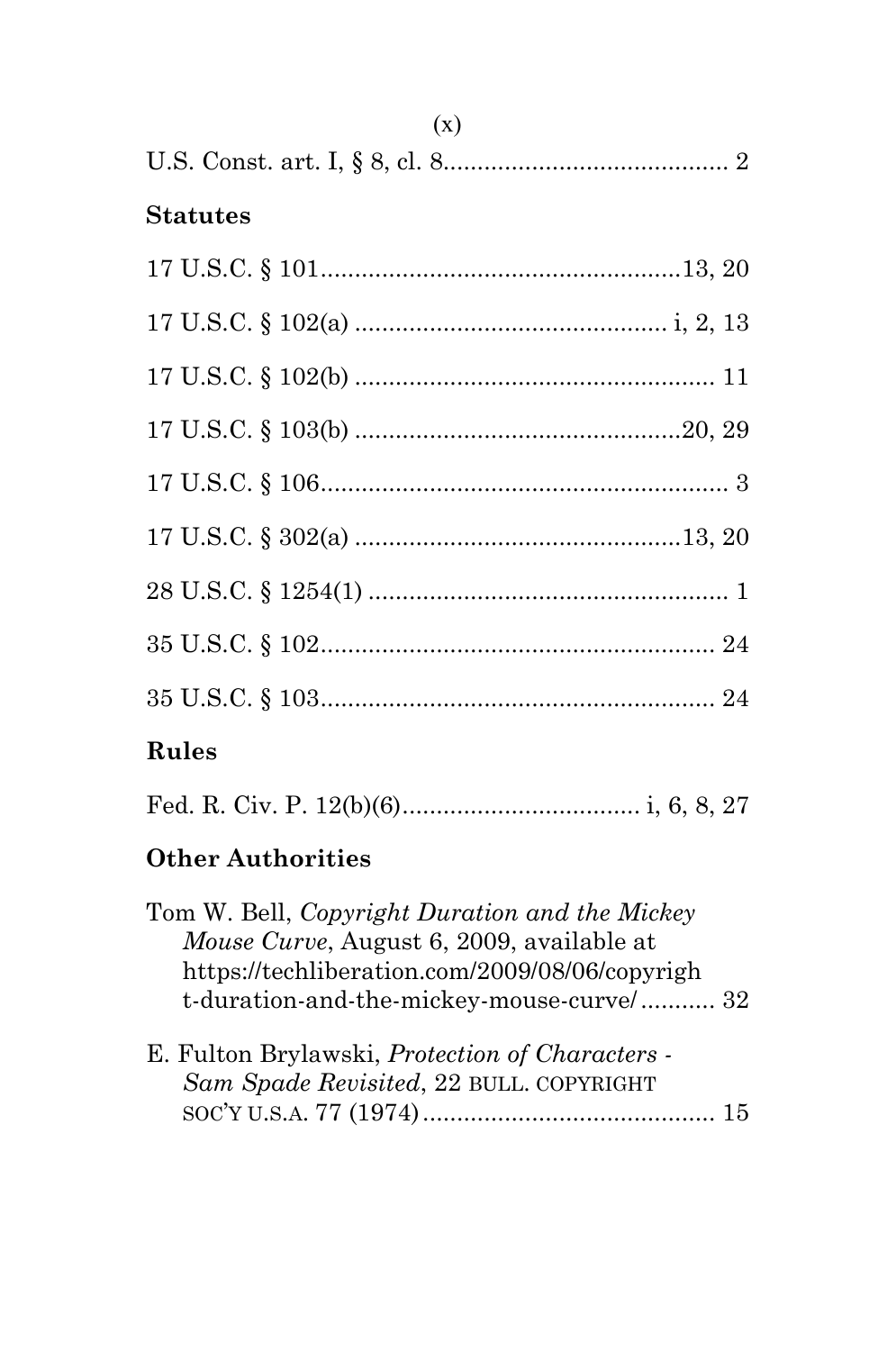| Disney Company Sues Over Snow White Use,<br>N.Y. TIMES, Mar. 31, 1989, available at<br>https://www.nytimes.com/1989/03/31/movie<br>s/disney-company-sues-over-snow-white-      |  |
|--------------------------------------------------------------------------------------------------------------------------------------------------------------------------------|--|
| Kathryn M. Foley, Protecting Fictional<br><b>Characters: Defining the Elusive</b><br>Trademark-Copyright Divide, 41 CONN.                                                      |  |
| Cathy J. Lalor, Copyrightability of Cartoon<br>Characters, 35 IDEA: THE JOURNAL OF LAW                                                                                         |  |
| Arthur R. Miller, From Conley to Twombly to<br>Igbal: A Double Play on the Federal Rules<br>of Civil Procedure, 60 DUKE L.J. 1 (2010) 27                                       |  |
| Arthur R. Miller, Simplified Pleading,<br>Meaningful Days in Court, and Trials on<br>the Merits: Reflections on the Deformation<br>of Federal Procedure, 88 N.Y.U. L. REV. 286 |  |
| Joseph Story, Commentaries on the<br>Constitution of the United States § 502                                                                                                   |  |
| Zahr K. Said, Fixing Copyright in Characters:<br>Literary Perspectives on a Legal Problem,<br>35 CARDOZO L. REV. 769 (2013) 14                                                 |  |
| Suja A. Thomas, Why the Motion to Dismiss is<br>Now Unconstitutional, 92 MINN. L. REV.                                                                                         |  |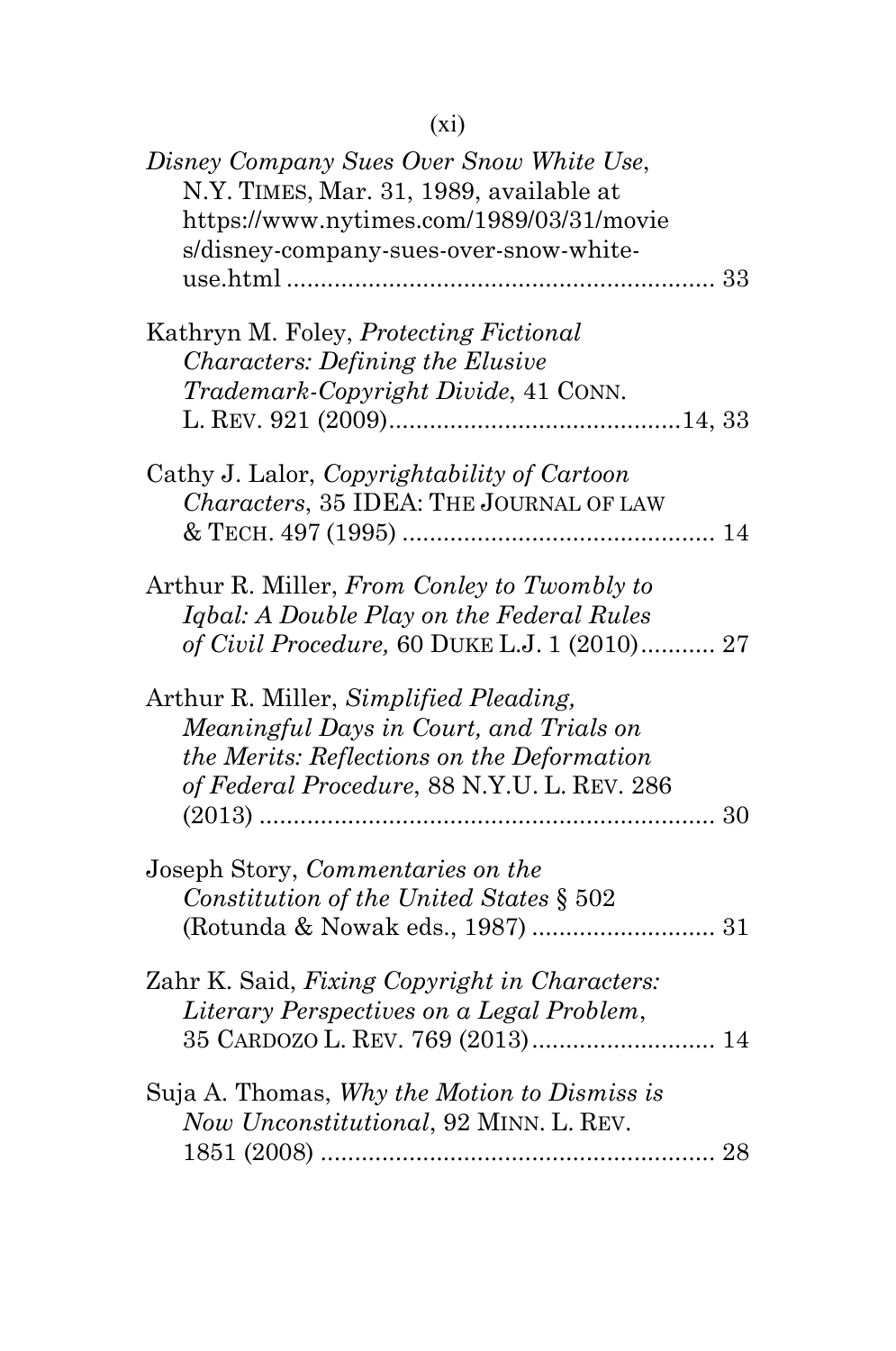#### <span id="page-12-0"></span>**PETITION FOR WRIT OF CERTIORARI**

Petitioner The Moodsters Company (Moodsters Co.) petitions for a writ of certiorari to review the judgment of the United States Court of Appeals for the Ninth Circuit in this case.

#### **OPINIONS BELOW**

<span id="page-12-1"></span>The amended opinion of the court of appeals and order denying the petition for panel rehearing and rehearing en banc, App. 1a-17a, is reported at 958 F.3d 767 (9th Cir. 2020). The original opinion of the court of appeals, App. 18a-33a, is reported at 952 F.3d 1149 (9th Cir. 2020). The opinion and order of the United States District Court granting defendants' motion to dismiss the second amended complaint, App. 34a-50a, is not reported but available at 2018 WL 3533363 (C.D. Cal. May 9, 2018). The opinion and order of the United States District Court granting defendants' motion to dismiss the first amended complaint with leave to amend, App. 51a-68a, is not reported but available at 2018 WL 4849700 (C.D. Cal. Jan. 31, 2018).

#### <span id="page-12-3"></span>**JURISDICTION**

<span id="page-12-2"></span>The Ninth Circuit entered judgment on March 16, 2020. App. 18a-33a. On May 4, 2020, the court of appeals filed an order amending its opinion and denying the Petitioner's timely petition for panel rehearing and rehearing en banc. App. 1a-17a. Jurisdiction of this Court is proper under 28 U.S.C. § 1254(1).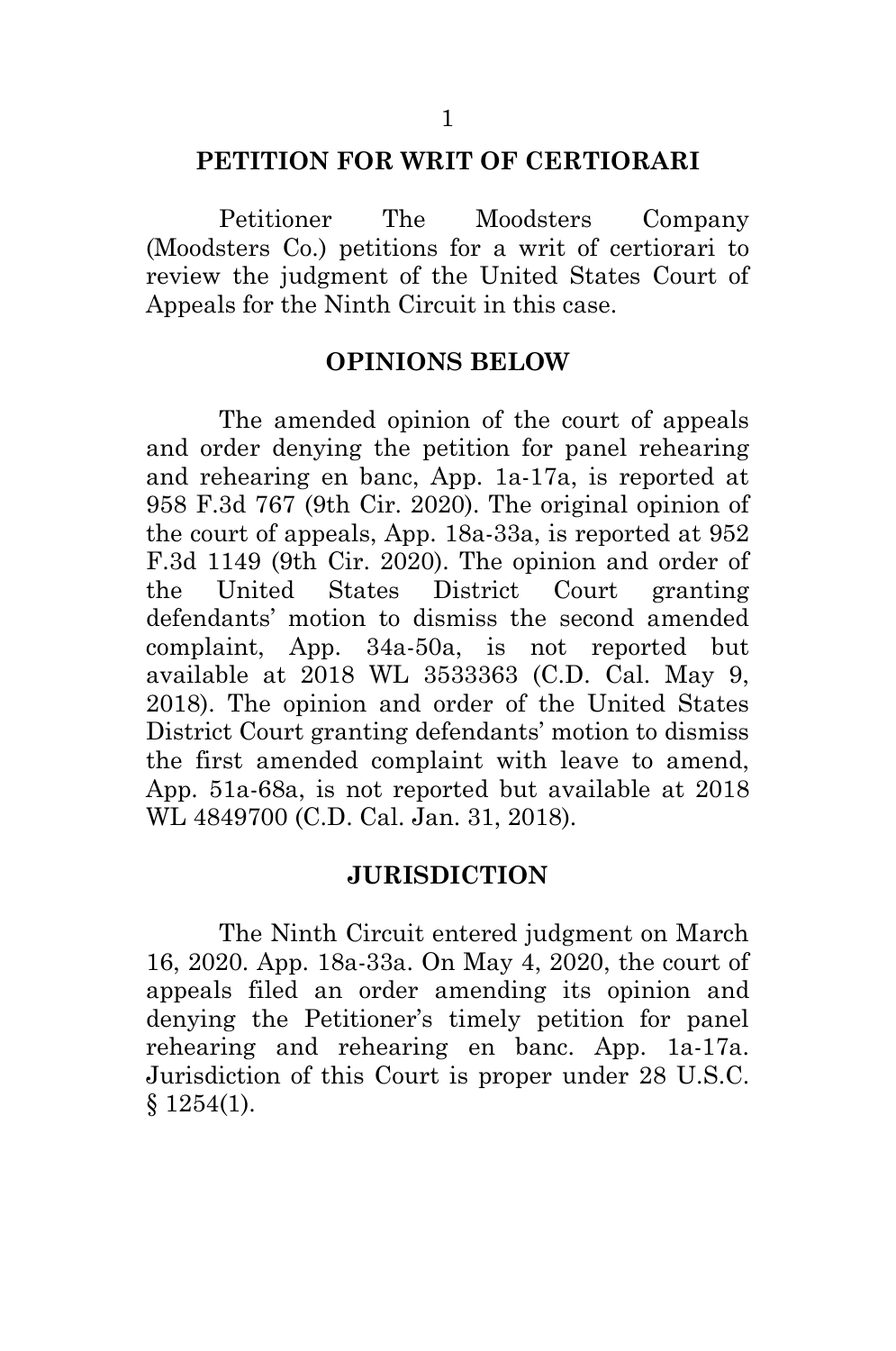### <span id="page-13-0"></span>**CONSTITUTIONAL PROVISIONS AND STATUTES INVOLVED**

<span id="page-13-2"></span>Article I, Section 8, Clause 8 of the U.S. Constitution: "To promote the Progress of Science and useful Arts, by securing for limited Times to Authors and Inventors the exclusive Right to their respective Writings and Discoveries."

<span id="page-13-1"></span>Amendment VII to the U.S. Constitution: "In Suits at common law, where the value in controversy shall exceed twenty dollars, the right of trial by jury shall be preserved, and no fact tried by a jury, shall be otherwise re-examined in any Court of the United States, than according to the rules of the common law."

17 U.S.C. § 102(a): "(a) Copyright protection subsists, in accordance with this title, in original works of authorship fixed in any tangible medium of expression, now or later developed, from which they can be perceived, reproduced, or otherwise communicated, either directly or with the aid of a [machine](https://www.law.cornell.edu/definitions/uscode.php?width=840&height=800&iframe=true&def_id=17-USC-825312327-364936160&term_occur=999&term_src=title:17:chapter:1:section:102) o[r device.](https://www.law.cornell.edu/definitions/uscode.php?width=840&height=800&iframe=true&def_id=17-USC-1335157162-364936160&term_occur=999&term_src=) Works of authorship include the following categories:

(1) [literary works;](https://www.law.cornell.edu/definitions/uscode.php?width=840&height=800&iframe=true&def_id=17-USC-1822058778-364936160&term_occur=999&term_src=)

 (2) musical works, [including](https://www.law.cornell.edu/definitions/uscode.php?width=840&height=800&iframe=true&def_id=17-USC-1496914075-364936160&term_occur=999&term_src=title:17:chapter:1:section:102) any accompanying words;

 (3) dramatic works, [including](https://www.law.cornell.edu/definitions/uscode.php?width=840&height=800&iframe=true&def_id=17-USC-1496914075-364936160&term_occur=999&term_src=title:17:chapter:1:section:102) any accompanying music;

(4) pantomimes and choreographic works;

(5) pictorial, graphic, and sculptural works;

(6) [motion pictures](https://www.law.cornell.edu/definitions/uscode.php?width=840&height=800&iframe=true&def_id=17-USC-354838591-364936160&term_occur=999&term_src=) and other [audiovisual works;](https://www.law.cornell.edu/definitions/uscode.php?width=840&height=800&iframe=true&def_id=17-USC-1005842088-364936160&term_occur=999&term_src=)

(7) [sound recordings;](https://www.law.cornell.edu/definitions/uscode.php?width=840&height=800&iframe=true&def_id=17-USC-1729485709-364936160&term_occur=999&term_src=) and

(8) [architectural works.](https://www.law.cornell.edu/definitions/uscode.php?width=840&height=800&iframe=true&def_id=17-USC-190051244-364936160&term_occur=999&term_src=)"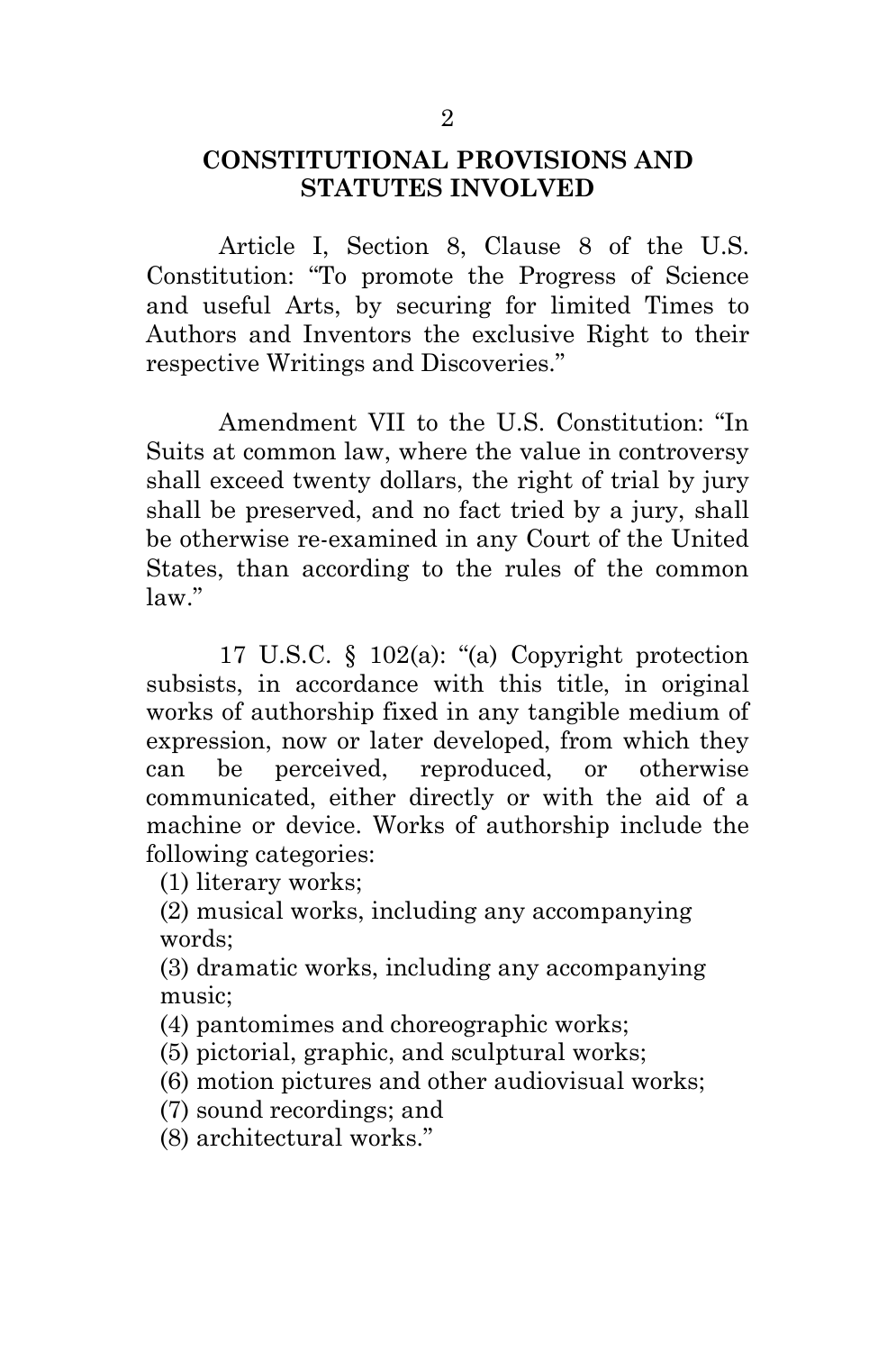<span id="page-14-1"></span>17 U.S.C. § 106: "Subject to sections 107 through 122, the owner of copyright under this title has the exclusive rights to do and to authorize any of the following: …

 (2) to prepare derivative works based upon the copyrighted work; …."

#### **INTRODUCTION**

<span id="page-14-0"></span> Some are heroes; others villains. Some mimic reality and others personify fantasy. And some appear in comic books and video games, while others in television shows and movies. Whatever the role or forum, fictional characters epitomize the essence of creativity. They capture our imagination based on the artist's expressive selection of traits and characteristics that combine to make that character unique. For that reason, characters often represent the most valuable part of any work. But the law that protects them—character copyrights—is in chaos. Every circuit court to address this subject employs a different test. And circuit courts remain conflicted about whether copyrightability is a question of fact or law. This Court has never addressed the subject of character copyrights—and it shows in the fractured approaches employed by the lower courts.

 The threshold issue for this Court to decide is the proper standard for a character copyright. This Court has held that "originality"—the "very premise" of copyright law—governs copyrightability. Yet the three circuit courts that have developed standards for character copyrightability have jettisoned originality as a standard. The Ninth Circuit, for instance, has created its own three-part test that remains foreign to any other area of copyright law.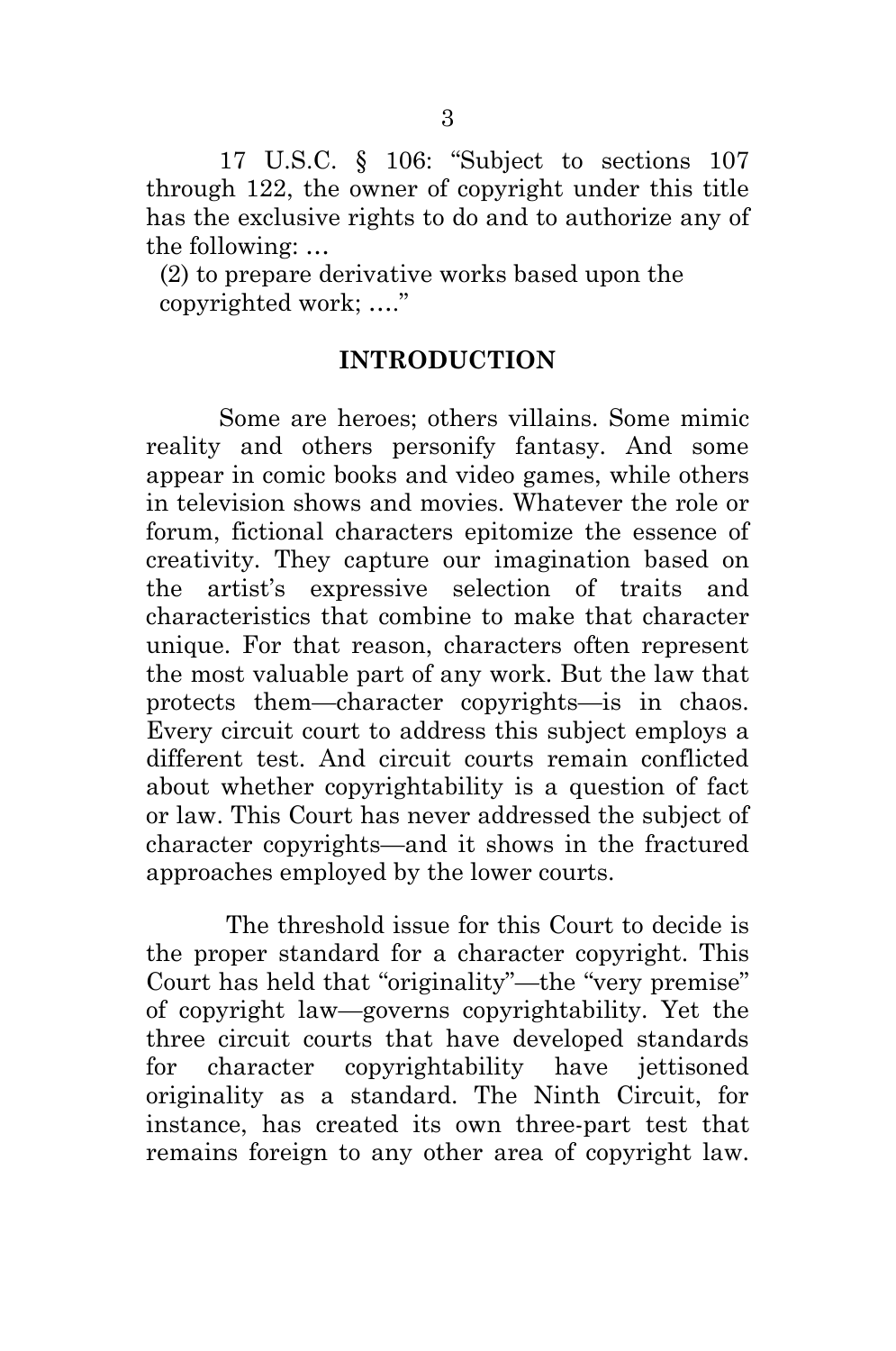The Second Circuit deploys a vague "sufficient delineation" standard. And the Seventh Circuit asks whether the character offers something more than a stock character—the closest test to originality while still not referencing it. Based on these diverging tests, neither artists nor entertainment companies can discern the metes-and-bounds of which characters are protected by copyright. Moodsters Co. asks this Court to resolve this uncertainty, and decide the proper standard for character copyrights.

Whatever the standard, this Court should also address whether character copyrightability—or copyrightability of *any* work—is a question of fact or law. The Seventh Circuit's survey of the law shows that the circuits are "split" with some deciding copyrightability as a matter of law, and others finding issues of fact. The outcome of this split has constitutional importance. This Court has held that the Seventh Amendment attaches to fact disputes in copyright cases in *Feltner v. Columbia Pictures Television, Inc.*, 523 U.S. 340, 355 (1998). Thus, if character copyrightability is a question of fact, then courts—like the Ninth Circuit here—violate artists' constitutional rights when they decide the issue as a matter of law. This issue is important and ripe for the Court to decide.

<span id="page-15-0"></span>This Court should also accept review because the Ninth Circuit panel erred. Emotions are abstract. No one knows what they look like. Or what color they may be. And scientists dispute how many exist. Moodsters Co. brought to life the abstract concept of emotions through its creative expression of five anthropomorphic single-emotion color-coded characters that reside inside a child. No other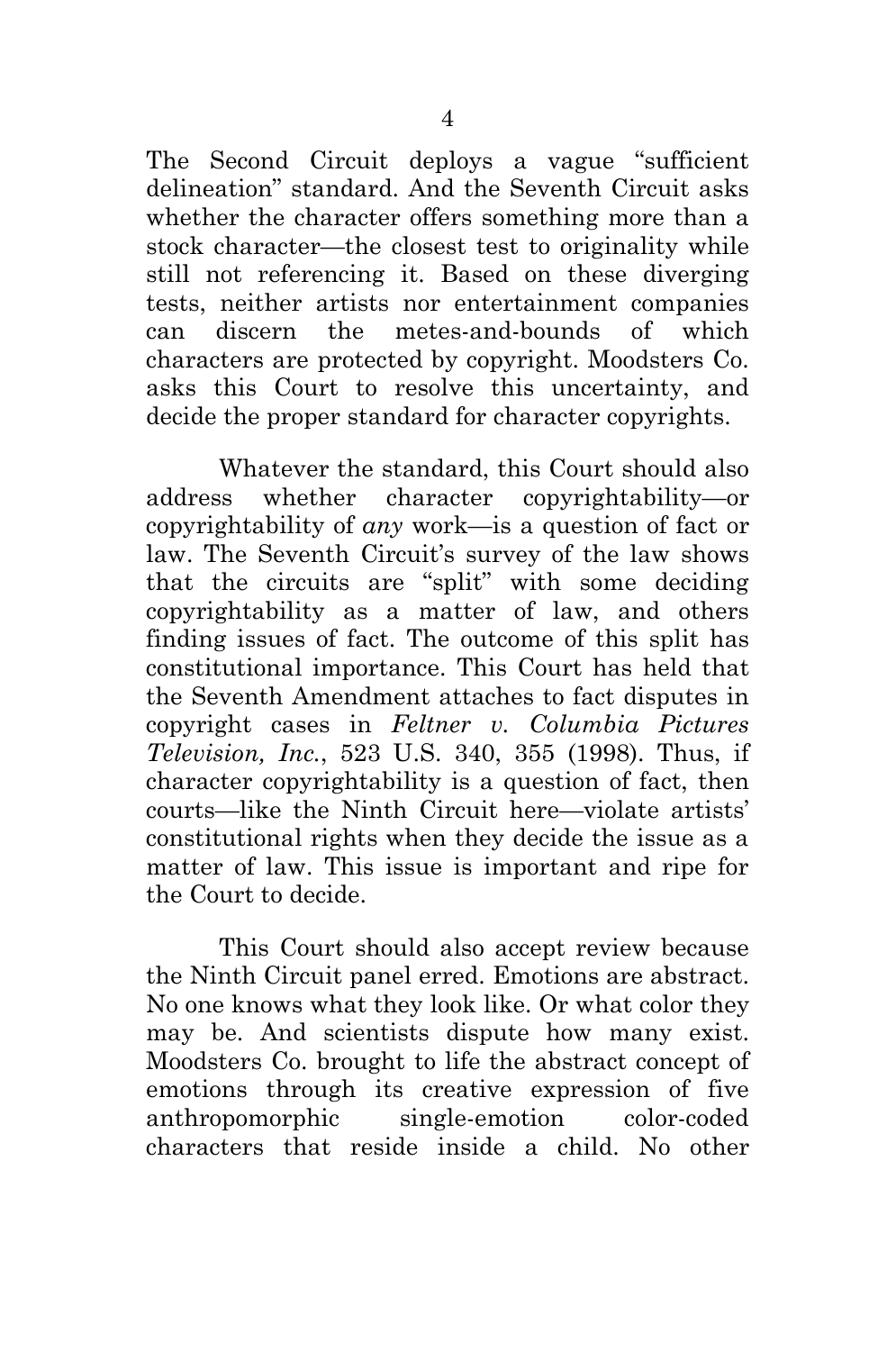artist—and Disney in particular—had ever before expressed characters with The Moodsters' unique combination of traits and characteristics. These characters were so original that Disney—including its most senior executives—copied them for its billion-dollar blockbuster *Inside Out*.

But the district court and panel denied Moodsters Co. the chance to prove its copyright infringement claims when they dismissed its complaint by finding the characters unprotected as a matter of law. The district court and panel relied on an evolving standard divorced from originality in favor of questions about whether The Moodsters were famous enough to qualify for copyright. Above all, both courts denied Moodsters Co. the chance to offer evidence—including from a preeminent expert in the field—to prove its claims. Moodsters Co. asks this Court to grant review, so the Court can address this important and unsettled area of copyright law.

#### **STATEMENT OF THE CASE**

<span id="page-16-0"></span>Denise Daniels and her company Moodsters Co. brought the abstract concept of emotions to life through five unique animated characters. As detailed in their 89-page complaint, no other artist had ever before expressed characters with the combination of traits and characteristics as The Moodsters. CA9.R.Excerpts.72-160. Indeed, their creation of these characters stemmed from many expressive choices selected and arranged to create characters unlike any others seen in any prior work. *Id.*, *e.g.*, at ¶¶37-38, 51-59, 76, 96-105, 143, 163-165, 176-192, 198-333; *see also* App. 48a.

But the district court and Ninth Circuit never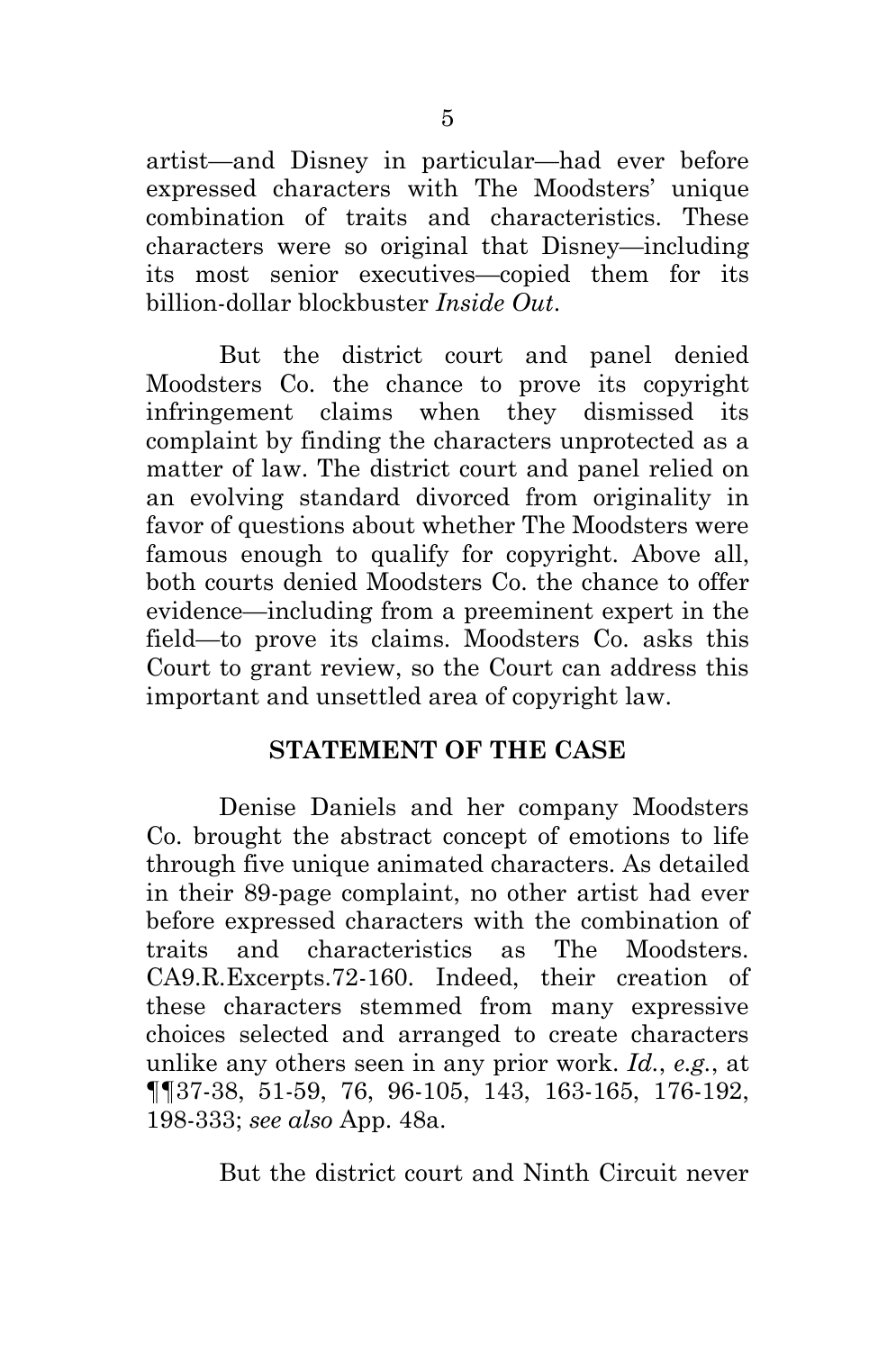addressed the amended complaint for plausibility in dismissing Moodsters Co.'s copyright infringement claims on a Rule 12(b)(6) motion by the defendants (collectively Disney). App. 1a-68a. Rather, the Ninth Circuit affirmed the dismissal of the copyright infringement case by finding that The Moodsters characters are not copyrightable as a pure matter of law because they are not "sufficiently delineated" or "especially distinctive." App. 1a-17a. The courts thus provided Moodsters Co. no chance to prove the originality of its characters. Nor did any fact finder ever assess Disney's wanton copying.

# **A. Factual Background**

<span id="page-17-0"></span>Denise Daniels, an expert on children's emotional intelligence and development, had an idea to bring emotions to life through individual characters. *See* App. 4a-5a. Daniels started a company—Moodsters Co.—and recruited industryleading talent to help develop and express the characters. App. 5a, App. 52a; *see also* CA9.R.Excerpts.78-81. Daniels and Moodsters Co. had a blank slate to work from in creating the characters as emotions have no standard physical form or character attributes. CA9.R.Excerpts.112- 113.

The amended complaint detailed how numerous creative choices were available in how to express the idea of characters representing emotions, including, for example, choices in general physical form, number, and types of emotions for the character ensemble. CA9.R.Excerpts.112-116. Moodsters Co. eventually selected and arranged several creative choices to express The Moodsters characters: five gendered anthropomorphic animated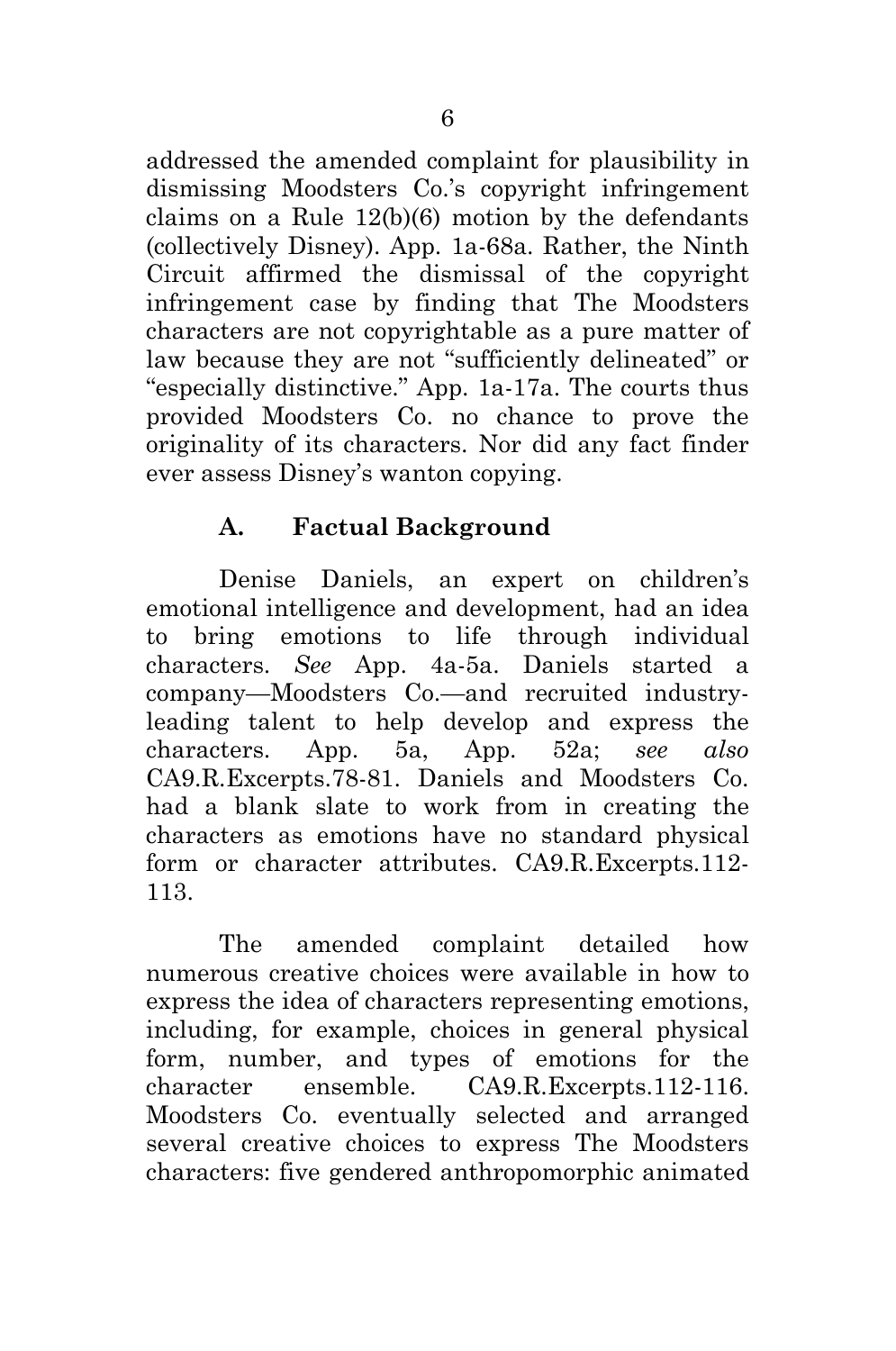characters each paired with a core body color that lived together "inside a child," and which each included many other nuanced expressions, like the anger character's tendency to explode from the head when angry. *See* CA9.R.Excerpts.72-160, *e.g.* ¶¶37- 38, 51-59, 143, 176-192, 198-333; *see also* App. 5a. No other artist had ever created a character like any of the Moodsters before. CA9.R.Excerpts.93-116 ¶¶96- 105, 163-165, 178-192; *see also* App. 48a.

Moodsters Co. raised over \$3 million in investment capital to refine and develop these characters. App. 46a; CA9.R.Excerpts.102 ¶146. With that capital, Moodsters Co. focus-group tested the characters with a diverse range of children at Yale University. *Id.* ¶¶147-149; App. 45a. Moodsters Co. also released a professional-grade "pilot" episode in 2007. App. 5a. Moodsters Co. used this pilot and its "bible" to pitch The Moodsters to potential collaborators. App. 5a-6a, App. 52a-53a.

Moodsters Co. had its most extensive discussions with Disney. In fact, Daniels and Moodsters Co. pitched The Moodsters to Disney executives (and even Roy E. Disney—the son and nephew of the founders—had access) every year from 2005 through 2009. App. 5a-6a, App. 53a; *see also* CA9.R.Excerpts.87-89. In 2010, Disney started to work on the movie *Inside Out*. App. 6a. *Inside Out* features five color-coded, single-emotion characters that reside in a child. App. 6a, App. 53a. Disney released *Inside Out* in 2015. App. 6a.

#### **B. The District Court Proceeding**

<span id="page-18-0"></span>Daniels sued Disney for breach of contract and Moodsters Co. sued for copyright infringement. App.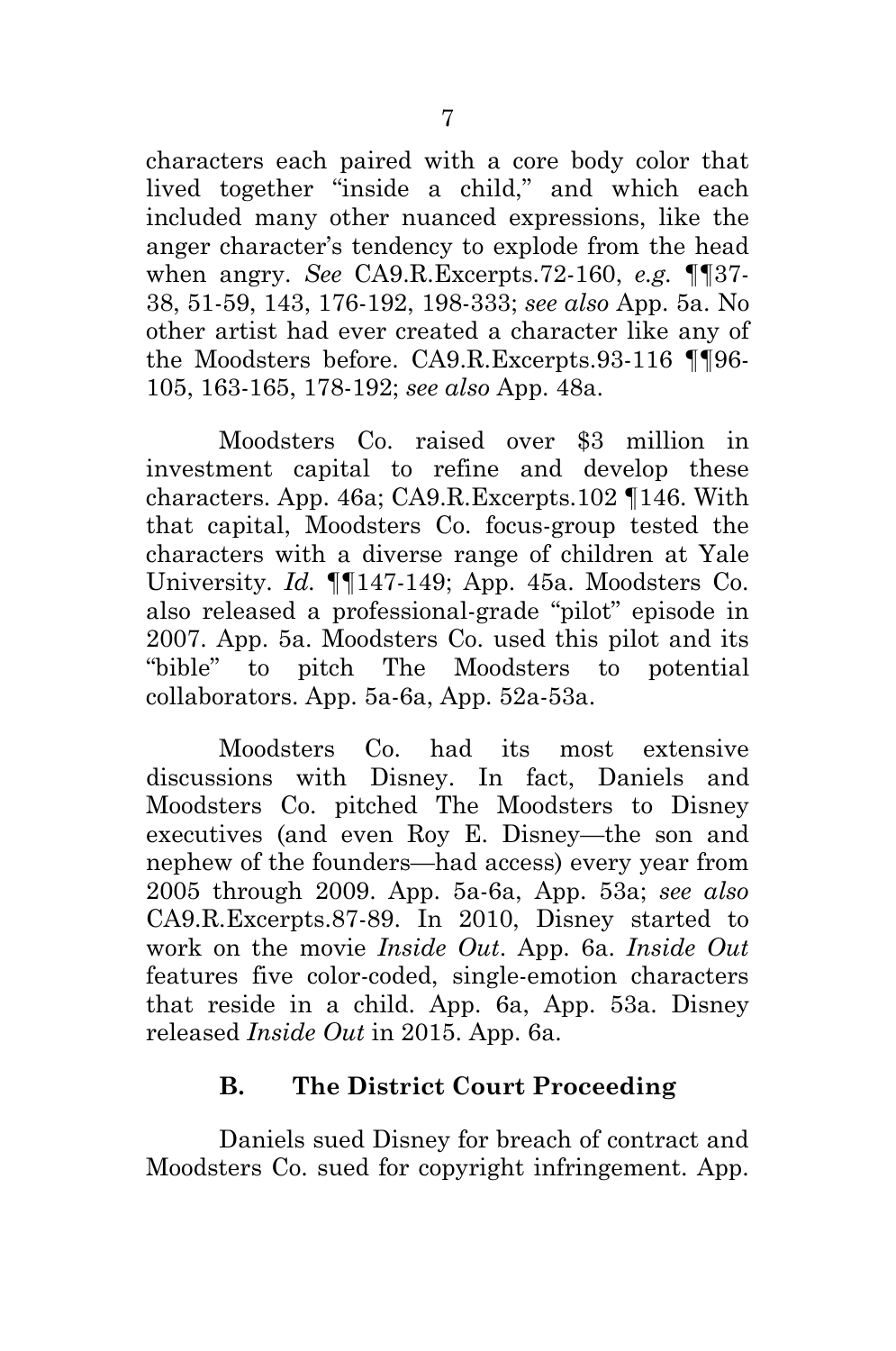6a-7a. Moodsters Co. is the owner of the registered copyrights in the literary bible and audiovisual pilot *The Moodsters* works and all their protectable components. App. 60a, CA9.R.Excerpts.99-100; *see also* App. 16a-17a ("There is no dispute that the 2005 Moodsters Bible and the 2007 pilot television episode are protected by copyright."). Moodsters Co. alleged copyright infringement by Disney of the individual Moodsters characters and the ensemble of The Moodsters characters. App. 7a. Rather than answer, Disney moved to dismiss the amended complaint under Federal Rule of Civil Procedure 12(b)(6). *See* App. 7a.

<span id="page-19-0"></span>The district court adopted Disney's argument that Moodsters Co.'s "characters are not protectable in the first instance, either individually or as an ensemble" and thus found it unnecessary to address whether Disney's *Inside Out* characters were substantially similar to *The Moodsters* characters. App. 60a. It cited the Ninth's Circuit "test" for character copyrightability, stating that a character is "copyrightable independent of the underlying work in which the character appears" when it (1) has "physical as well as conceptual qualities," (2) is "sufficiently delineated to be recognizable as the same character whenever it appears," and (3) is "especially distinctive" and "contain[s] some unique elements of expression." App. 60a-61a; *DC Comics v. Towle*, 802 F.3d 1012, 1020-21 (9th Cir. 2015). The district court called this standard a "rigorous test." App. 65a; *see also* App. 38a, App. 46a. The district court found that The Moodsters characters were not sufficiently delineated because they had not persisted over time, not been widely distributed, and their traits were not "on par with those of the iconic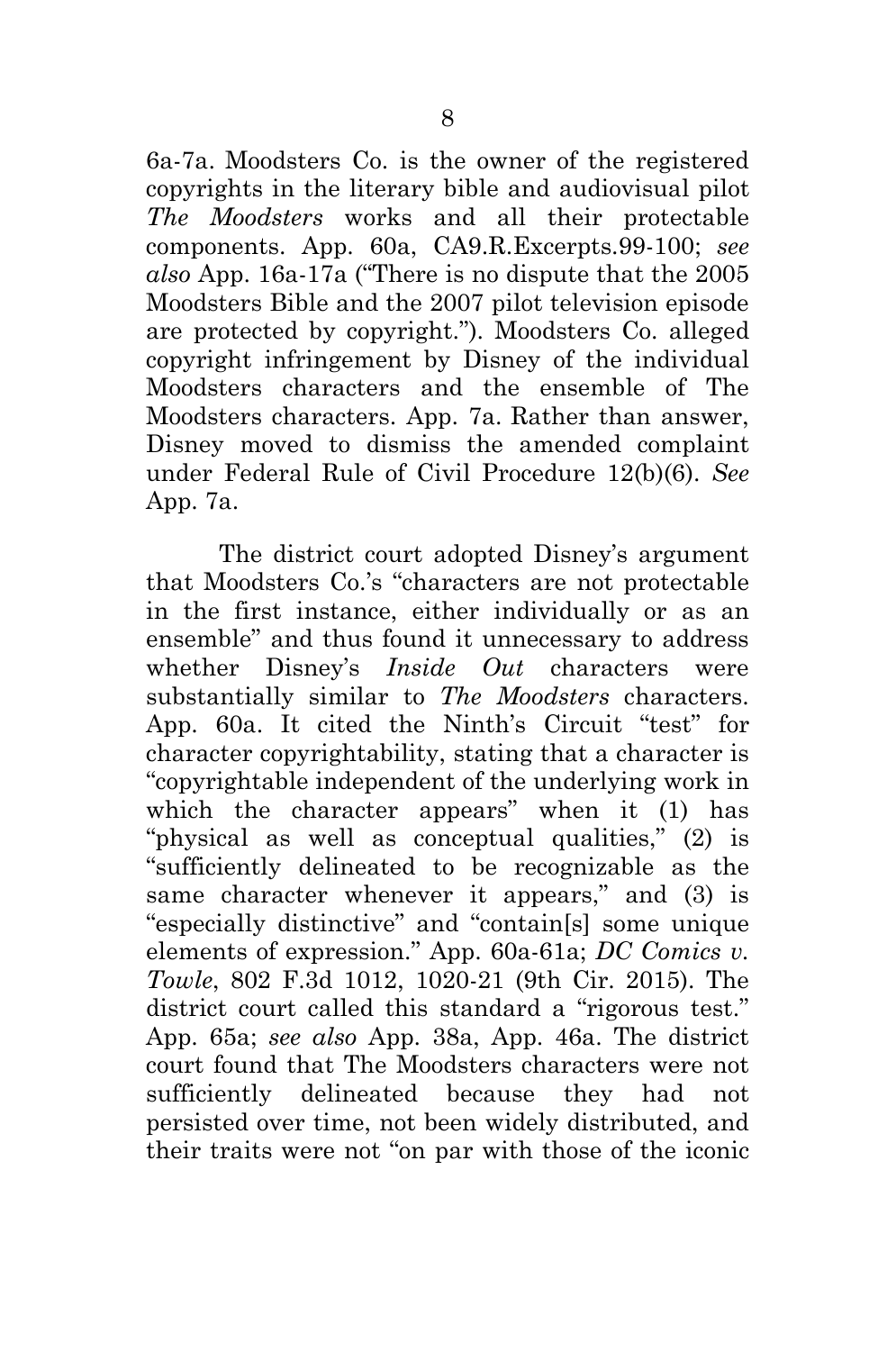characters" like Sherlock Holmes, Tarzan, Superman, and James Bond. App. 61a-67a. The district court, thus, granted Disney's motion, but allowed Moodsters Co. leave to amend its copyright infringement claims. App. 65a-68a.

Moodsters Co. filed a second amended complaint that Disney again moved to dismiss. *See* App. 7a. Because the district court had at first focused on the lack of "persistence" of The Moodsters "over time or over multiple iterations," App. 61a-63a, the second amended complaint included facts about the "second generation" of Moodsters which appeared in certain books and toys distributed by major retailers. *See* App. 40a.

But the district court dismissed the second amended complaint as well. *See* App. 7a; App. 34a-50a. To start, the court was "unpersuaded" that the second generation Moodsters could be widely and instantly recognized as the same characters. App. 43a-44a. In the district court's opinion, the differences in certain details of the physical appearance, like arm length, and changes to certain names of individual Moodsters characters (although the ensemble retained the name The Moodsters) in the authorized derivative second version of Moodsters characters prevented protection for the original version of the characters. App. 40a-44a. So the court determined that The Moodsters characters still "fell short of the Ninth Circuit's rigorous test" for copyrightability. App. 46a. It also concluded that The Moodsters as an ensemble "are neither delineated nor distinctive" to a degree sufficient for copyright protection, and declined to apply the Ninth Circuit's alternate "story being told" test. App. 48a-49a.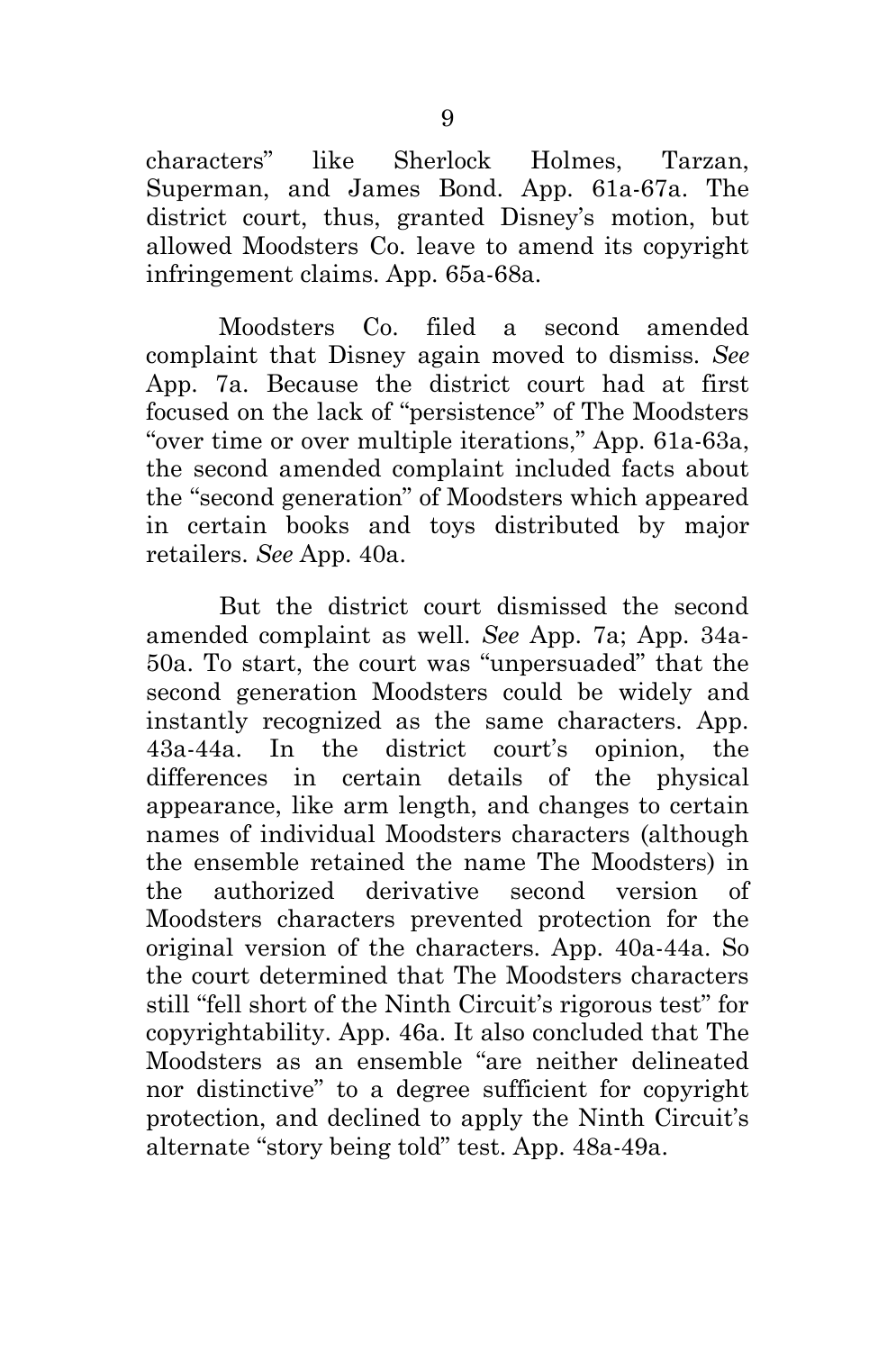Even though Moodsters Co. emphasized the fact-intensive nature of these issues, CA9.R.Excerpts.66-68, 325-326, 337, the district court never addressed the second amended complaint for plausibility. Rather, the district court decided as a matter of law that The Moodsters characters were not copyrighted. *See* App. 34a-68a. To support this conclusion, the district court made its own findings about lack of sufficient delineation and distinctiveness without allowing Moodsters Co. to develop the record and offer evidence about the unique selection and arrangement of features of its characters. *Id.* The district court also disregarded Moodsters Co.'s detailed allegations about the original novelty of these characters. *See id.*

## **C. The Ninth Circuit Decision**

<span id="page-21-0"></span>The Ninth Circuit affirmed the district court's dismissal of Moodster Co.'s copyright infringement claims by holding The Moodsters characters did not qualify for copyright protection. App. 4a. The panel stated The Moodsters characters failed to meet its *Towle* test for copyrightability because the characters were too "lightly sketched" and lacked "consistent, identifiable character traits and attributes." App. 4a. The Court focused on changes in names, certain physical appearance details, and situational attributes seen between the first generation Moodsters characters—the basis for infringement and the authorized derivative "second generation Moodsters" characters, to say that the first generation Moodsters lacked "consistent" identifiable traits and attributes "across iterations." App. 10a-12a. It also noted that ideas, unlike expression of ideas, do not have protection under copyright law.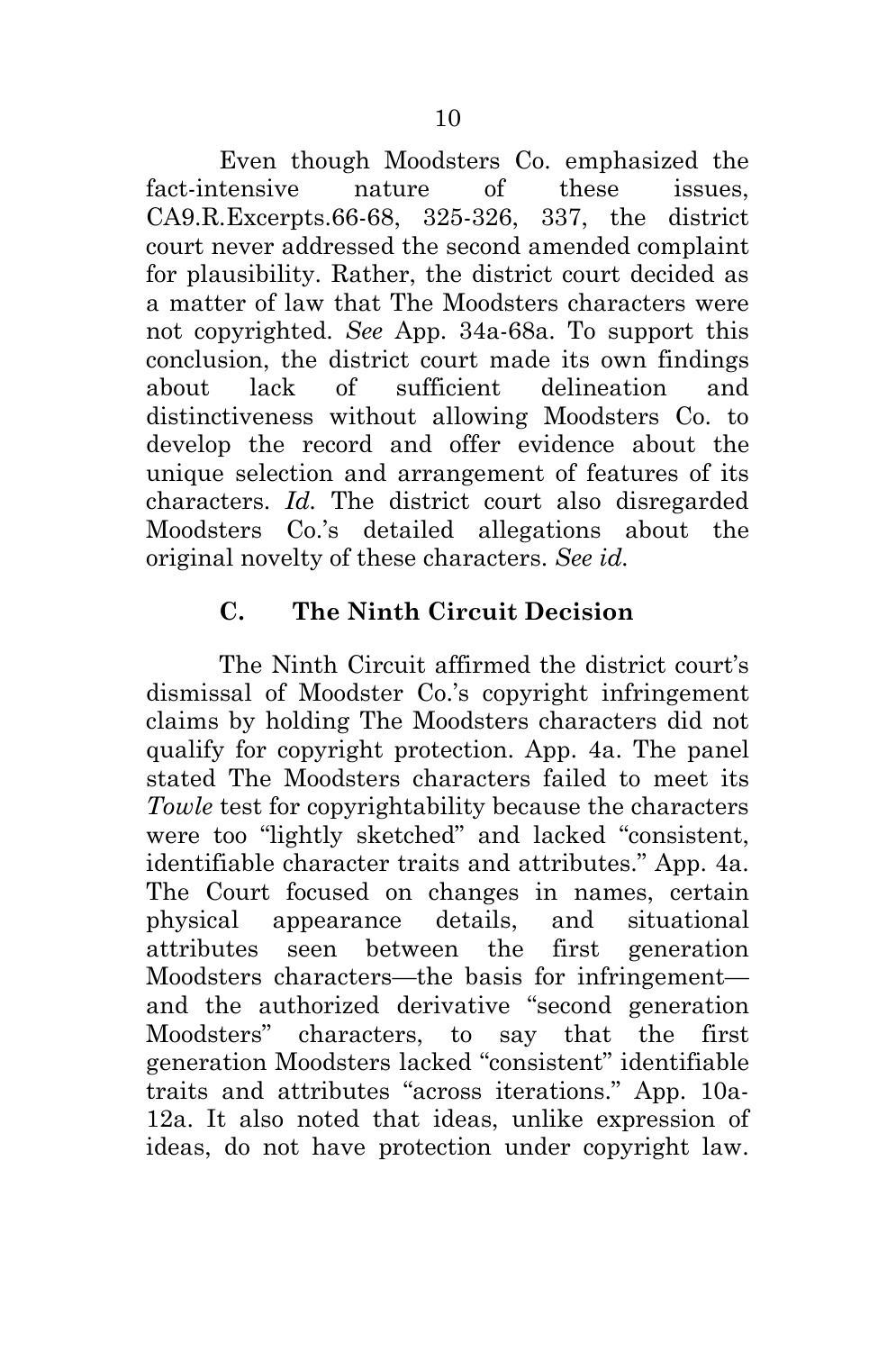App. 9a (citing 17 U.S.C. § 102(b)). It stated that the "notion of using a color to represent a mood or emotion is an idea that does not fall within the protection of copyright" and the idea of an emotion is also not copyrightable. App. 9a-10a.

After Moodsters Co. petitioned for rehearing, pointing out, among other things, that the fact finder should determine copyright protection based on a work at a single point in time (when the author fixes her expression in a tangible medium), the Ninth Circuit made some small changes to its opinion. *See*  App. 1a-17a. The court removed several sentences and phrases mentioning the second generation Moodsters toys, including a footnote that maintained that the second generation "remains relevant." *Cf.* App. 27a; App. 10a. But the amended opinion still justified its decision that the first generation of Moodsters are not protectable by copyright by discussing the different individual character names and certain different physical appearance details and situational attributes across the first and second generation Moodsters character iterations App. 8a-13a. The panel contrasted its views of The Moodsters with protected characters like Godzilla and James Bond, which maintained some consistent traits, despite physical appearance changes, "across various productions." *Id.*

The Ninth Circuit held that The Moodsters thus fail the second prong of its *Towle* test, but then made a conclusory finding that The Moodsters are not "especially distinctive" and lack some unique elements of expression even if The Moodsters are sufficiently delineated. App. 12a-13a. The Court cited no other characters that any individual Moodsters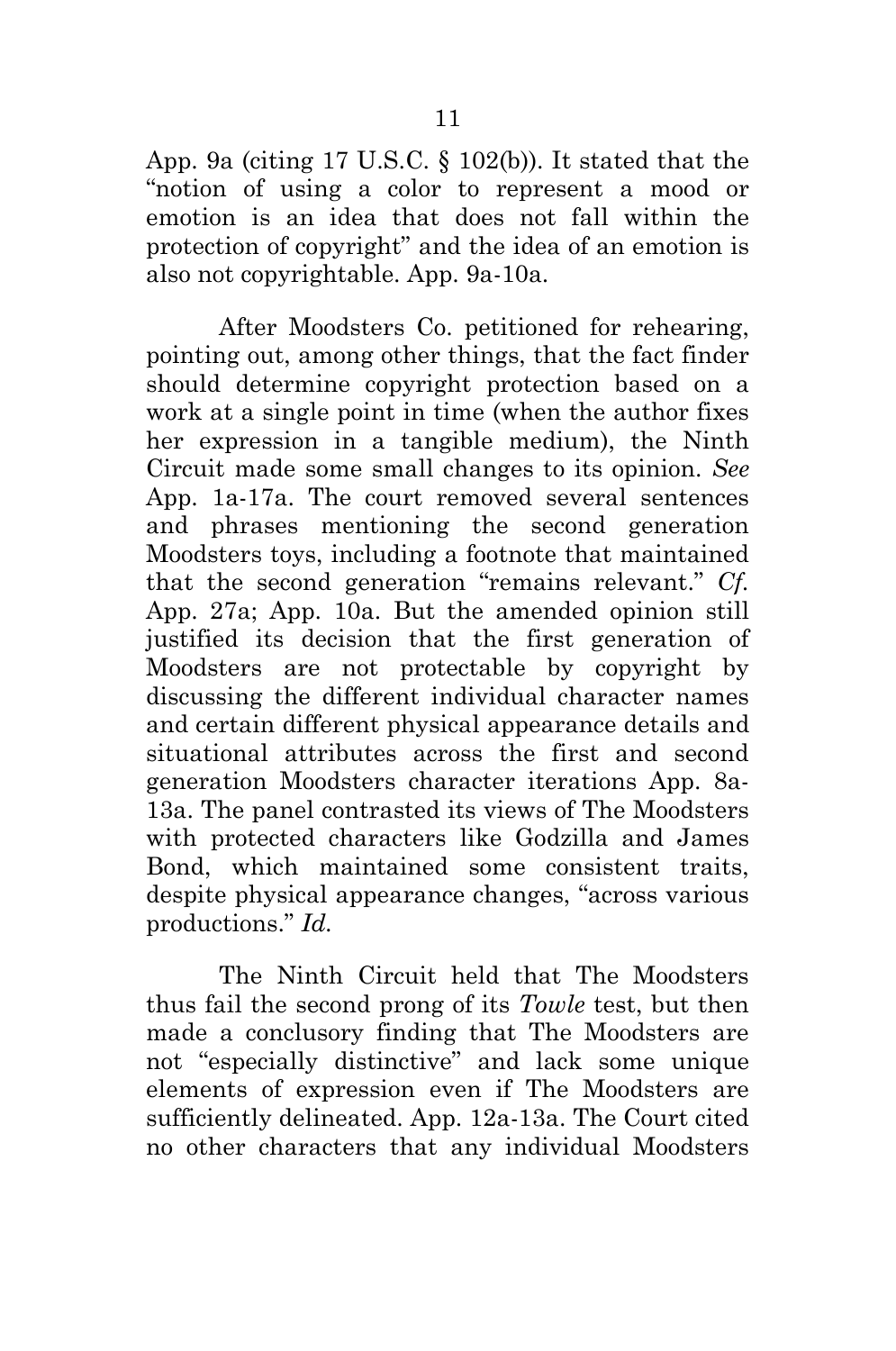character, or The Moodsters ensemble, was indistinct from, however. *Id.* It made no finding that there was only one or just a few ways to express the idea of emotion-based characters so that Daniel's ideas and the expression of The Moodsters merged. *Id*. Indeed, such a finding would conflict with the detailed allegations in Moodsters Co.'s complaint about the many creative choices they selected and arranged to express characters unlike any characters seen in any prior work. CA9.R.Excerpts.72-160, *e.g.* ¶¶37-38, 51- 59, 143, 164-165, 176-192, 198-333

<span id="page-23-2"></span>The Ninth Circuit then stated that its "story being told" test first mentioned in *Warner Bros. Pictures v. Columbia Broad. Sys.*, 216 F.2d 945, 950 (9th Cir. 1954) remains a valid alternate test for character copyright protection. App. 13a-14a. It stated this test represents "a high bar" for protection, though. App. 13a. It held The Moodsters thus enjoy no protection under that test either. App. 14a*.*

#### <span id="page-23-0"></span>**REASONS FOR GRANTING THE WRIT**

<span id="page-23-1"></span>**I. This Court should decide what standard governs the copyrightability of fictional characters because the circuits are split.** 

This petition asks the Court to address the copyrightability standard for fictional characters. Although the Copyright Act does not explicitly list animated characters as protectable subject matter, every circuit court to address this issue has found them protectable as components of statutorily protected audiovisual or literary works. *See, e.g.*, *Warner Bros., Inc. v. Am. Broad. Cos.*, 720 F.2d 231, 240 (2d Cir. 1983) ("there has been no doubt that copyright protection is available for characters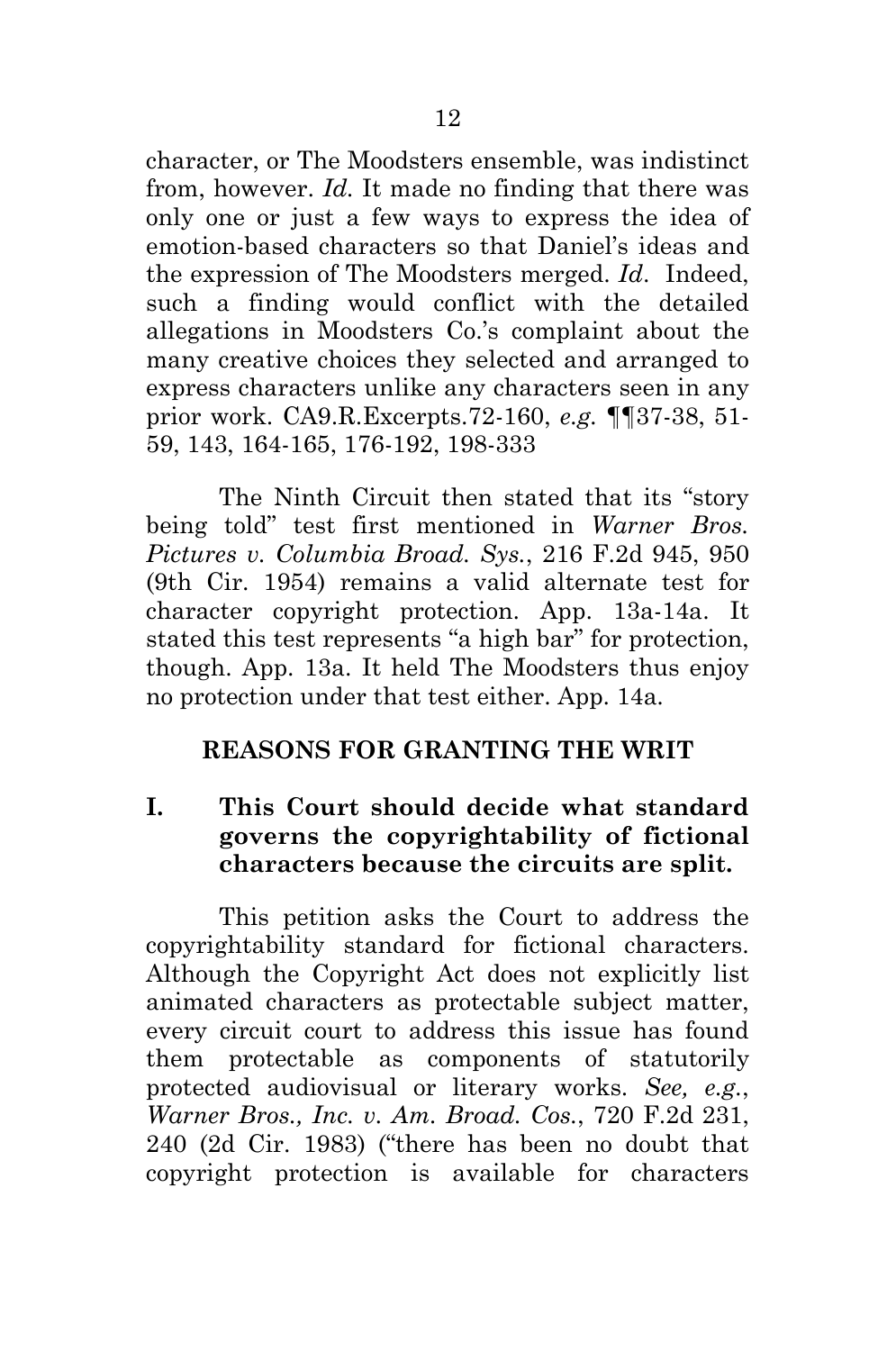<span id="page-24-3"></span><span id="page-24-2"></span>portrayed in cartoons"); *Warner Bros. Entm't, Inc. v. X One X Prods.*, 644 F.3d 584, 597 (8th Cir. 2011) ("It is clear that when cartoons or movies are copyrighted, a component of that copyright protection extends to the characters themselves"); *Walt Disney Prods. v. Air Pirates*, 581 F.2d 751, 754 (9th Cir. 1978) (recognizing copyrightability of animated characters and citing "a series of cases dating back to 1914 that have held comic strip characters protectable under the old Copyright Act"); *see also* App. 7a ("Although characters are not an enumerated copyrightable subject matter under the Copyright Act ... there is a long history of extending copyright protection to graphically-depicted characters."). But circuit courts are split over the standard characters must meet for copyright protection. This Court should accept review to resolve this crucial uncertainty.

<span id="page-24-4"></span><span id="page-24-1"></span><span id="page-24-0"></span>The Court has announced a singular standard to qualify for a valid copyright—originality. "The *sine qua non* of copyright is originality." *Feist Publ'ns, Inc. v. Rural Tel. Serv. Co.*, 499 U.S. 340, 345 (1991). Originality is a constitutional requirement, and "remains the touchstone of copyright protection today." *Id.* at 346-47. It is also a low standard: "the requisite level of creativity is extremely low; even a slight amount will suffice." *Id.* at 345. This minimal standard promotes copyright law's ultimate aim "to stimulate artistic creativity for the general public good." *Twentieth Century Music Corp. v. Aiken*, 422 U.S. 151, 156 (1975). Thus, an artist may obtain a valid copyright when she expresses her original work of authorship in a fixed medium. 17 U.S.C. §§ 101, 102(a), 302(a).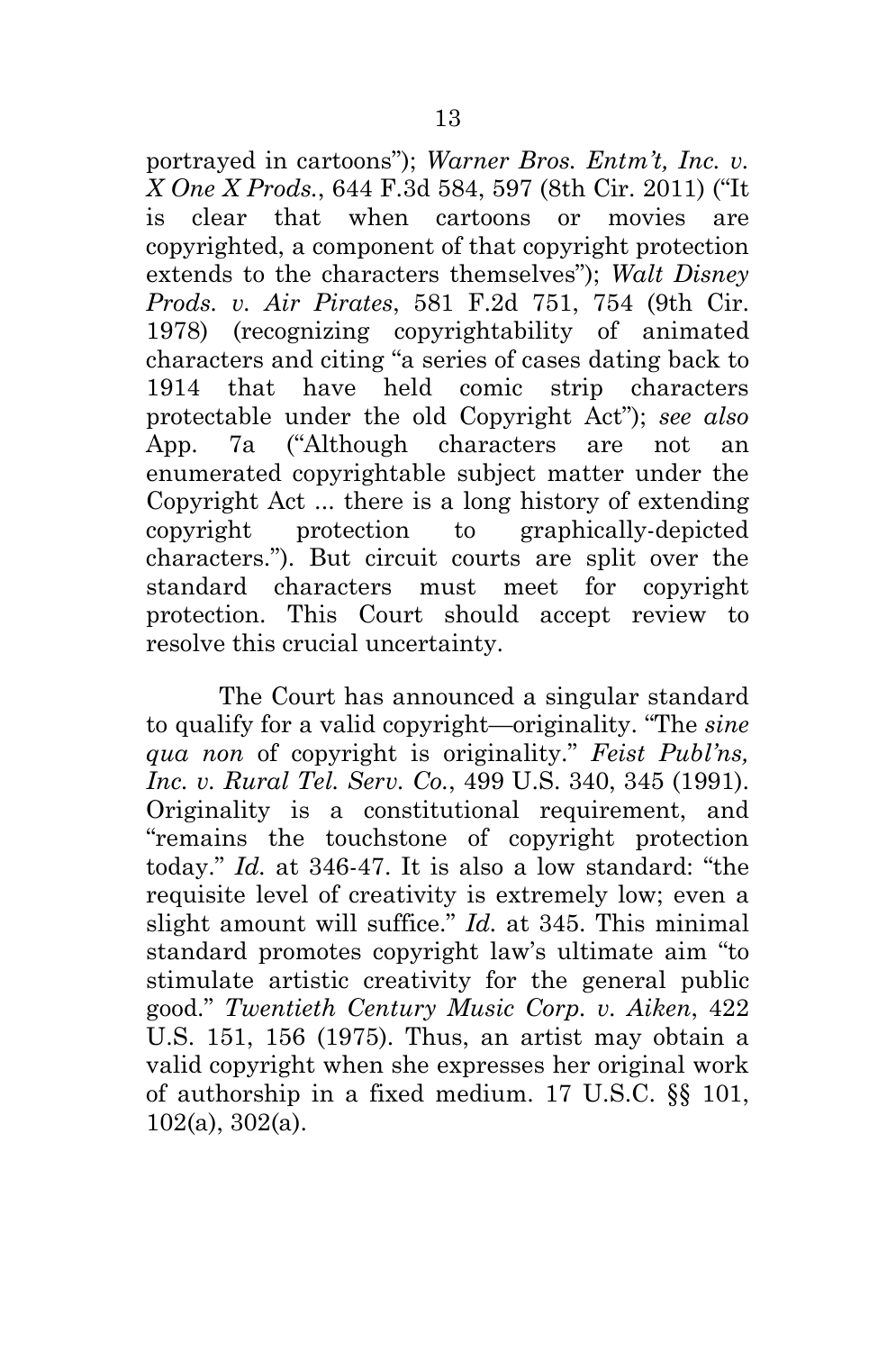But the lower courts have deviated from this "touchstone" of originality to determine when fictional characters receive copyright protection. The Second, Seventh, and Ninth Circuits have all created different standards. These different standards lead to unpredictable results. For decades now, commentators have sung a single chorus about the inconsistent approaches among the circuit courts about character copyrightability:

- <span id="page-25-2"></span>• "Unfortunately, while copyright law plays an important role in allocating rights to the use of characters, the law in this area is very unclear." Zahr K. Said, *Fixing Copyright in Characters: Literary Perspectives on a Legal Problem*, 35 CARDOZO L. REV. 769, 772 (2013).
- <span id="page-25-0"></span>• "The development of copyright protection for fictional characters has been riddled with uncertainty and inconsistency as courts have struggled to fit fictional characters into the rubric of copyright law." Kathryn M. Foley, *Protecting Fictional Characters: Defining the Elusive Trademark-Copyright Divide*, 41 CONN. L. REV. 921, 926 (2009).
- <span id="page-25-1"></span>• "Since copyright law does not explicitly address the issue of protection for fictional and cartoon characters, courts are free to apply a number of standards to determine whether or not a character is copyrightable." Cathy J. Lalor, *Copyrightability of Cartoon Characters*, 35 IDEA: THE JOURNAL OF LAW & TECH. 497, 503-504 (1995).
- "Recent court decisions have shown that the legal doctrines for the protection of literary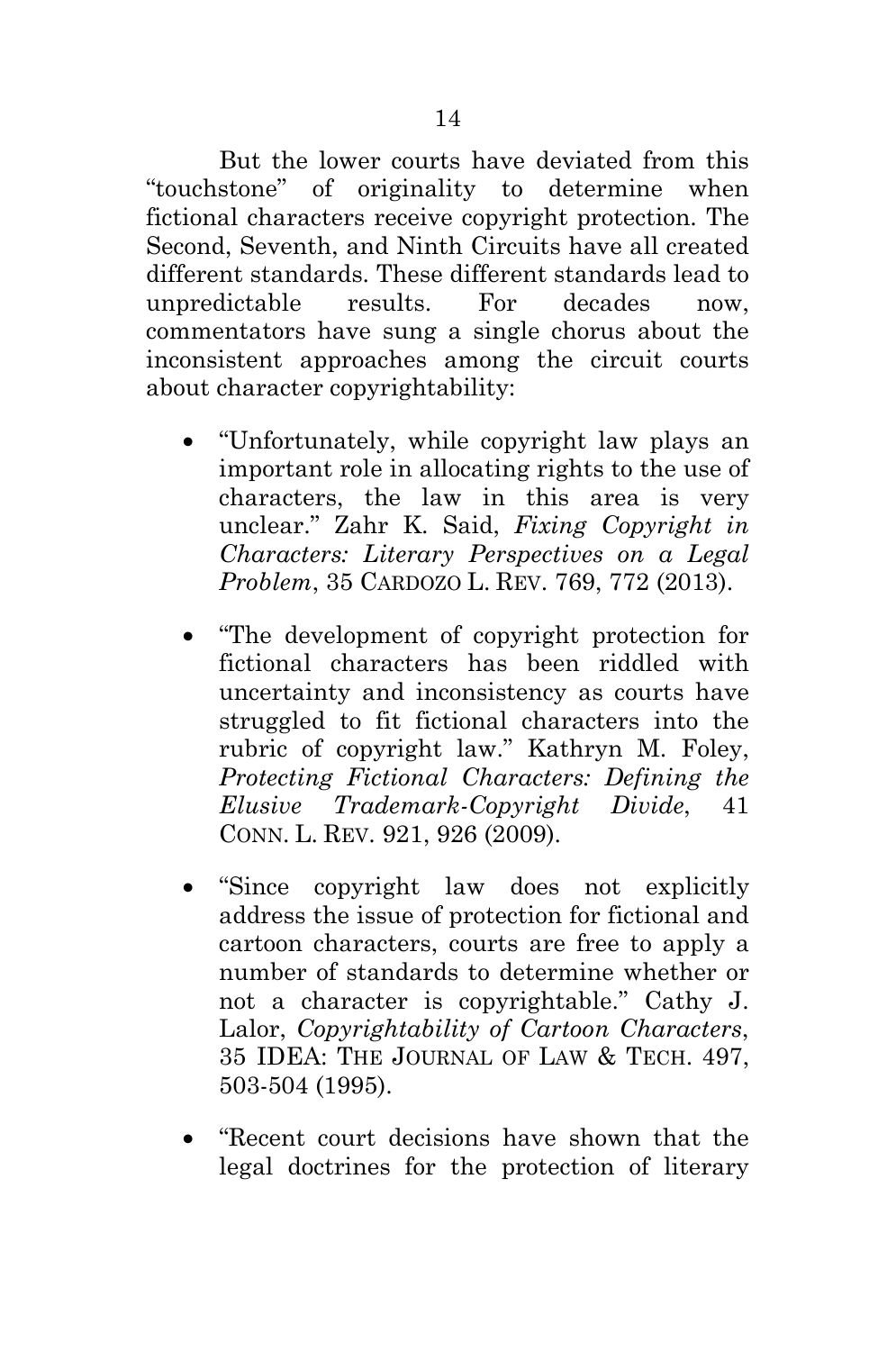<span id="page-26-2"></span>and cartoon characters are rather inconsistent, unclear and quixotic. … In addition, the judicial process by which the courts have selected the appropriate legal doctrine has become such a complicated maze that the outcome is neither predictable nor fair." E. Fulton Brylawski, *Protection of Characters - Sam Spade Revisited*, 22 BULL. COPYRIGHT SOC'Y U.S.A. 77, 77 (1974).

<span id="page-26-0"></span>This Court should resolve this uncertainty.

## <span id="page-26-1"></span>**A. The Seventh Circuit's standard most closely tracks the touchstone question of originality.**

The Seventh Circuit addressed character copyrightability in *Gaiman v. McFarlane*, 360 F.3d 644 (7th Cir. 2004). *Gaiman* involved an ownership dispute between comic book authors. *Id.* at 648. On appeal, one of the authors argued that two characters were not protected by copyright. *Id.* at 657. The Seventh Circuit rejected this argument, and explained the low threshold for a character to enjoy copyright protection.

At the outset, the court explained that stock characters receive no protection. *Id.* at 659-61. The court provided several examples, like "a gesticulating Frenchman, a fire-breathing dragon, a talking cat, a Prussian officer who wears a monocle and clicks his heels," among others. *Id.* at 660. Copyright law offers no protection because "such stereotyped characters are the products not of the creative imagination but of simple observation of the human comedy." *Id.*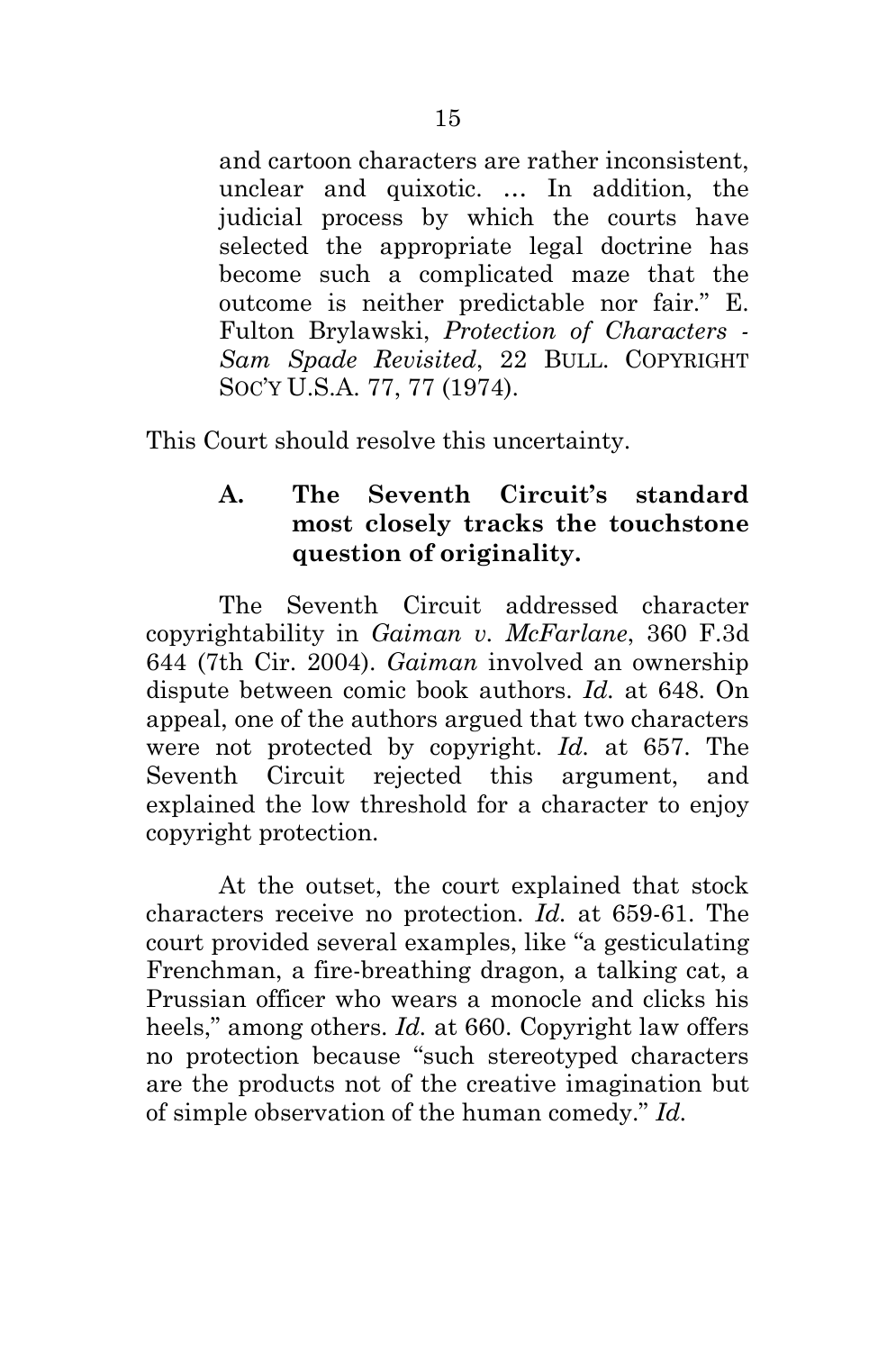But the court found both characters still exceeded the low threshold for copyright protection. The first disputed character—Count Cogliostro qualified for a copyright protection because his "age, obviously phony title ("Count"), what he knows and says, his name, and his faintly Mosaic facial features combine to create a distinctive character. No more is required for a character copyright." *Id.* Indeed, "once [Count Cogliostro] was drawn and named and given speech he became sufficiently distinctive to be copyrightable." *Id.* at 661.

<span id="page-27-1"></span>The court's treatment of the second disputed character also underscores this lenient standard. The second character—Medieval Spawn—lacked a proper name, and differed from other characters only through "his costume and manner of speech, together with the medieval background." *Id.* "But that is enough expressive content for copyrightability," under the Seventh Circuit's standard. *Id.* Put another way, the Seventh Circuit recognized a low standard for character copyrightability, even though it did not adopt originality as the test.

# <span id="page-27-2"></span><span id="page-27-0"></span>**B. The Second Circuit applies a "sufficient delineation" test.**

The Second Circuit follows an ill-defined "sufficient delineation" test. The court first addressed character copyrights in *Nichols v. Universal Pictures Corp.*, 45 F.2d 119 (2d Cir. 1930). Judge Learned Hand examined whether several characters from a play qualified for copyright. *Id.* at 122-23. In rejecting the plaintiff's argument for protection of his literary characters, Judge Hand provided the oftquoted—yet vague—standard: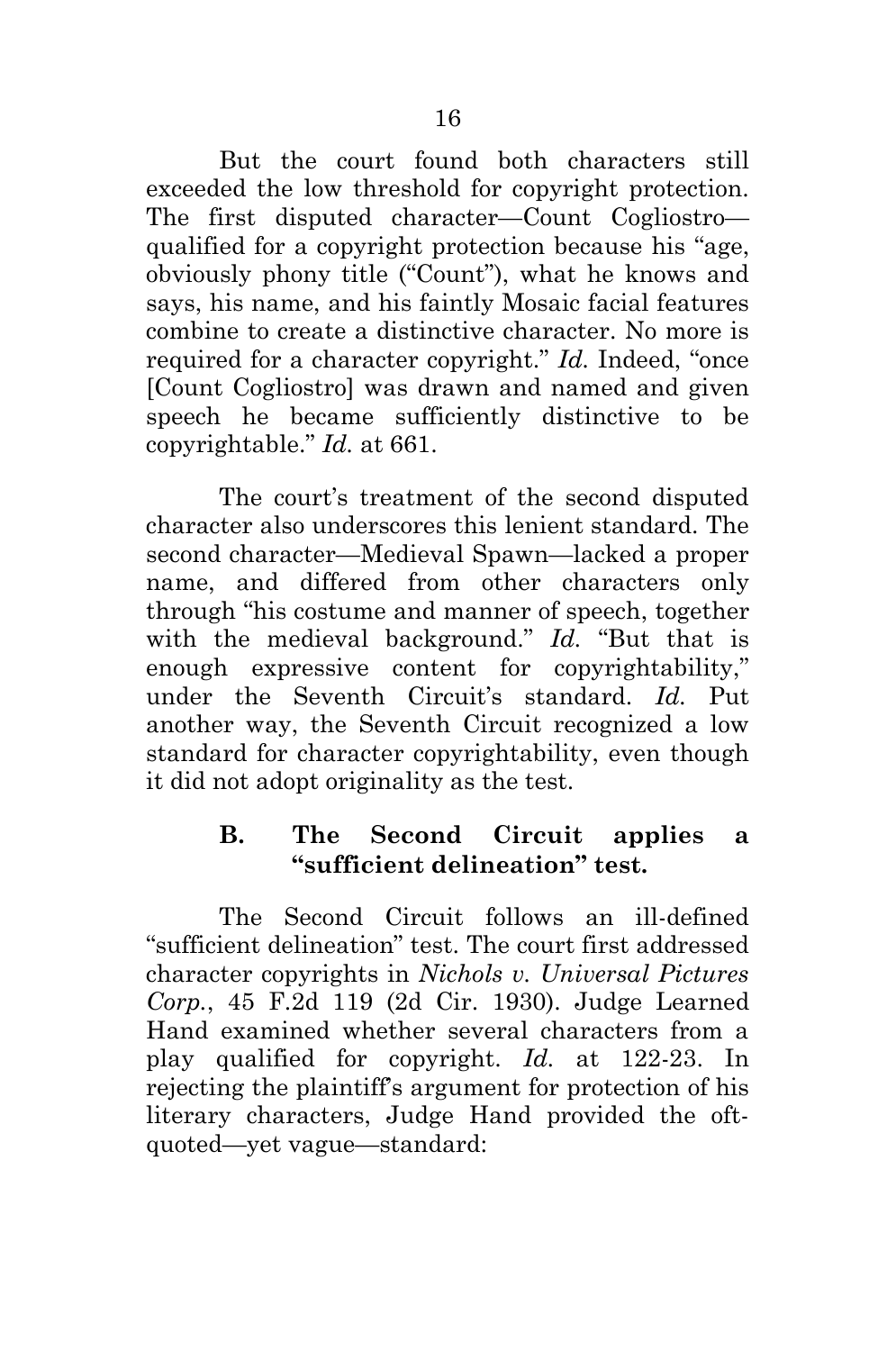If Twelfth Night were copyrighted, it is quite possible that a second comer might so closely imitate Sir Toby Belch or Malvolio as to infringe, but it would not be enough that for one of his characters he cast a riotous knight who kept wassail to the discomfort of the household, or a vain and foppish steward who became amorous of his mistress. These would be no more than Shakespeare's "ideas" in the play, as little capable of monopoly as Einstein's Doctrine of Relativity, or Darwin's theory of the Origin of Species. It follows that the less developed the characters, the less they can be copyrighted; that is the penalty an author must bear for marking them too indistinctly.

<span id="page-28-4"></span><span id="page-28-2"></span><span id="page-28-1"></span>*Id.* at 121. Courts and commentators have called this standard a "sufficient delineation" test. *See, e.g*., *Silverman v. CBS Inc.*, 870 F.2d 40, 50 (2d Cir. 1989) (relying on *Nichols* and finding "Amos 'n Andy" characters "sufficiently delineated"); *Warner Bros.*, 720 F.2d at 240 (explaining that *Nichols* "recognized the possibility that a literary character could be *sufficiently delineated* to support a claim of infringement by a second comer") (emphasis added); *see also X One*, 644 F.3d at 597 (allowing copyright protection for characters "to the extent that such characters are sufficiently distinctive").

<span id="page-28-3"></span><span id="page-28-0"></span>*Detective Comics, Inc. v. Bruns Publications, Inc.* is another application of this standard. In *Detective Comics*, the Second Circuit affirmed a finding that the *Wonderman* comic infringed the character copyright in *Superman*. 111 F.2d 432, 433- 434 (2d Cir. 1940). The court found that a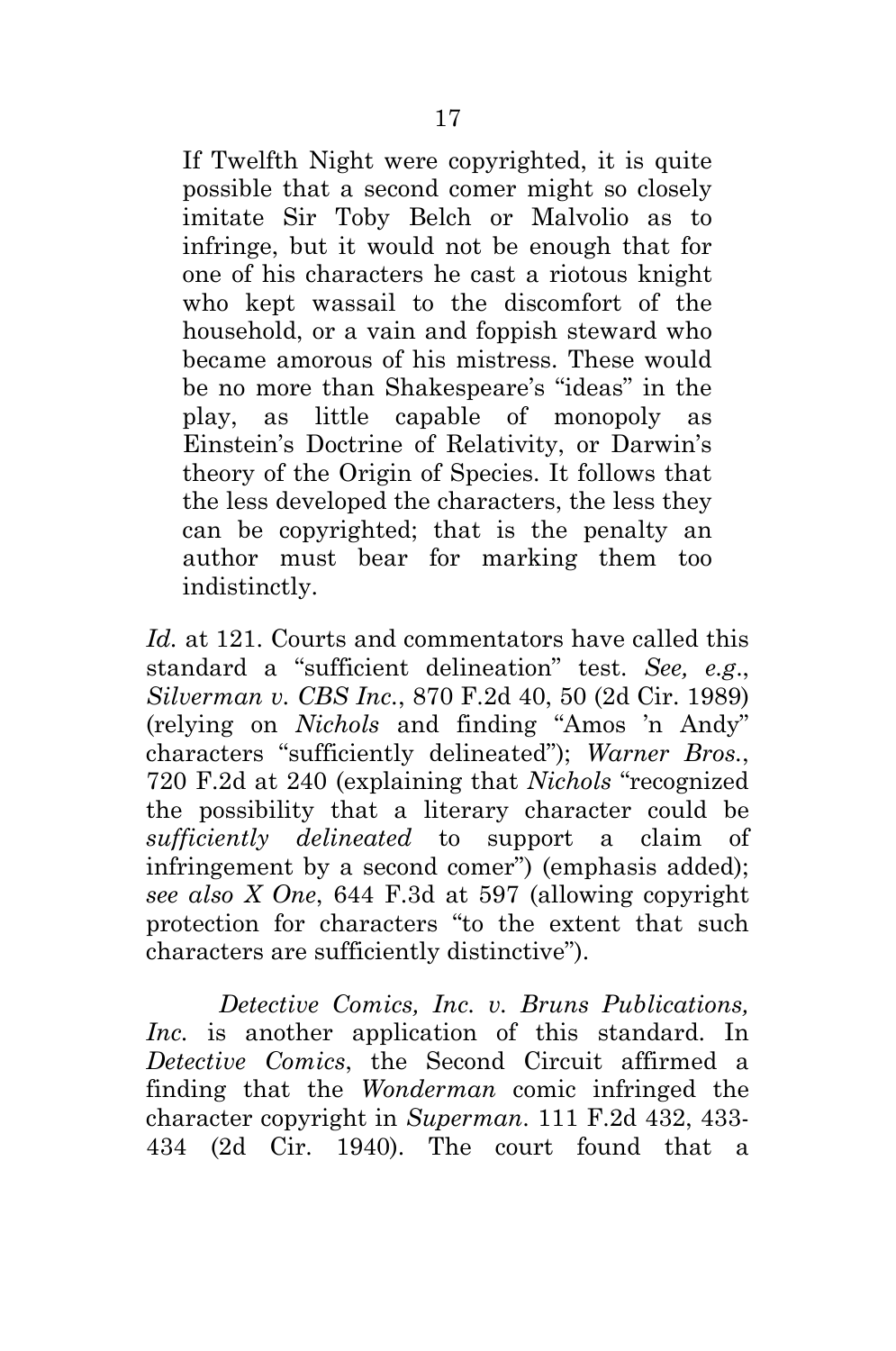<span id="page-29-1"></span>complainant "is not entitled to a monopoly of the mere character of a 'Superman' who is a blessing to mankind[.]" *Id.* at 434 (citing *Nichols*, 45 F.2d 119). But "[s]o far as the pictorial representations and verbal descriptions of 'Superman' are not a mere delineation of a benevolent Hercules, but embody an arrangement of incidents and literary expressions original with the author, they are the proper subjects of copyright and susceptible of infringement because of the monopoly afforced by the act." *Id.* at 433-34. Thus, the Second Circuit recognizes and protects characters with copyrights, but fails to provide clear guidance as to when copyright attaches to a character.

## <span id="page-29-3"></span><span id="page-29-0"></span>**C. The Ninth Circuit applies two different, heightened standards.**

The Ninth Circuit applies the most stringent standards of any circuit court. The court articulated its first "story being told" standard in *Warner Bros. Pictures, Inc. v. Columbia Broad. Sys., Inc.*, 216 F.2d 945, 950 (9th Cir. 1954). This decision focused on literary characters. *Id.* The court declined to find the "Sam Spade" character protected. *Id.* at 950. But the court explained that copyright law may protect a literary character if he is the "story being told," and not just a mere "chessman in the game of telling the story." *Id.* The Ninth Circuit stated in this appeal that this standard remains valid. App. 12a-13a.

<span id="page-29-2"></span>The Ninth Circuit has adopted a second test for graphic characters. In *Walt Disney Productions v. Air Pirates*, the court explained that animated characters, rather than literary characters, have "physical as well as conceptual qualities" and thus are "more likely to contain some unique elements of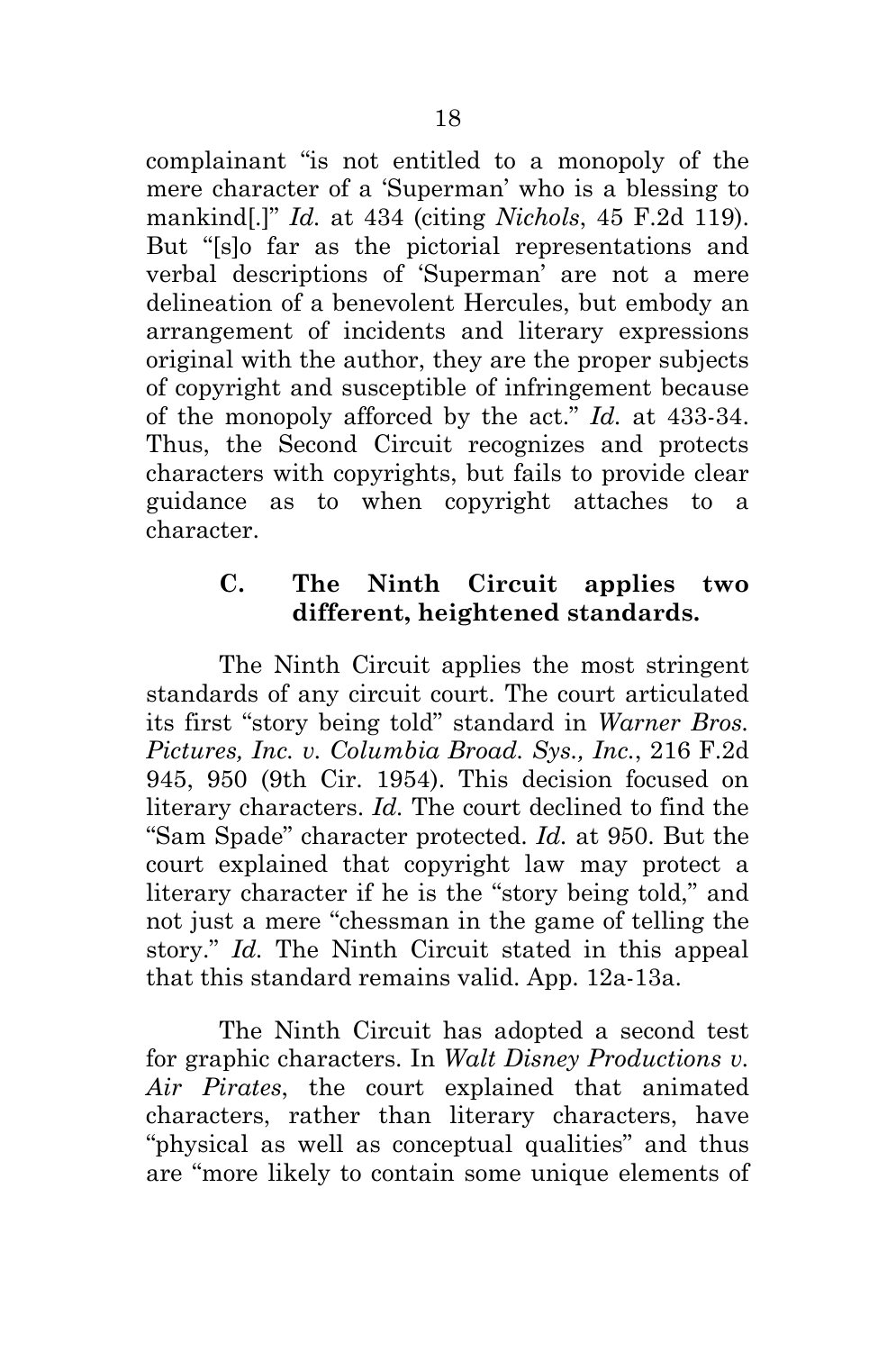<span id="page-30-2"></span>expression." 581 F.2d at 755. So the court affirmed copyright protection for twenty-one Disney characters, ranging from well-known characters like Mickey Mouse to obscure characters like Toby Tortoise and Max Hare. *Id.* at 753 n.5.

<span id="page-30-0"></span>The court later adopted the three-part test in *Towle* to determine when copyright protects graphical characters. 802 F.3d at 1020-21. The court held that a graphical character must (1) have "physical as well as conceptual qualities," (2) "be 'sufficiently delineated' to be recognizable as the same character whenever it appears," and (3) be "'especially distinctive' and 'contain some unique elements of expression'" *Id.* Thus, the Ninth Circuit requires the most rigorous standard of the circuit courts.

This Court should grant review to resolve this split over when copyright law protects characters. The degree of copyright protection for an artist's character varies greatly depending on which circuit court hears the dispute. And each circuit court above replaced originality—the "touchstone" and "sine qua non" of copyright law—as the standard in favor of various enhanced tests.

<span id="page-30-1"></span>The panel decision underscores the need for this Court to decide this issue. Even though originality remains "the very 'premise of copyright law,'" *Feist*, 499 U.S. at 347 (quoting *Miller v. Universal City Studios, Inc.*, 650 F.2d 1365, 1368 (5th Cir. 1981)), the panel decision avoided this foundational doctrine at all costs. *See generally* App. 1a-17a. Instead, the panel applied the same

\*\*\*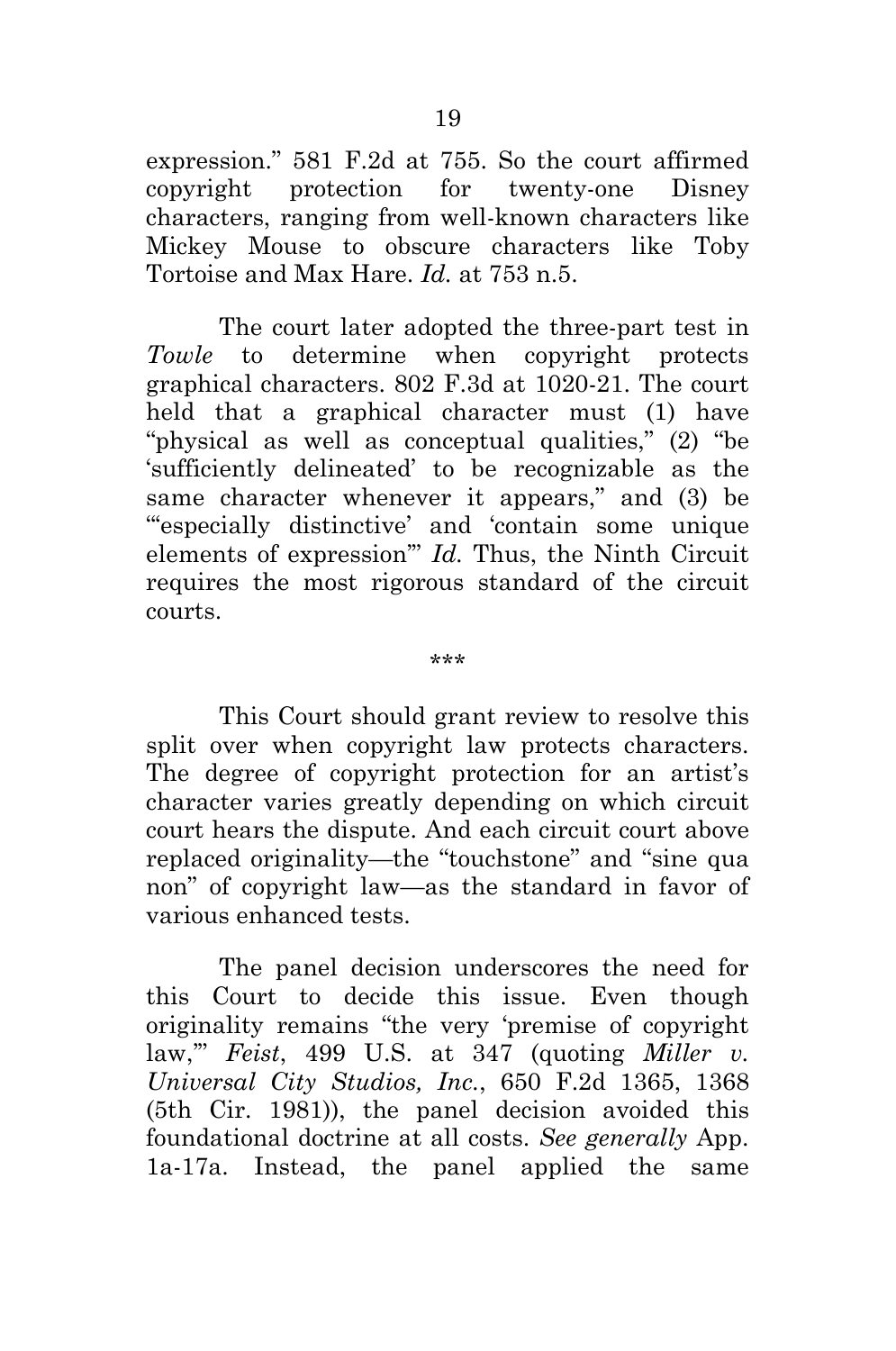<span id="page-31-0"></span>"rigorous" standard that the district court employed. App. 7a-8a, App. 38a. This rigorous standard betrays the "extremely low" standard for all other works. *Feist*, 499 U.S. at 345. The panel decision also reflects the outcome-determinative conflict with the Seventh Circuit's standard. Under *Gaiman*, The Moodsters characters are not stereotypical characters by any means. Until this Court rules, geography—not creativity—will decide the fate for artists' original characters.

<span id="page-31-3"></span><span id="page-31-2"></span><span id="page-31-1"></span>The Ninth Circuit's standard also violates basic elements of the Copyright Act. By statute, an artist's copyright term "subsists from [a work's] creation."  $17$  U.S.C. § 302(a). A work is "created" when it is "fixed" "for the first time"—and "fixed" means put in a tangible medium of expression, like on paper or other material object that stores the work. 17 U.S.C. § 101. Any later versions fixed or expressed on a tangible medium are derivative, separate works that copyright law independently protects when they employ another original expression. *Id.*; 17 U.S.C. § 103(b) ("The copyright in a ... derivative work extends only to the material contributed by the author of such work, as distinguished from the preexisting material employed in the work, and does not imply any exclusive right in the preexisting material. The copyright in such work is independent of, and does not affect or enlarge the scope, duration, ownership, or subsistence of, any copyright protection in the preexisting material."). Thus, copyrightability of any work depends on the time that the artist first expressed her work in a tangible medium.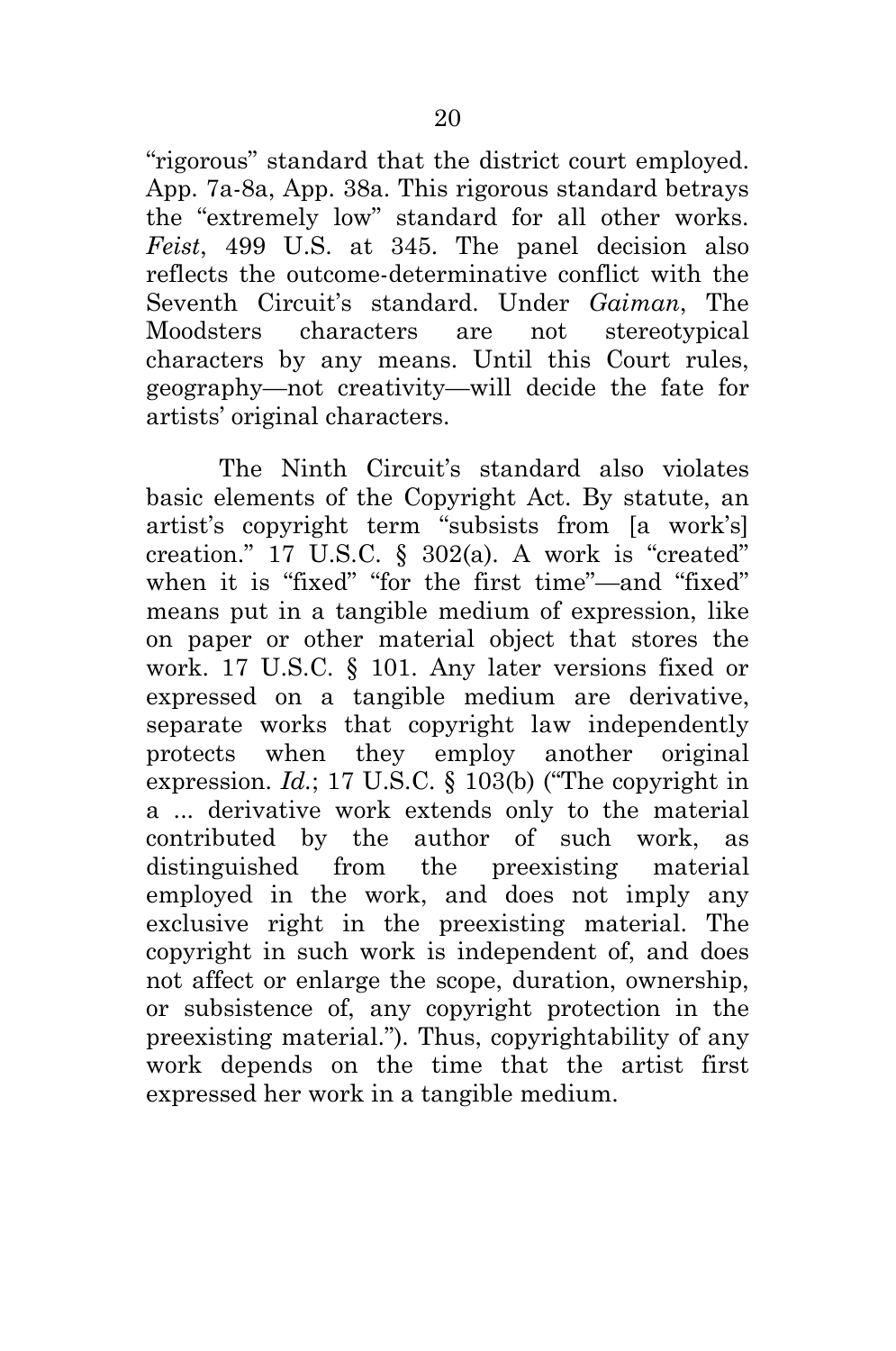But the Ninth Circuit's vague standard invites courts to disregard these foundational aspects of the Copyright Act. For instance, the district court found that the Moodsters characters failed to persist "over time or over multiple iterations." App. 39a, App. 63a. The panel likewise weighed similarities and differences across generations. App. 8a-13a. Yet the only question under the Copyright Act was whether the Moodsters characters were original enough when first expressed in a tangible medium.

<span id="page-32-0"></span>**II. This Court should grant review to address whether a copyright dispute over an original character presents a question of fact about protection for the character.** 

<span id="page-32-2"></span><span id="page-32-1"></span>Whatever the standard, this Court should also decide whether copyrightability of an animated character—or any work—is a question of fact or law. The Court has suggested that copyrightability is a question of fact. Most recently, in *Star Athletica, L.L.C. v. Varsity Brands, Inc.*, the Court held that designs on cheerleading uniforms are eligible for copyright protection as a two- or three-dimensional work of art. 137 S. Ct. 1002, 1007-13 (2017). The Court decided subject matter eligibility as a question of law over statutory interpretation. *Id.* But the Court expressed "no opinion on whether these works are sufficiently original to qualify for copyright protection," suggesting that the copyrightability determination of the particular uniform was a question of fact. *Id.* at 1012 n.1. Indeed, this Court has traditionally considered copyrightability of particular works as questions of fact. *See, e.g.*, *Burrow-Giles Lithographic Co. v. Sarony*, 111 U.S. 53, 59-60 (1884) ("the existence of those *facts* of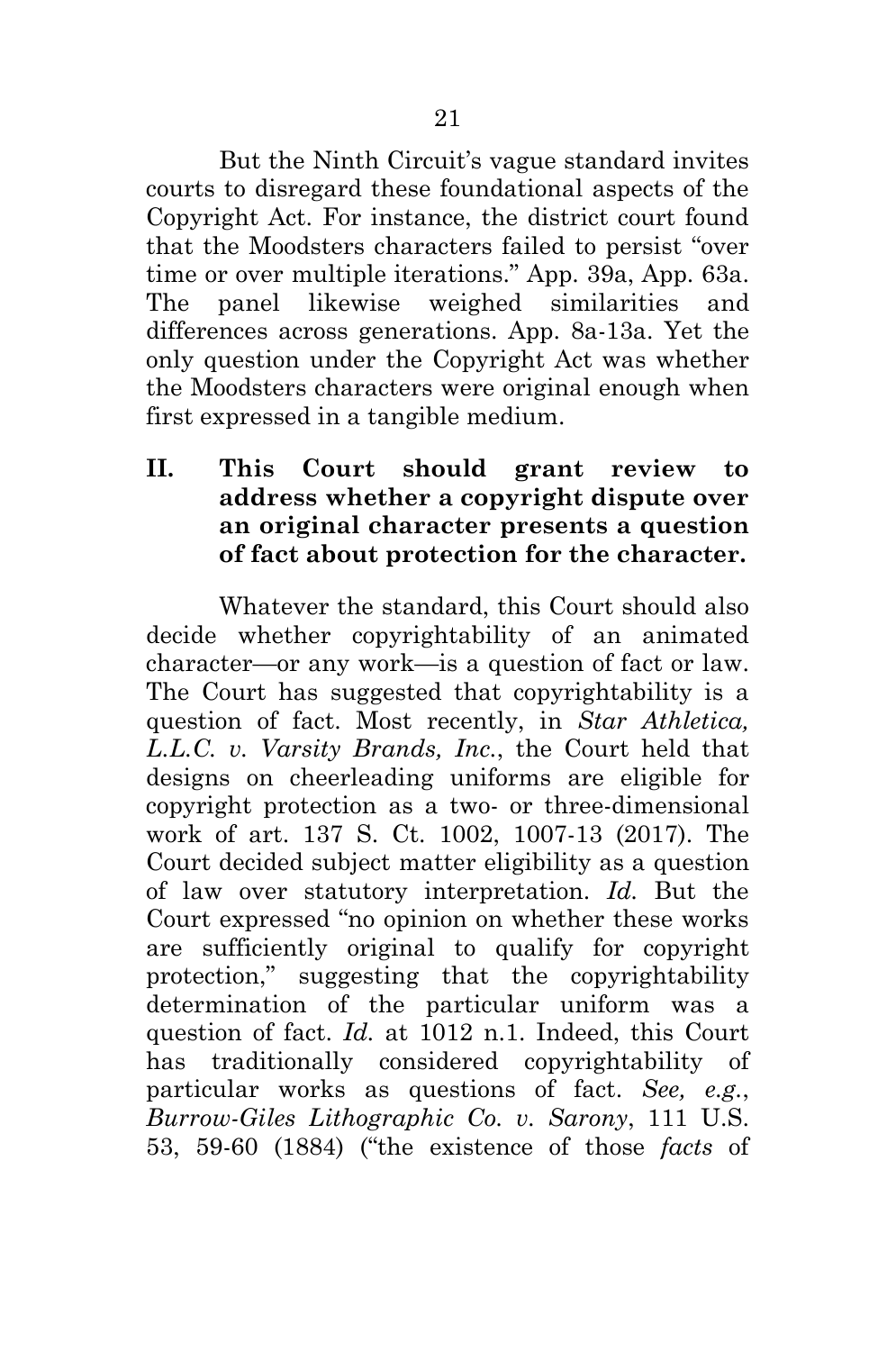originality, of intellectual production, of thought, and conception on the part of the author *should be proved*.") (emphasis added). This Court's review is necessary to eliminate the uncertainty in circuit courts below, and to vindicate the right of artists to have juries—not judges—resolve facts in copyright disputes.

## <span id="page-33-2"></span><span id="page-33-0"></span>**A. The circuit courts are split about whether copyrightability disputes are questions of fact versus questions of law.**

<span id="page-33-1"></span>The circuit courts do not speak with one voice about whether the validity of a copyright is a question of fact versus a question of law. To start, the Federal Circuit observed that this Court has never addressed this important issue. *Oracle Am., Inc. v. Google, Inc.*, 750 F.3d 1339, 1353 n.3 (Fed. Cir. 2014). And the Seventh Circuit surveyed the circuit courts that have addressed this issue and found them "split." *Gaiman*, 360F.3d at 648. The Second and Ninth Circuits have found copyrightability is a mixed question of law and fact, while the First Circuit and Seventh Circuit have decided copyrightability as a matter of law. *Id.* (citing *Matthew Bender & Co. v. W. Publ'g Co.*, 158 F.3d 674, 681 (2d Cir.1998); *N. Coast Indus. v. Jason Maxwell, Inc.*, 972 F.2d 1031, 1035 (9th Cir. 1992); *Yankee Candle Co. v. Bridgewater Candle Co.*, 259 F.3d 25, 34 n. 5 (1st Cir. 2001); and *Publ'ns Int'l, Ltd. v. Meredith Corp.*, 88 F.3d 473, 478 (7th Cir. 1996)). This split is reason alone for the Court to accept this case for review.

In fact, the Ninth Circuit—the circuit with perhaps the most copyright disputes—is inconsistent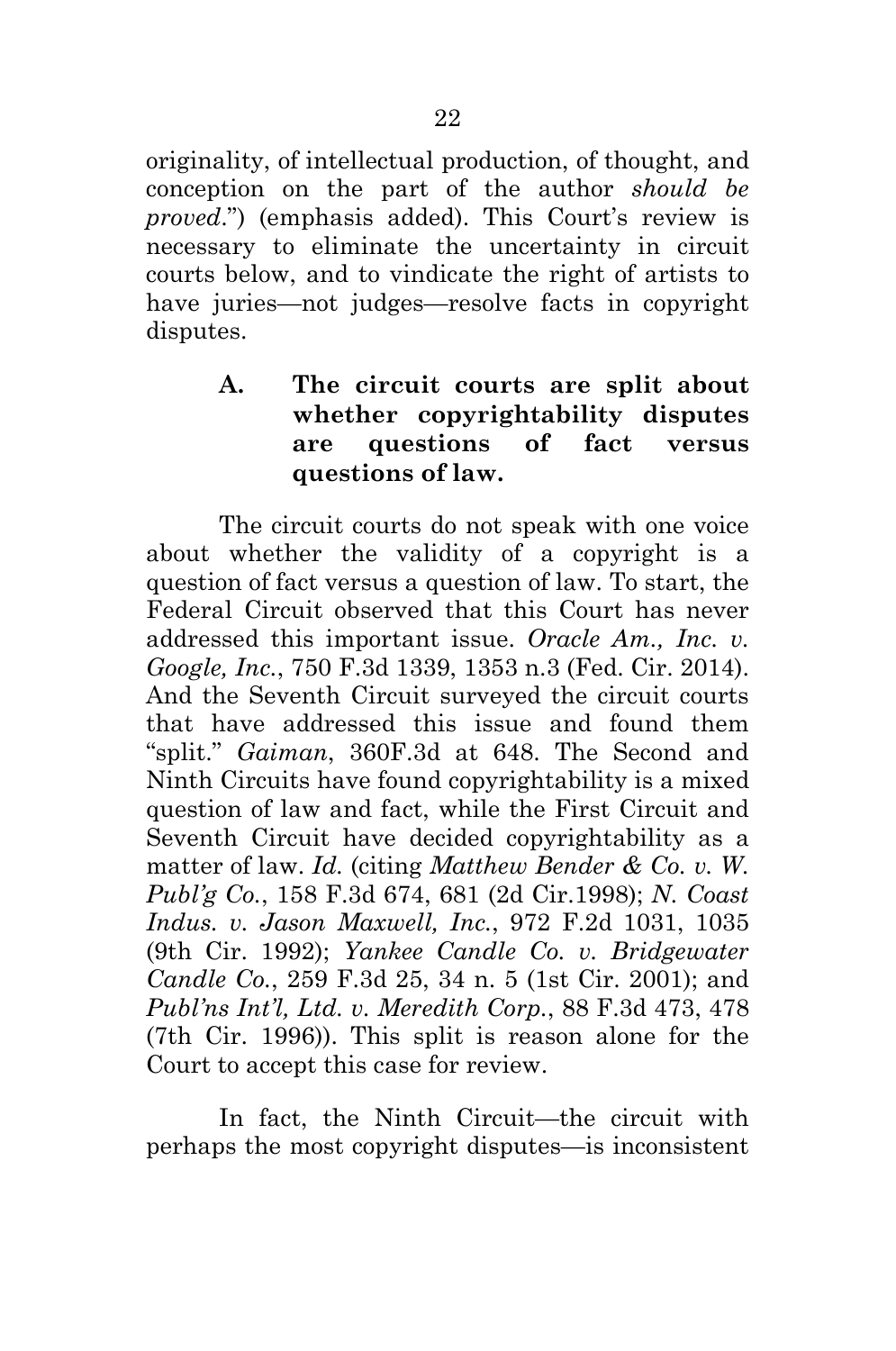<span id="page-34-6"></span><span id="page-34-0"></span>itself. The court's earliest precedent holds that the question of originality "is one of fact, not of law; one that may not be summarily disposed of upon a motion to dismiss, but which must be established by proof." *Dezendorf v. Twentieth Century-Fox Film Corp.*, 99 F.2d 850, 851 (9th Cir. 1938) (citing *Bleistein v. Donaldson Lithographing Co.*, 188 U.S. 239 (1903)). The court reiterated this holding in *North Coast.* 972 F.2d at 1035 ("plaintiff was entitled to have the validity of its copyright determined by a trier-of-fact"); *see also Kamar Int'l, Inc. v. Russ Berrie & Co.*, 657 F.2d 1059, 1061 (9th Cir. 1981).[1](#page-34-7) But the Ninth Circuit has also decided originality—and thus copyrightability—as a matter of law. *See, e.g.*, *Ets-Hokin v. Skyy Spirits, Inc.*, 225 F.3d 1068, 1073 (9th Cir. 2000) (finding commercial photograph of a vodka bottle was an original work as a matter of law).

<span id="page-34-5"></span><span id="page-34-2"></span><span id="page-34-1"></span>Character copyright cases compound this uncertainty. In *Halicki Films, LLC v. Sanderson Sales & Mktg.*, the Ninth Circuit emphasized that character copyrightability is a "fact-intensive issue." 547 F.3d 1213, 1225 (9th Cir. 2008). As a result, the court remanded the appeal to the district court to decide whether "Eleanor"—the inanimate car in *Gone in 60 Seconds*—qualified for copyright protection. *Id.* On remand, the district court found a triable issue for the jury to decide. *Halicki v. Carroll Shelby Int'l*, No. 04-08813, Dkt No. 330 at 1, 13-16 (C.D. Cal. Aug. 12, 2009) (CA9.R.Excerpts.26, 38-41). In contrast, the Ninth Circuit found the Batmobile character

<span id="page-34-7"></span><span id="page-34-4"></span><span id="page-34-3"></span><sup>&</sup>lt;sup>1</sup> The Ninth Circuit even found a plausible claim of originality in a six-word phrase and a four-part lyrical sequence from a song called *Playas Gon' Play*. *Hall v. Swift*, 782 Fed. Appx. 639 (9th Cir. 2019), *modified by* 786 Fed. Appx. 711 (9th Cir. 2019).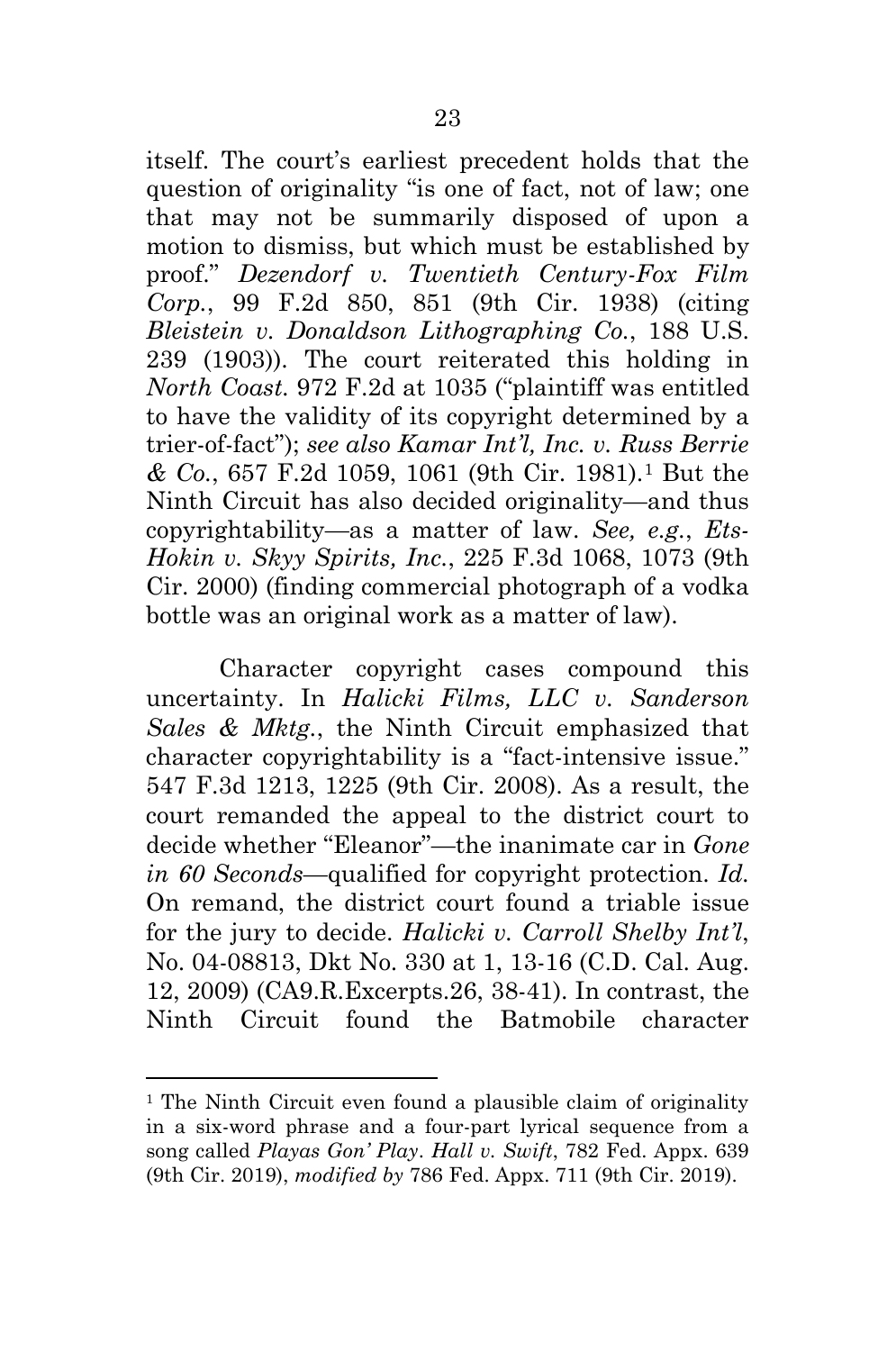<span id="page-35-4"></span><span id="page-35-0"></span>protected by copyright and a magician who revealed tricks unprotected—both as a matter of law. *See Towle*, 802 F.3d at 1019-23; *Rice v. Fox Broad. Co.*, 330 F.3d 1170, 1175-76 (9th Cir. 2003). The Ninth Circuit likewise decided that the Moodsters characters were not protected by copyright as a matter of law as well. *See* App. 4a, App7a-14a.

<span id="page-35-7"></span><span id="page-35-6"></span><span id="page-35-5"></span><span id="page-35-3"></span><span id="page-35-2"></span><span id="page-35-1"></span>This uncertainty is unique in the field of intellectual property law. Questions of fact dominate the validity of every other form of intellectual property. This Court has found fact issues underlie patent validity challenges. *See Graham v. John Deere Co.*, 383 U.S. 1, 17 (1966) (holding that obviousness of patents under 35 U.S.C. §103 is a question of law involving multiple underlying issues of fact); *see also Gen Elec. Co. v. Nintendo Co.*, 179 F.3d 1350, 1353 (Fed. Cir. 1999) (explaining that patent validity under §102 is a question of fact). Courts reach the same conclusion with trademark validity. *E.g.*, *Zobmondo Entm't, LLC v. Falls Media, LLC*, 602 F.3d 1108, 1113 (9th Cir. 2010) ("The issue of trademark validity is considered an intensely factual issue."); *see also U.S. Patent & Trademark Office v. Booking.com B.V.*, 140 S. Ct. 2298, 207 L. Ed. 2d 738, 749-59 (2020) (rejecting argument that booking.com is ineligible for trademark protection as a matter law because whether a given term is generic and thus unregisterable "depends on whether consumers *in fact* perceive that term as a name of a class or, instead, as a term capable of distinguishing among members of the class" (emphasis added)). Courts likewise recognize the factual nature of the existence of trade secrets. *See, e.g.*, *Garter-Bare Co. v. Munsingwear, Inc.*, 723 F.2d 707, 714-15 (9th Cir. 1984) (reinstating jury's factual findings over trade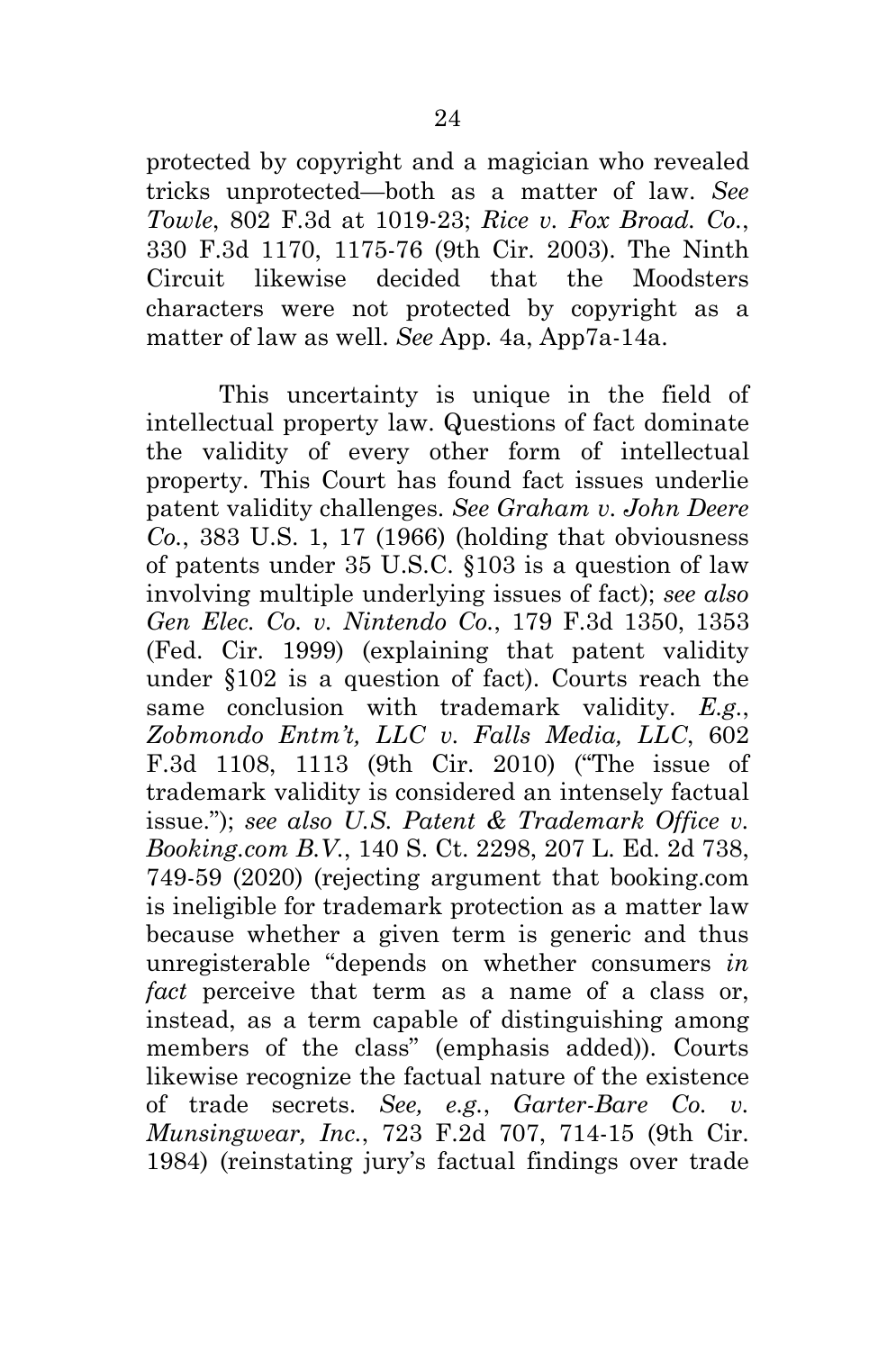secret). The Court should resolve this unique uncertainty in copyright law.

> <span id="page-36-0"></span>**B. This Court needs to resolve this uncertainty because this issue is of constitutional importance.**

<span id="page-36-3"></span><span id="page-36-1"></span>The Court's determination of this issue will affect artists' Seventh Amendment right to trial by jury. Juries—not judges—decide factual disputes in copyright cases. *Feltner,* 523 U.S. at 355. And for good reason. "It would be a dangerous undertaking for persons trained only to the law to constitute themselves final judges of the worth of pictorial illustrations [or other works of art], outside of the narrowest and most obvious limits." *Bleistein*, 188 U.S. at 251. Yet courts that decide copyrightability as a matter of law eliminate the jury entirely. As one judge held, the copyrightability of a work is a question that the "jury has nothing to do with." *Pivot Point Int'l, Inc. v. Charlene Prods., Inc.*, 932 F. Supp. 220, 225 (N.D. Ill. 1996) (Easterbrook, J.).

<span id="page-36-4"></span>This Court has fiercely defended against any intrusion to the right to trial by jury. "Maintenance of the jury as a fact-finding body is of such importance and occupies so firm a place in our history and jurisprudence that any seeming curtailment of the right to a jury trial should be scrutinized with the utmost care." *Dimick v. Schiedt*, 293 U.S. 474, 486 (1935). And this Court has long stressed the need of the courts to protect this right:

<span id="page-36-2"></span>The right of jury trial in civil cases at common law is a basic and fundamental feature of our system of federal jurisprudence which is protected by the Seventh Amendment. A right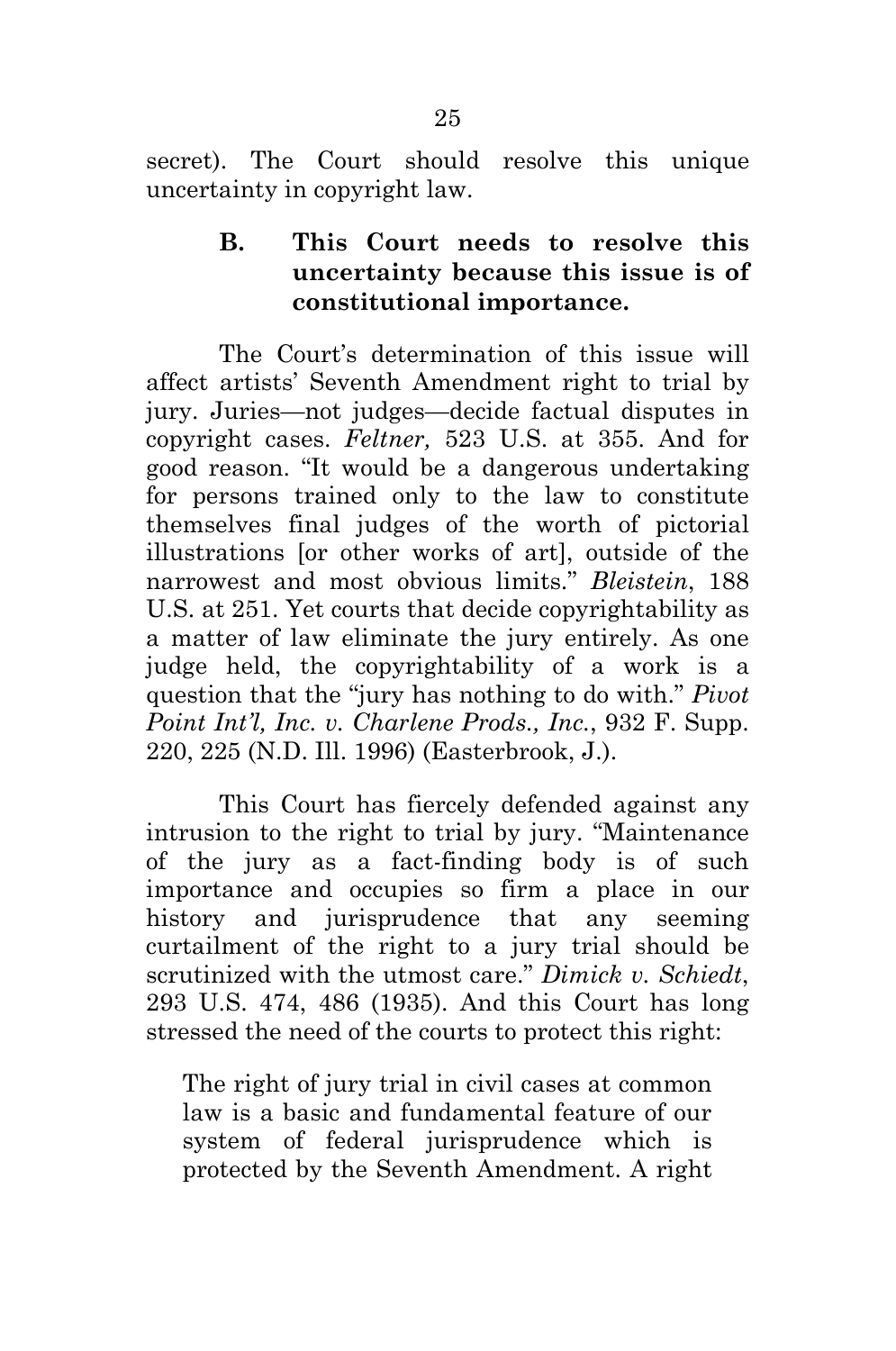so fundamental and sacred to the citizen, whether guaranteed by the Constitution or provided by statute, should be jealously guarded by the courts.

<span id="page-37-2"></span>*Jacob v. New York City,* 315 U.S. 752, 752–53 (1942). But until this Court resolves whether copyrightability is a question of fact, scores of artists risk wrongfully losing their Seventh Amendment rights. The time is now for the Court to resolve this issue.

<span id="page-37-0"></span>\*\*\*

The panel decision erred when it decided that copyright law did not protect the Moodsters characters as a matter of law. Copyright protection extends to the original selection and arrangement of even unprotected elements. *Feist*, 499 U.S. at 348-49. In the character context, by definition "[a] character is an aggregation of the particular talents and traits his creator selected for him. That each one may be an idea does not diminish the expressive aspect of that combination." *Warner Bros.*, 720 F.2d at 243. And similar issues in copyright law are mixed questions of law and fact. *See, e.g.*, *Harper & Row, Publrs., Inc. v. Nation Enters.*, 471 U.S. 539, 560 (1985) (addressing fair use doctrine).

<span id="page-37-4"></span><span id="page-37-3"></span><span id="page-37-1"></span>Indeed, an artist need only prove two elements to establish copyright infringement: "(1) ownership of a valid copyright, and (2) copying of *constituent elements* of the work that are *original*." *Feist*, 499 U.S. at 361 (emphasis added). Both elements involve originality. And the circuit courts regularly find questions of fact about the infringer's copying of original elements. *See, e.g.*, *L.A. Printex Indus., Inc.*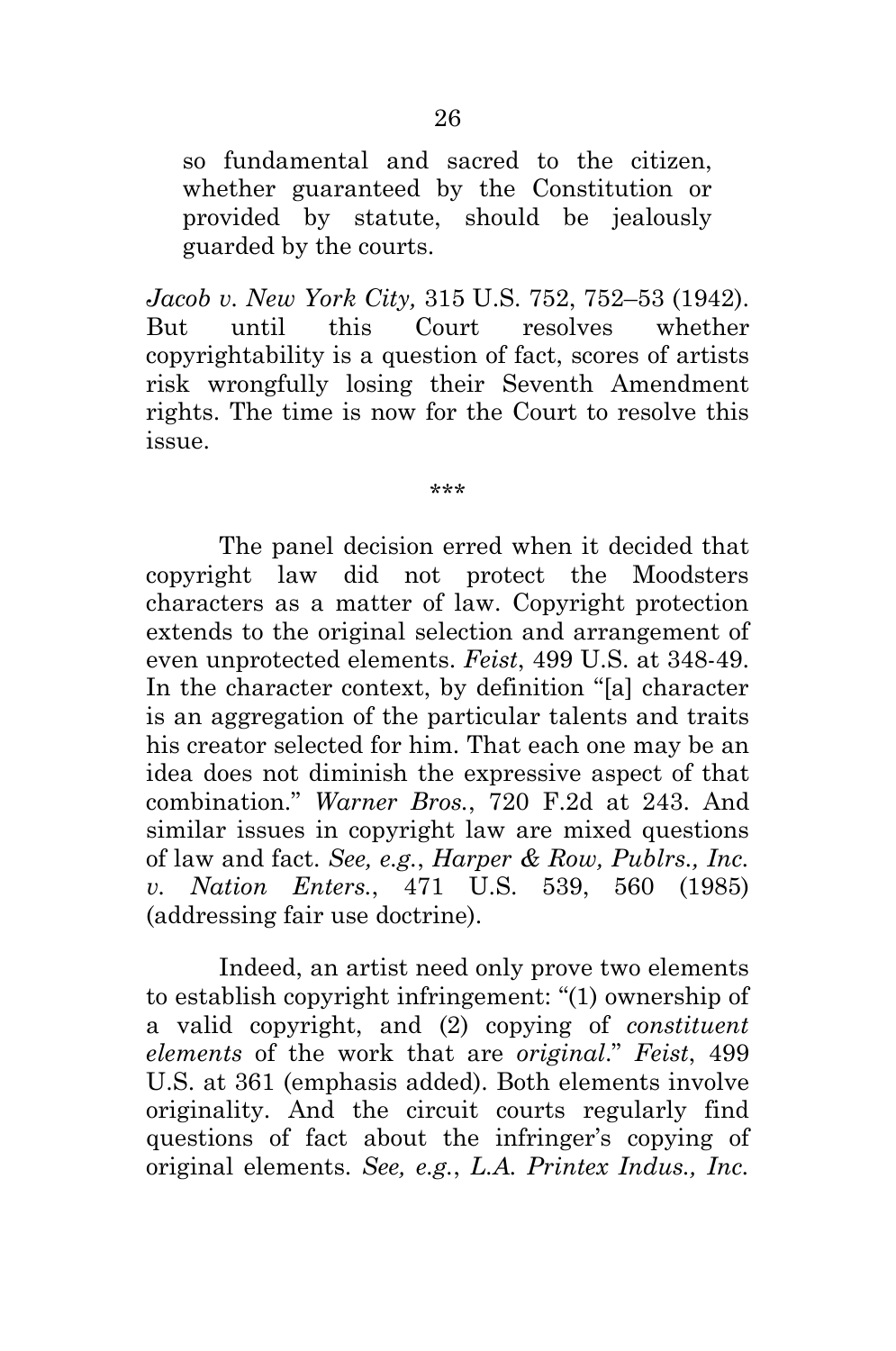<span id="page-38-3"></span><span id="page-38-0"></span>*v. Aeropostale, Inc.*, 676 F.3d 841, 852 (9th Cir. 2012) (reversing summary judgment on "fact-oriented standard" over substantial similarity because "the selection, coordination, and arrangement" of the copyrighted design compared to accused design presented a triable fact issue); *Arnstein v. Porter*, 154 F.2d 464, 473 (2d Cir. 1946) (explaining whether a defendant copied enough from an artist's original expression is "an issue of fact which a jury is peculiarly fitted to determine"); *Sturdza v. United Arab Emirates*, 281 F.3d 1287, 1296 (D.C. Cir. 2002) ("because substantial similarity is customarily an extremely close question of fact, summary judgment has traditionally been frowned upon in copyright litigation"). Neither logic nor law allows courts to decide originality as a matter of law for copyrightability while reserving that same issue as a question of fact for the copying element. Thus, the fundamental question for the panel was whether Moodsters Co.'s 89-page complaint stated a plausible claim that a copyright protects the Moodsters characters. *See Bell Atl. Corp. v. Twombly*, 550 U.S. 544, 555-63 (2007).

<span id="page-38-2"></span><span id="page-38-1"></span>Yet the panel decision disregarded Moodsters Co.'s detailed factual allegations, despite elementary rules to the contrary. *See, e.g.*, *Scheuer v. Rhodes*, 416 U.S. 232, 236 (1974) ("the allegations of the complaint should be construed favorably to the pleader").[2](#page-38-6) The amended complaint detailed how no

<span id="page-38-6"></span><span id="page-38-5"></span><span id="page-38-4"></span><sup>2</sup> The constitutional basis for Rule 12 motions assumes that courts will not decide fact issues on the merits. *See, e.g.*, Arthur R. Miller, *From Conley to Twombly to Iqbal: A Double Play on the Federal Rules of Civil Procedure*, 60 DUKE L.J. 1, 22 (2010) (explaining that common law demurrer procedures—the constitutional basis for Rule 12 motions—"focused exclusively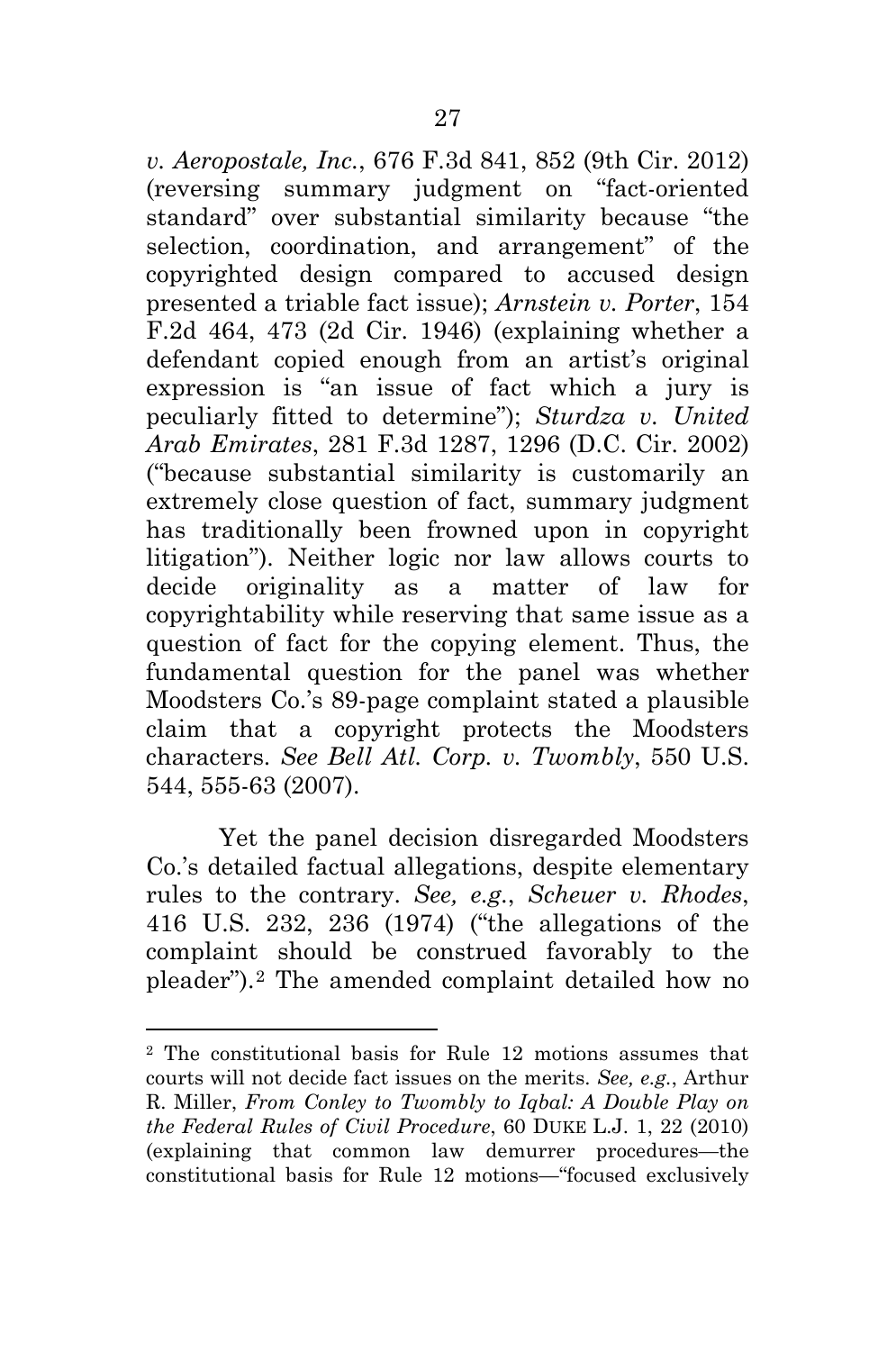other artist had created characters as anthropomorphized emotions—an inherently abstract concept—that featured the Moodsters characters' unique and expressive traits and characteristics. CA9.R.Excerpts.93-116 ¶¶96-105, 163-165, 178-192. Indeed, the amended complaint even featured a preeminent animation historian expert witness who would opine to these averments. CA9.R.Excerpts.103-109 ¶¶155, 160, 164-165. And the amended complaint described the wide range of options to express the idea of single-emotion characters. CA9.R.Excerpts.112-116.

But the panel ignored these factual allegations and decided that the Moodsters characters were not copyrightable as a matter of law. The panel did not mention plausibility or the detailed factual allegations in the amended complaint. *See generally* App. 1a-17a. Rather, the panel imposed its opinions and impressions in place of the pleading. The panel, for instance, compared different generations of the Moodsters characters and opined, "it would be difficult to conclude that the 2005 Moodsters are the same characters as those sold at Target in 2015." App. 27a.[3](#page-39-1) But here are exemplary depictions of one

<span id="page-39-1"></span><sup>3</sup> The Ninth Circuit panel removed this conclusion from its opinion after Moodsters Co. petitioned for rehearing. *Cf.* App. 10a, App. 27a. But that removal does not change the panel's underlying determination of its perceived differences in the generations of Moodsters to convey the Moodsters are insufficiently "delineated" or not "especially distinctive," while

<span id="page-39-0"></span>on the legal sufficiency of the plaintiff's statement of each substantive element of a cause of action, and did *not* involve a judicial assessment of the case's *facts or actual merits*.") (emphasis added); *see also* Suja A. Thomas, *Why the Motion to Dismiss is Now Unconstitutional*, 92 MINN. L. REV. 1851 (2008).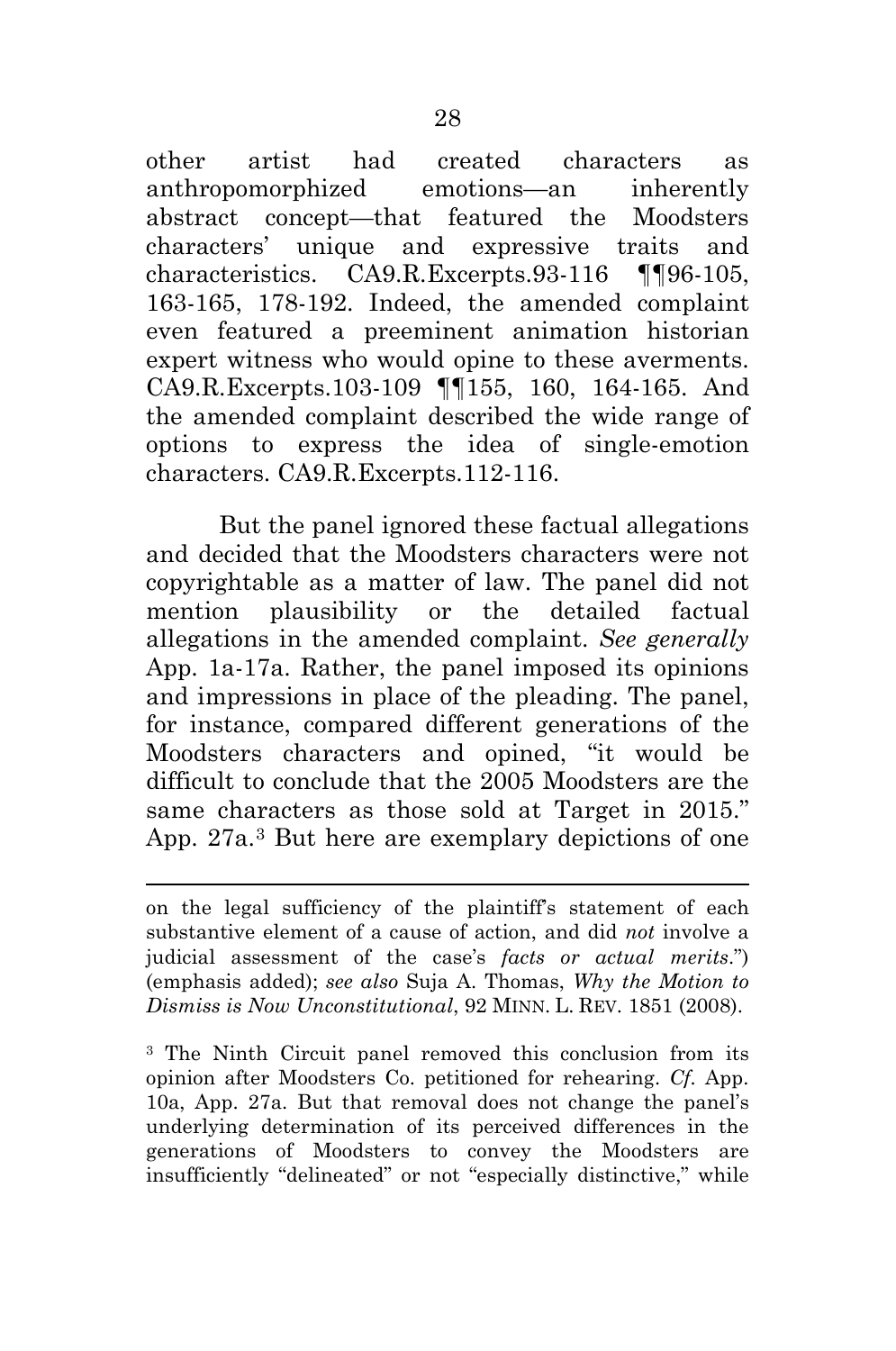of the characters in these different versions of The Moodsters (each with the signature explosion-fromthe-head expression, among other common traits):



#### CA9.R.Excerpts.147.

The panel's role was not to make personal determinations about these characters—the first generation or otherwise. At base, the originality, delineation, or distinctiveness—whatever the standard—of the selection and arrangement of combined traits and attributes that make up The

<span id="page-40-1"></span><span id="page-40-0"></span>disregarding the similarities. App. 8a-13a. Nor is the question over later iterations of a character even relevant. As mentioned above, later versions of a character are a derivative work, which "does not affect or enlarge the scope ... or subsistence of, any copyright protection in the preexisting material." 17 U.S.C. § 103(b); *see also Klinger v. Conan Doyle Estate, Ltd.,* 755 F.3d 496 (7th Cir. 2014) (holding that derivative versions of Sherlock Holmes characters in later works could not prevent copyright on original Sherlock Holmes character from passing into public domain at end of copyright term of first Sherlock Holmes work).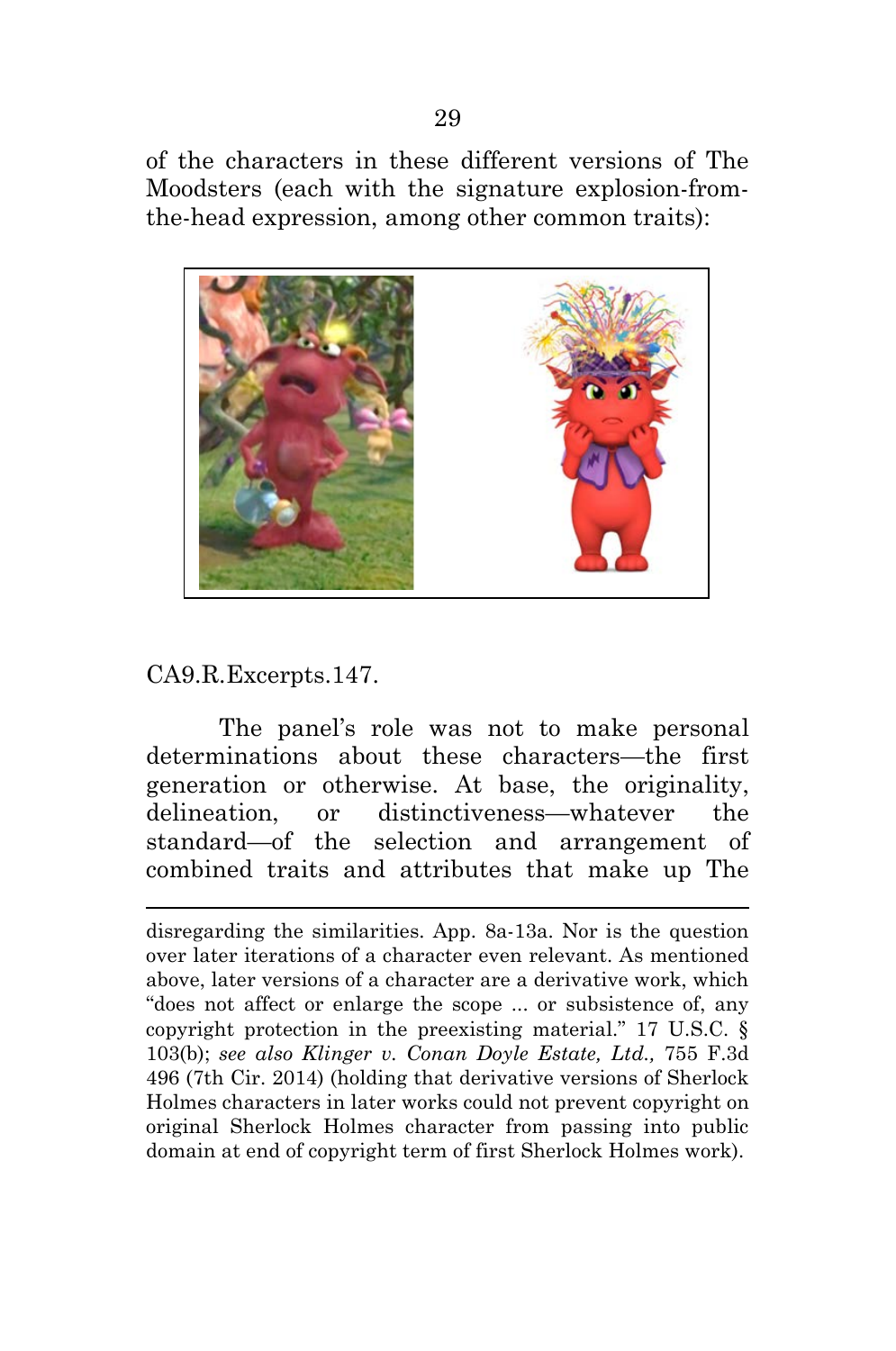Moodsters is a fact issue for the jury. The panel usurped that right through its fact-specific determinations about the characters while ignoring other factual allegations. This erosion of the Seventh Amendment, and more generally the rise of trial by pleading,[4](#page-41-3) will continue unless this Court decides that copyrightability includes fact issues reserved for the jury. At a minimum the Court should reverse the Ninth Circuit's judgment and remand to the district court for a jury to decide the originality of The Moodsters characters and whether Disney copied them.

#### <span id="page-41-0"></span>**III. This case presents exceptionally important issues and is an ideal vehicle for review.**

Uniform federal copyright law has paramount importance. "The objective of the Copyright Clause was clearly to facilitate the granting of rights national in scope." *Goldstein v. California*, 412 U.S. 546, 555 (1973). As Joseph Story explained,

<span id="page-41-1"></span>It is beneficial to all parties, that the national government should possess this power; to authors and inventors, because, otherwise, they would be subjected to the varying laws and systems of the different states on this

<span id="page-41-3"></span><span id="page-41-2"></span><sup>4</sup> *See, e.g.,* Arthur R. Miller, *Simplified Pleading, Meaningful Days in Court, and Trials on the Merits: Reflections on the Deformation of Federal Procedure*, 88 N.Y.U. L. REV. 286, 337 (2013) (concluding that "it is not unreasonable to assume that the new plausibility regime may lead to judges resolving fact issues on a motion to dismiss" and "thereby intruding on a domain historically committed to the trial process and juries, something that even the fact and narrative pleading systems of times gone by never allowed").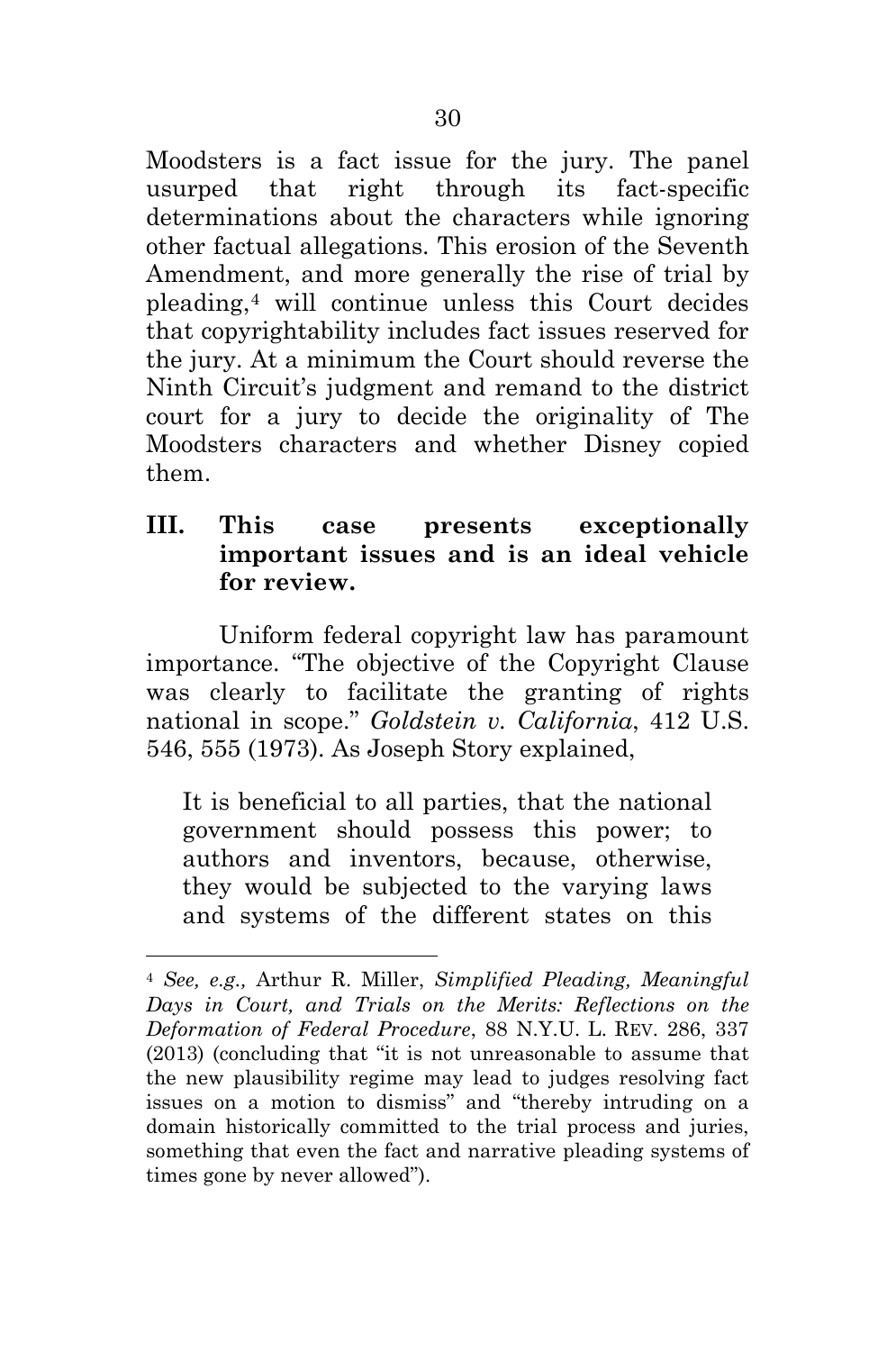subject, which would impair, and might even destroy the value of their rights; to the public, as it will promote the progress of science and the useful arts, and admit the people at large, after a short interval, to the full possession and enjoyment of all writings and inventions without restraint.

<span id="page-42-2"></span>Joseph Story, *Commentaries on the Constitution of the United States* § 502, at 402 (Rotunda & Nowak eds., 1987). But these virtues are defeated by adopting different standards across the circuit courts over copyright law. This Court has never addressed character copyrights. As a result, the circuit courts employ widely divergent standards that decrease certainty and thus fail to incentivize creativity.

<span id="page-42-1"></span><span id="page-42-0"></span>Moodsters Co. and Disney are the ideal parties to present these foundational issues about character copyrightability to this Court. Copyright law protects individuals and small companies. In *Stewart v. Abend*, for instance, this Court explained the purpose of copyright's monopoly rights: "The limited monopoly granted to the artist is intended to provide the necessary bargaining capital to garner a fair price for the value of the works passing into public use." 495 U.S. 207, 229 (1990); *see also Twentieth Century Music*, 422 U.S. at 156 (1975) ("The immediate effect of our copyright law is to secure a fair return for an 'author's' creative labor."). Now more than ever, in an era of dull reboots and mundane sequels, copyright law must foster creativity. And Moodsters Co. created new, novel, and—above all—original characters that no one had ever expressed before. Moodsters Co. brought the abstract nature of emotions to life. Disney copied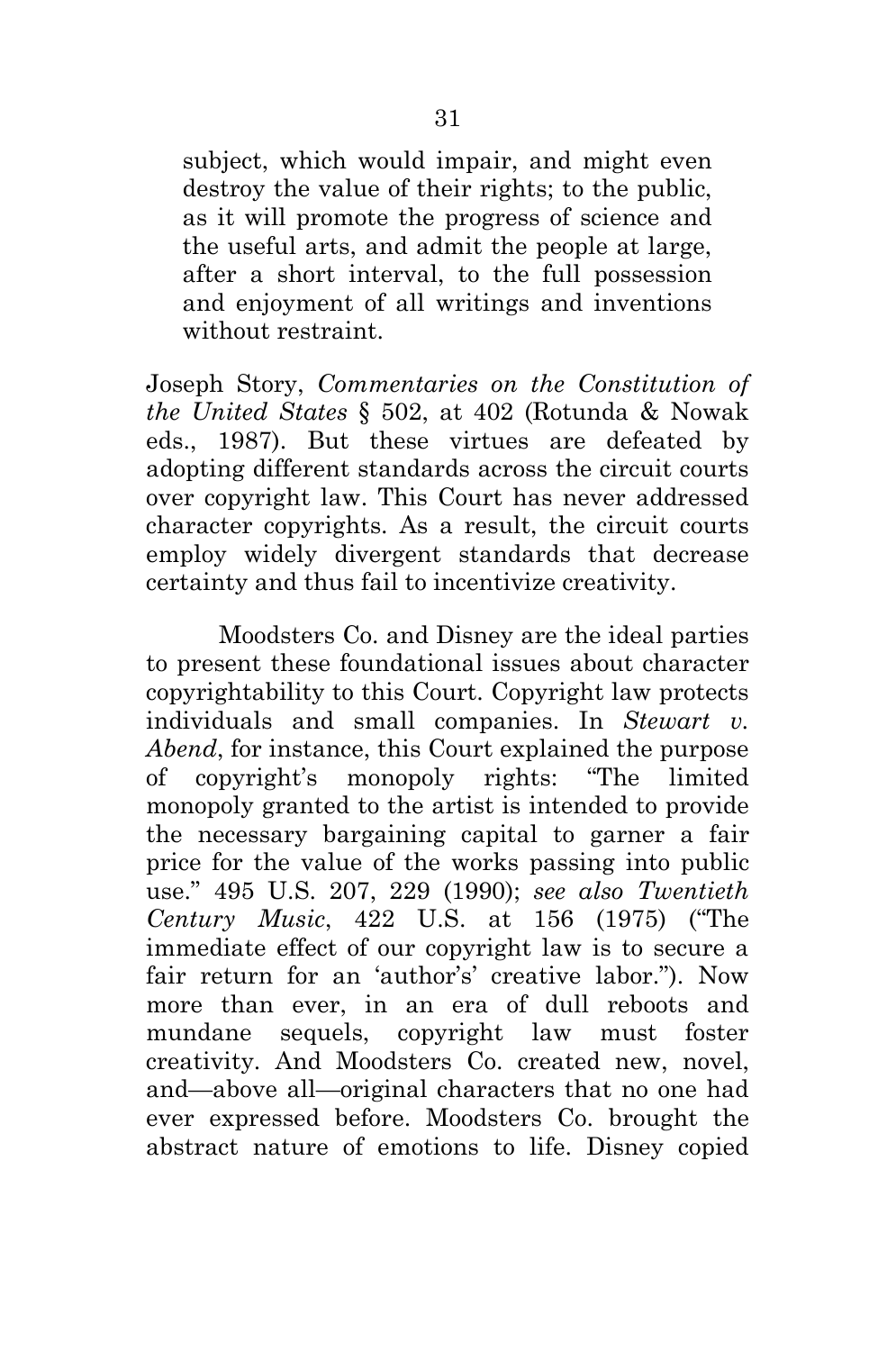these original characters after its executives viewed the pilot and considered the characters. Moodsters Co. is the ideal party to advocate for a standard to prevent this story from repeat sequels.

Disney is also an appropriate party to vet the proper standard over character copyrights. While Disney benefited from copying the Moodsters characters in *Inside Out*, Disney is also notorious for its aggressive protection of its own characters. Professor Thomas Bell's "Mickey Mouse curve," for instance, reflects Disney's successful efforts to extend the duration of copyright terms every time Disney's copyright on Mickey Mouse nears expiration:



<span id="page-43-0"></span>Tom W. Bell, *Copyright Duration and the Mickey Mouse Curve*, August 6, 2009, available at https://techliberation.com/2009/08/06/copyright-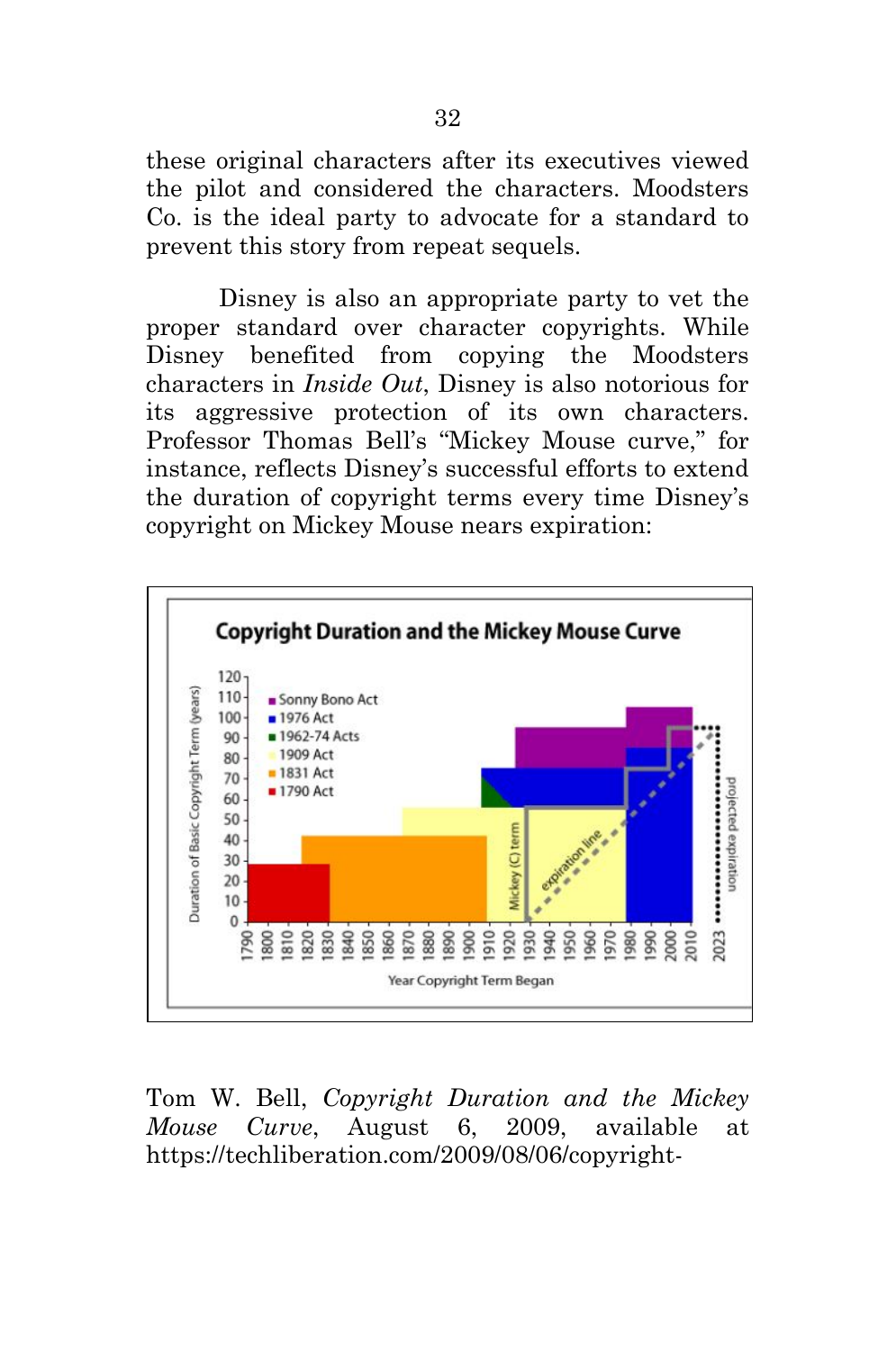<span id="page-44-2"></span><span id="page-44-1"></span><span id="page-44-0"></span>duration-and-the-mickey-mouse-curve/. And for good reason. Forbes values fictional characters. Even Daffy Duck's uncle, Scrooge McDuck, exceeds \$28 billion in net worth to Disney—a result only possible with copyright protection. *See* Foley, *Protecting Fictional Characters,* 41 CONN. L. REV. at 923. Disney is also as litigious as any company in its enforcement of its character copyrights, as it even sued the Academy Awards for copyright infringement after a trivial skit at the Oscars that briefly included Snow White. *Disney Company Sues Over Snow White Use*, N.Y. TIMES, Mar. 31, 1989, available at https://www.nytimes.com/1989/03/31/movies/disneycompany-sues-over-snow-white-use.html. As a copyright owner and infringer, Disney is an ideal party to litigate the standard for character copyrightability.